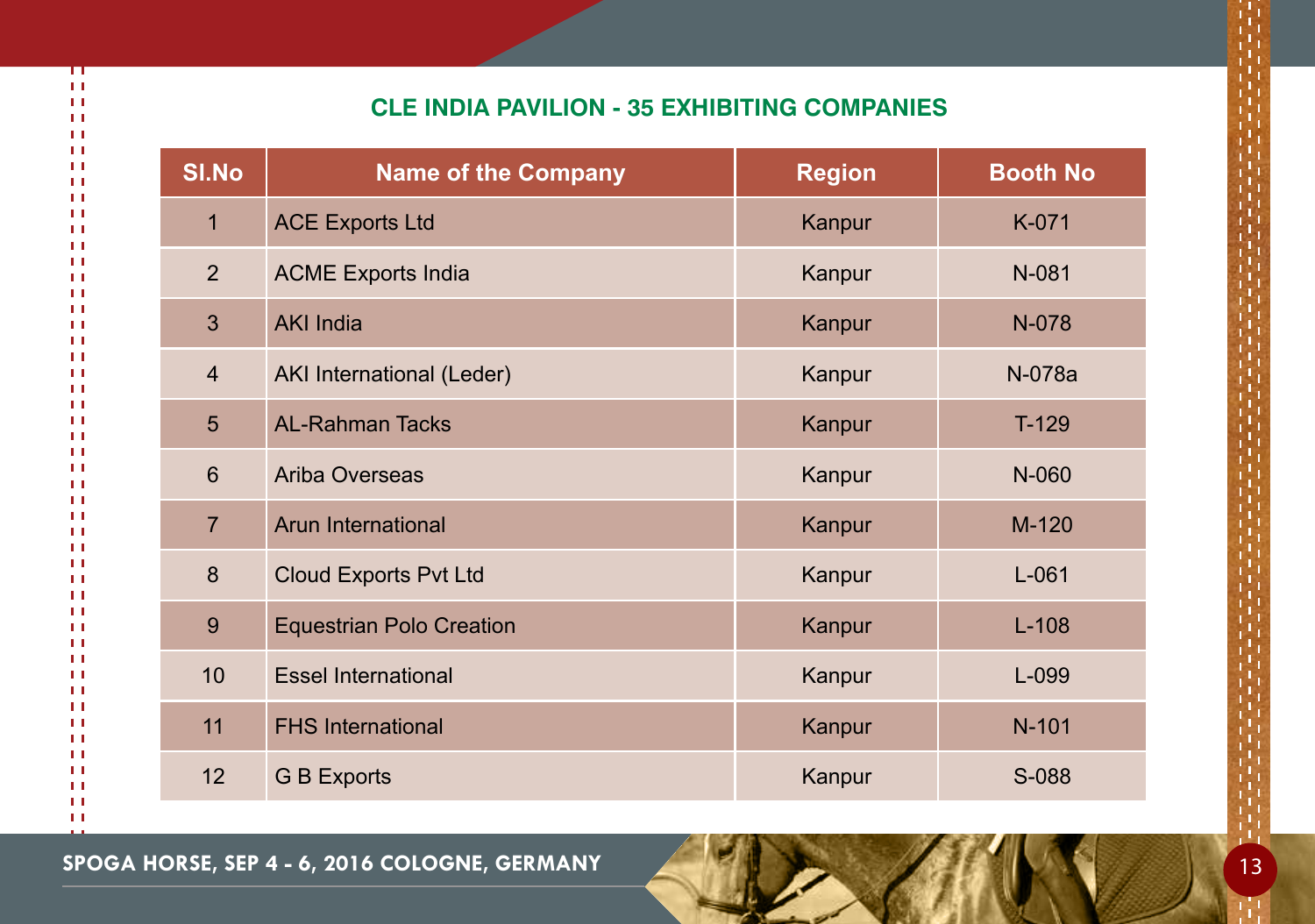| <b>SI.No</b> | <b>Name of the Company</b> | <b>Region</b> | <b>Booth No</b> |
|--------------|----------------------------|---------------|-----------------|
| 13           | <b>Global Exports</b>      | Kanpur        | P-130           |
| 14           | H & G Saddlery             | Kanpur        | $L-100$         |
| 15           | kartikeya International    | Kanpur        | $T-111$         |
| 16           | Lederwares (India)         | Kanpur        | R-068           |
| 17           | <b>Madina Overseas</b>     | Kanpur        | $T-121$         |
| 18           | <b>Malik Traders</b>       | Mumbai        | N-104           |
| 19           | <b>Max Breeches</b>        | Kanpur        | $N-121$         |
| 20           | <b>Mehboob Export</b>      | Kanpur        | $L-100a$        |
| 21           | <b>Minimax Engineers</b>   | Kanpur        | S-100           |
| 22           | <b>Northern Exports</b>    | Kanpur        | O/P 90/91       |
| 23           | <b>Orion Exports</b>       | Kanpur        | M-110           |
| 24           | <b>Panache Eports</b>      | Kanpur        | $O-101$         |

 $\pm 1$  $\pm 1$  $\pm 1$  $\pm 1$  $1.1\,$ 

π  $\pm 1$  $\pm 1$  $1.1\,$  $1.1\,$  $\pm 1$  $\pm 1$  $1.1\,$  $1.1\,$  $\pm 1$  $\pm 1$  $1.1\,$  $1.1\,$  $\pm 1$  $\pm 1$  $1.1\,$  $\pm 1$  $\pm 1$  $\pm 1$  $\pm 1$  $\pm 1$  $\pm 1$  $\pm 1$  $1.1\,$  $\pm 1$  $\pm 1$  $\pm 1$  $\pm 1$  $\pm 1$  $\pm 1$  $\pm 1$  $1.1\,$  $\pm 1$  $\pm 1$  $\pm 1$  $1.1\,$  $\pm 1$  $\pm 1$  $\pm 1$  $1.1\,$  $\pm 1$  $\pm 1$  $\pm 1$ 

**14 <b>SPOGA HORSE, SEP 4 - 6, 2016 COLOGNE, GERMANY**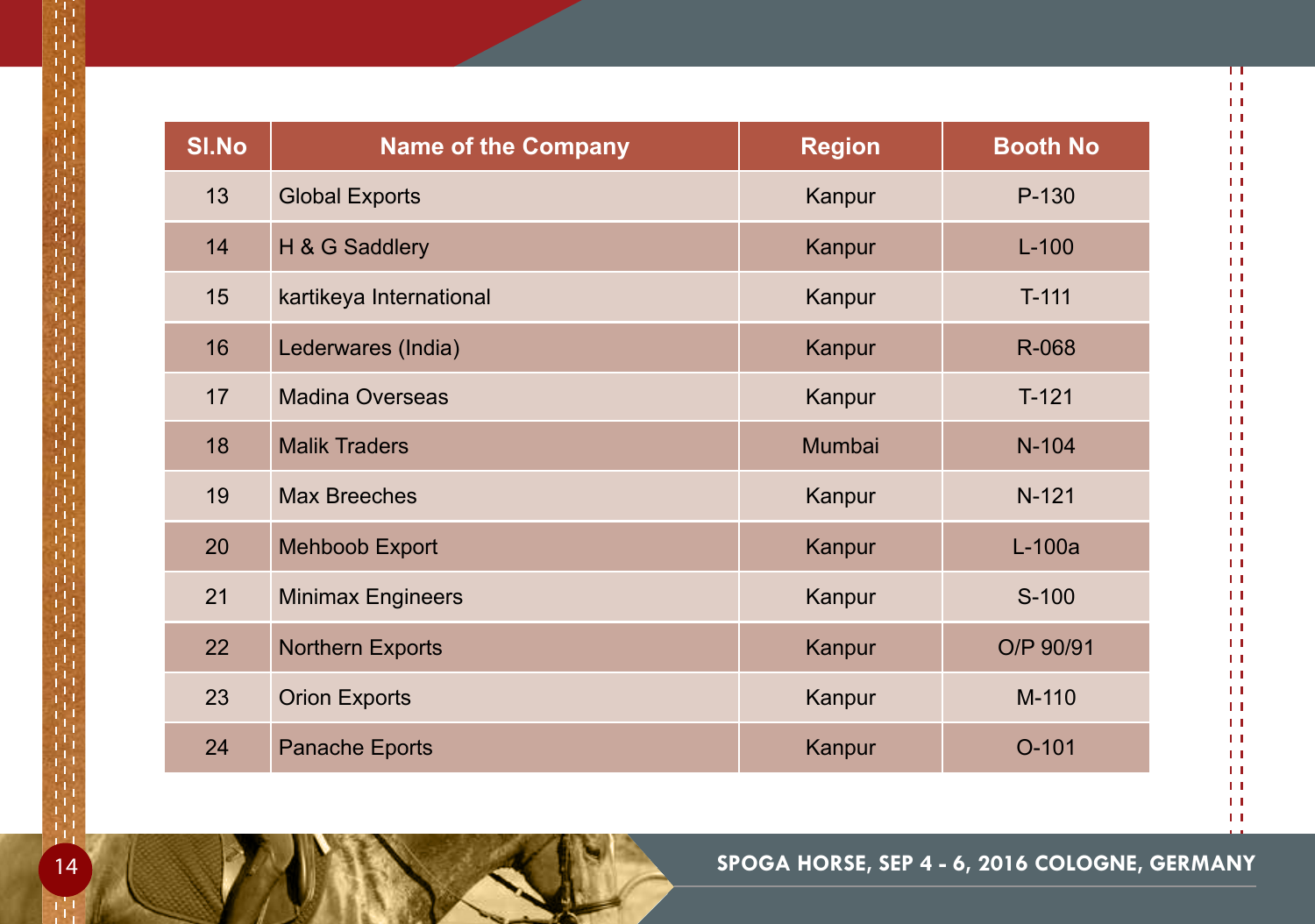| <b>SI.No</b> | <b>Name of the Company</b>           | <b>Region</b> | <b>Booth No</b> |
|--------------|--------------------------------------|---------------|-----------------|
| 25           | <b>Pioneer Equestrain</b>            | Kanpur        | $M-100$         |
| 26           | Rehman International                 | Kanpur        | $L-128$         |
| 27           | <b>Ruksh Garments Pvt Ltd</b>        | Kanpur        | $S-123$         |
| 28           | Ryders Equestrian Products Pvt Ltd   | Kanpur        | S-123a          |
| 29           | <b>S R Global</b>                    | Kanpur        | K-080           |
| 30           | Shree Vaibhav Equestrian Pvt Limited | Kanpur        | $L-091$         |
| 31           | Shriya International                 | Kanpur        | O-073           |
| 32           | <b>Star Tanning Industries</b>       | Kanpur        | $S-124$         |
| 33           | <b>Sterling India</b>                | Kanpur        | S-131           |
| 34           | <b>Young Stallions</b>               | Kanpur        | $L - 124$       |
| 35           | Zeeta International                  | Kanpur        | N-060           |
| 36           | <b>Council for Leather Exports</b>   | <b>INDIA</b>  | N-119           |

π  $\pm 1$  $\pm 1$  $\pm 1$  $\pm 1$  $\pm 1$  $\pm 1$  $\pm 1$  $\pm 1$  $\pm 1$  $\pm 1$  $\pm 1$  $\pm1$  $\pm 1$  $\pm 1$  $\pm 1$  $\pm1$  $\pm 1$  $\pm 1$  $1.1\,$  $\pm 1$  $\pm 1$  $\pm 1$  $\pm 1$  $\pm 1$  $\pm 1$  $\pm 1$  $\pm 1$  $\pm 1$  $\pm 1$  $\pm 1$  $\pm 1$  $\pm 1$  $\pm 1$  $\pm 1$  $\pm 1$  $\pm 1$  $\pm 1$  $\pm 1$  $\pm 1$  $\pm 1$  $\pm 1$  $\pm 1$ 

**SPOGA HORSE, SEP 4 - 6, 2016 COLOGNE, GERMANY AND A LAND SECTION AND A LAND SPOGA HORSE, SEP 4 - 6, 2016 COLOGNE, GERMANY**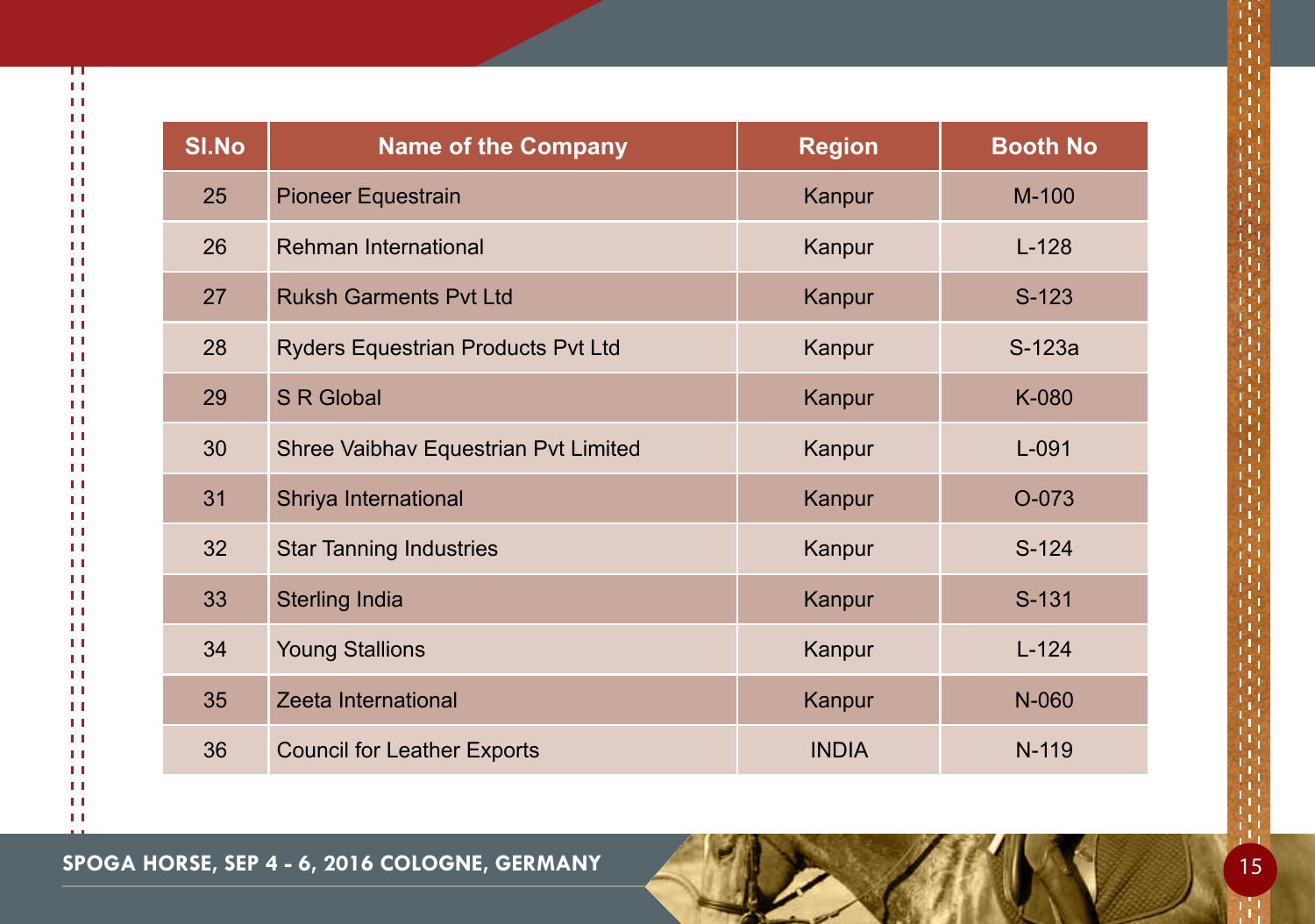## **ACE EXPORTS LTD Booth No. : K-071**

## **Contact Executive :**

Mr.R.S. Roofi Waki

## **Contact Details :**

C-2, Site-1 Industrial Area Lucknow-Kanpur Highway, Unnao-209801, Up. India Tele : +91-9956244877 E-mail : roofiwaki@ace-shoes.com / nadeemwaki@ace-shoes.com Website : www.ace-shoes.com

## **Annual Production Capacity :**

7,50,000 Pairs

## **Countries to Which Exported :**

Uk, Europe, Australia etc

#### **Products to be Displayed :**

Riding Boots & Chaps

## **Brief History :**

We are manufacturers and exporters of leather and synthetic footwear since 1992 and we have been manufacturing riding boots since 2005. We are the fourth generaton in the leather and footwear trade.



П  $1.1$  $\mathbf{H}$  $1.1$  $\overline{1}$  $11$  $\mathbf{H}$  $\mathbf{1}$  $\mathbf{L}$  $\mathbf{1}$  $\mathbf{H}$  $\mathbf{1}$  $\overline{1}$  $\mathbf{1}$  $11$  $1.1$  $11$  $\mathbf{1}$  $\mathbf{L}$  $\mathbf{H}$  $11$  $\mathbf{L}$  $\mathbf{L}$  $1.1$  $\mathbf{L}$  $\mathbf{L}$  $11$  $\mathbf{H}$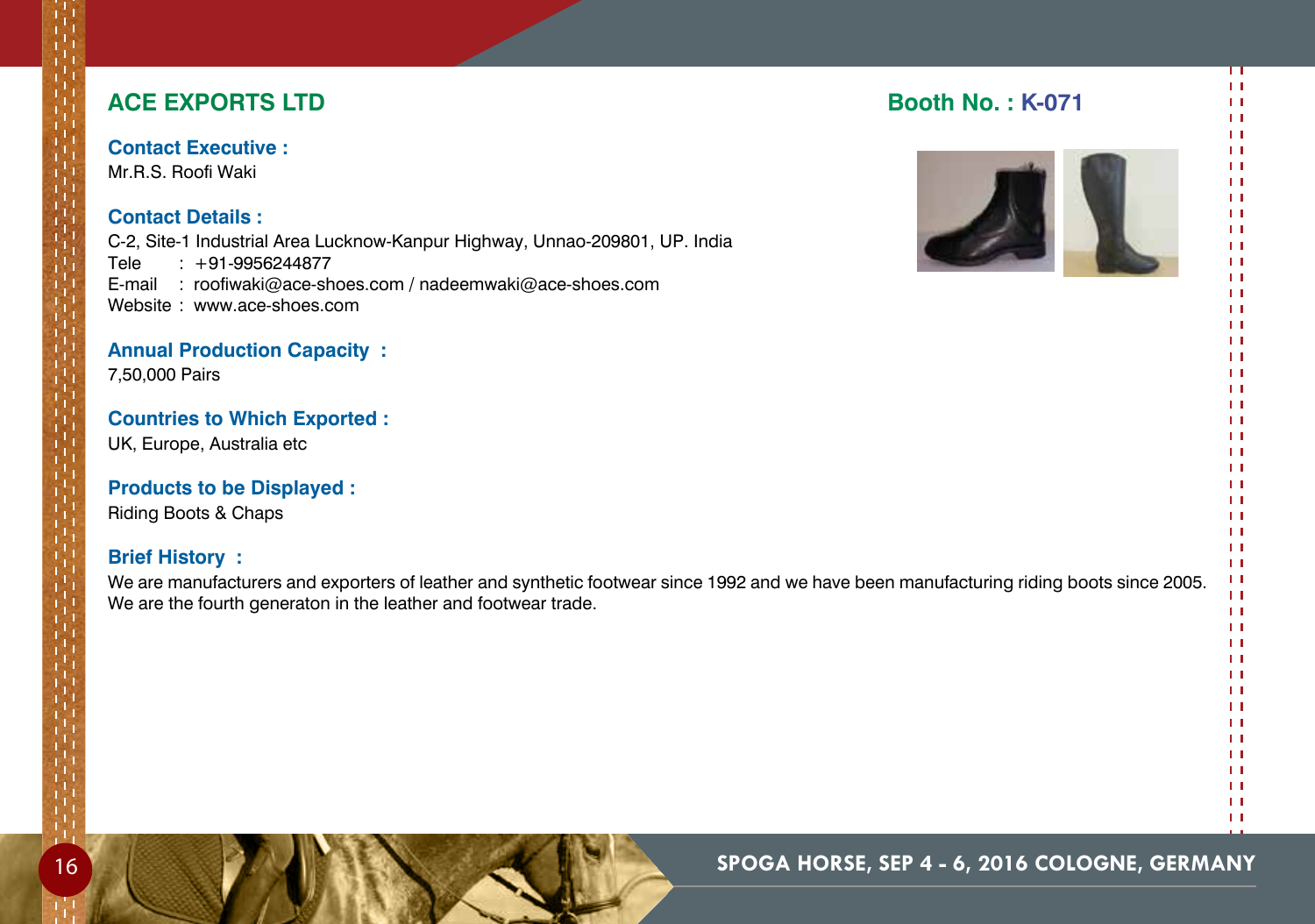| <b>ACME EXPORTS INDIA</b>                                                                                                                                                                                                                                                                                                                                                                                                                                                                                                                                                                                                                                                                           | <b>Booth No.: N-081</b> |
|-----------------------------------------------------------------------------------------------------------------------------------------------------------------------------------------------------------------------------------------------------------------------------------------------------------------------------------------------------------------------------------------------------------------------------------------------------------------------------------------------------------------------------------------------------------------------------------------------------------------------------------------------------------------------------------------------------|-------------------------|
| <b>Contact Executive:</b><br>Mr. Shahid Amin Khan                                                                                                                                                                                                                                                                                                                                                                                                                                                                                                                                                                                                                                                   |                         |
| <b>Contact Details:</b><br>105/226 Chaman Ganj, Kanpur-208001 (India)<br>: +91 512-2547706, 2547686, 9415133316<br>Tele<br>: mail@acmeexportsindia.com<br>E-mail                                                                                                                                                                                                                                                                                                                                                                                                                                                                                                                                    |                         |
| <b>Annual Production Capacity:</b><br>101036 Pieces.                                                                                                                                                                                                                                                                                                                                                                                                                                                                                                                                                                                                                                                |                         |
| <b>Countries to Which Exported:</b><br>Australia, Belgium, Canada, Denmark, Europe, France, Germany, Italy, Malaysia, Netherland, New Zealand, South Africa, U.K., U.S.A. etc.                                                                                                                                                                                                                                                                                                                                                                                                                                                                                                                      |                         |
| <b>Products to be Displayed:</b><br>Saddlery & Harness Goods                                                                                                                                                                                                                                                                                                                                                                                                                                                                                                                                                                                                                                        |                         |
| <b>Brief History:</b><br>We are engaged in manufacturing and export of Leather Harness, Saddlery goods, Horse riding equipments, its accessories, since 1980<br>as a Partnership firm under the name and style of Acme Enterprises, Later on, it has been winded up and the new firm under the name and<br>style of Acme Exports has been established. Due to some family problem and after property distribution, we once again established a new<br>Partnership firm from 12.07.2012 under the current name and style of Acme Exports India and started our business from 18.05.2013 and still<br>running and doing the business and exporting our merchandise to various countries of the Globe. |                         |
|                                                                                                                                                                                                                                                                                                                                                                                                                                                                                                                                                                                                                                                                                                     |                         |
|                                                                                                                                                                                                                                                                                                                                                                                                                                                                                                                                                                                                                                                                                                     |                         |
|                                                                                                                                                                                                                                                                                                                                                                                                                                                                                                                                                                                                                                                                                                     |                         |

**SPOGA HORSE, SEP 4 - 6, 2016 COLOGNE, GERMANY 4 - 17 20 17 20 17 20 17 20 17 20 17 20 17 20 17 20 17 20 17 20 17** 

π  $\pm 1$  $\overline{11}$  $\pm 1$  $\pm 1$  $\pm 1$  $\pm 1$  $\pm 1$  $\pm 1$  $\pm 1$  $\pm 1$  $\pm 1$  $\pm1$  $\pm 1$  $\pm 1$  $\pm 1$  $\pm 1$  $\pm 1$  $\pm 1$  $\pm 1$  $\pm 1$  $\pm 1$  $\pm 1$  $\pm 1$  $\pm 1$  $\pm 1$  $\pm 1$  $\pm 1$  $\pm 1$  $\pm 1$  $\pm 1$  $\pm 1$  $\pm 1$  $\pm 1$  $\pm 1$  $\pm 1$  $\pm 1$  $\pm 1$  $\pm 1$  $\pm 1$  $\pm 1$  $\pm 1$  $\pm 1$  $\pm 1$  $\pm 1$  $\pm 1$  $\frac{1}{1}$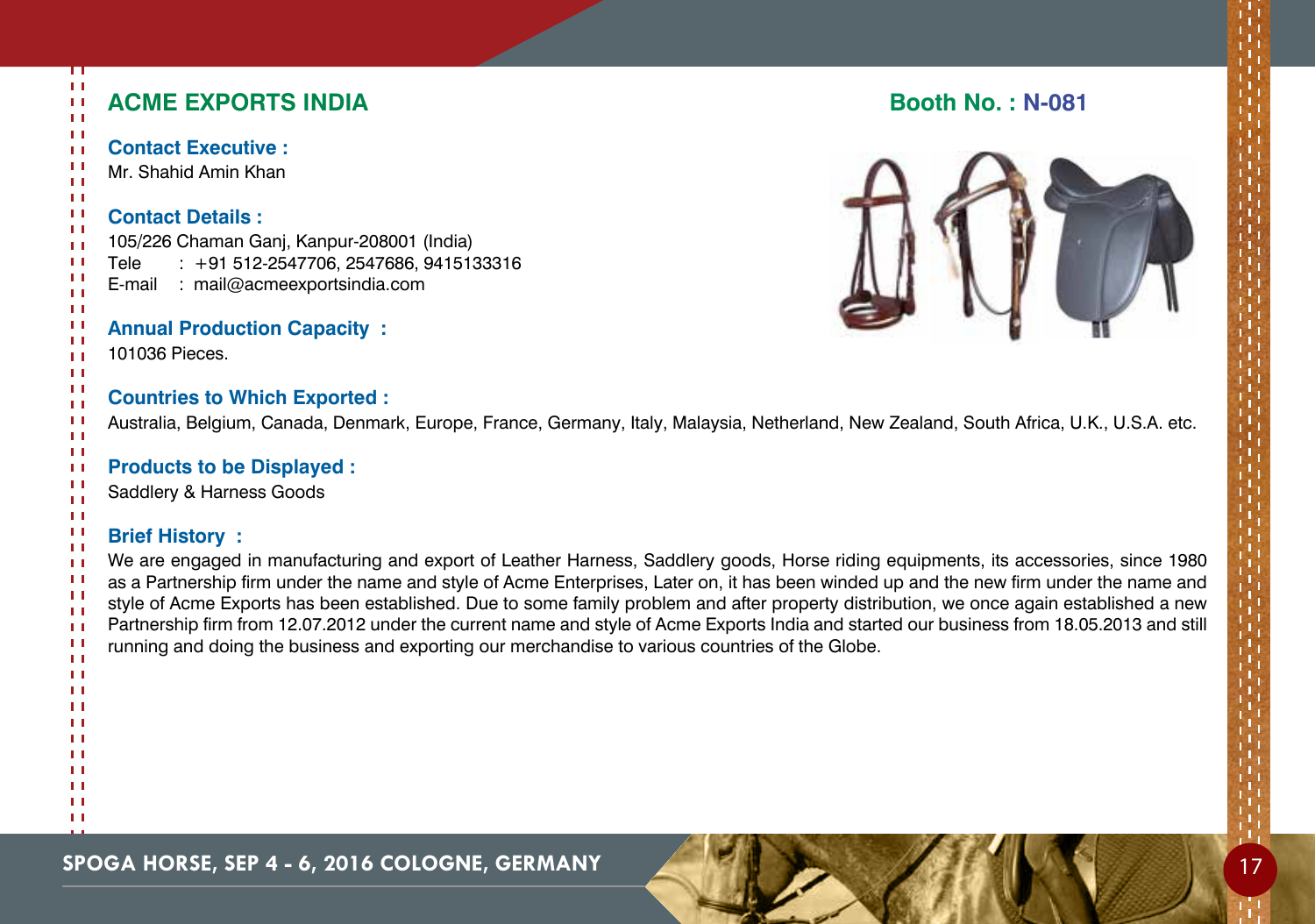## **AKI INDIA PRIVATE LIMITED Booth No. : N-078**

**Contact Executive :**

Mr. Osama Anwar

## **Contact Details :**

9/6 (Ii), Asharfabad, Jajmau, Kanpur -208010. Tele : +91 512-2463150/70/80, 8896927983 Fax : +91 512-2460866 E-mail : info@groupaki.com Website : www.groupaki.com

## **Annual Production Capacity :**

12,25,000 Pairs / Pieces / Sets

#### **Countries to Which Exported :**

United Kingdom, Germany, France, Spain, Turkey, Austalia, Italy, Saudi Arabia, Denmark etc.

## **Products to be Displayed :**

Saddlery & Harness Goods etc.

## **Brief History :**

**AKI India Pvt Ltd.** Is a private limited company, incorporated in the year 1994 with the object of manufacturing and export of leather and leather goods. The company started its operations in the year 1994 with that manufacturing of leather saddlery goods. After successful running of saddlery business for 13 years, the company set up its own leather footwear unit in the year 2007-08 and started manufacturing  $\mathbf{H}$  $\mathbf{H}$ and export of leather shoes. Further in the year 2010, company decided to go in for the backward integration and planned to set up its own  $\mathbf{L}$ tannery to produce finished leather also. In this connection, AKI first purchased a running tannery in Unnao in its name and than renovated  $11$  $1.1$ & expanded the tannery into a big and highly advanced tannery. The said company is an 100% export oriented unit and is registered as  $\overline{1}$ an SME. AKI India Pvt Ltd. is an **ISO 9001:2008** certified company and also **credit rated by CRISIL**. The main promoters of the company  $1.1$ are well educated and well experienced in the field of leather. They also enjoy an excellent reputation in the domestic and overseas market.  $11$  $1.1$ Apart from the promoters, the company is well assisted by the team of highly professionals at administration level and skilled & experienced  $\mathbf{H}$ workforce at production & supervision level. $11$ 





 $\mathbf{H}$ 

П  $11$  $\mathbf{1}$  $\mathbf{1}$  $\mathbf{L}$  $\mathbf{1}$  $\mathbf{1}$  $\mathbf{1}$  $\mathbf{L}$  $\mathbf{1}$  $\mathbf{H}$  $\mathbf{H}$  $\mathbf{L}$  $\mathbf{1}$  $\mathbf{H}$  $\mathbf{1}$  $\overline{1}$  $\mathbf{1}$  $\mathbf{L}$  $\mathbf{1}$  $\mathbf{L}$  $\mathbf{1}$  $\mathbf{H}$  $\mathbf{1}$  $\mathbf{L}$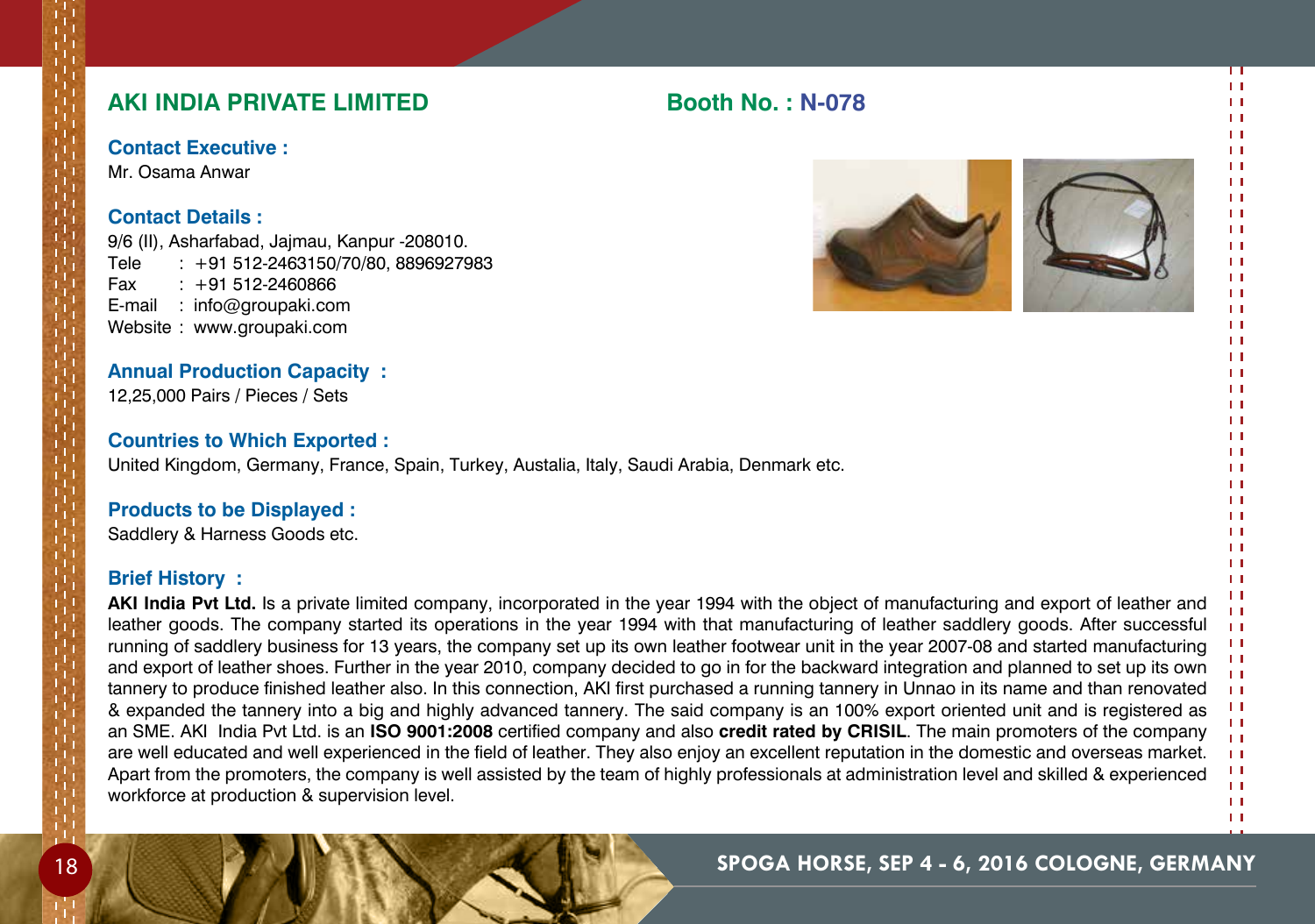| п<br>$\mathbf{L}$<br>$\mathbf{L}$<br>$\mathbf{L}$                                | <b>AKI INTERNATIONAL LEDER</b>                                                                                                                                                                                    | Bo |
|----------------------------------------------------------------------------------|-------------------------------------------------------------------------------------------------------------------------------------------------------------------------------------------------------------------|----|
| Ħ<br>$\mathbf{L}$<br>Ħ<br>$\mathbf{L}$                                           | <b>Contact Executive:</b><br>Mr. Osama Anwar                                                                                                                                                                      |    |
| 11<br>п<br>$\mathbf{L}$<br>$\mathbf{L}$<br>п<br>п<br>Ħ<br>$\mathbf{L}$<br>Ħ<br>Ħ | <b>Contact Details:</b><br>9/6 (II), Asharfabad, Jajmau, Kanpur -208010<br>$: +91512 - 2463150/70/80, 8896927983$<br>Tele<br>Fax<br>$: +91512-2460866$<br>E-mail : info@groupaki.com<br>Website: www.groupaki.com |    |
| TТ<br>Ħ<br>п<br>$\mathbf{L}$                                                     | <b>Annual Production Capacity:</b><br>25,000 Pairs/Pieces/Sets                                                                                                                                                    |    |
| Ħ<br>п<br>$\mathbf{L}$<br>$\mathbf{H}$                                           | <b>Countries to Which Exported:</b><br>United Kingdom, Germany, France, Spain, Turkey, Austalia, Italy, Saudi Arabia, Denmark etc                                                                                 |    |
| $\mathbf{L}$<br>Ħ<br>$\mathbf{L}$<br>п<br>$\mathbf{L}$                           | <b>Products to be Displayed:</b><br>Harness & Saddlery Goods                                                                                                                                                      |    |
| 11<br>Ħ<br>H<br>Ħ<br>$\mathbf{L}$<br>TТ                                          | <b>Brief History:</b><br>Established in 1990 is an ISO 9001: 2008 certified company manufacturer & exporter                                                                                                       |    |
| H<br>$\mathbf{L}$<br>$\mathbf{L}$<br>TТ<br>$\mathbf{L}$                          |                                                                                                                                                                                                                   |    |
| TТ<br>$\mathbf{L}$<br>TТ<br>H<br>TТ                                              |                                                                                                                                                                                                                   |    |
| Ħ<br>$\mathbf{r}$                                                                |                                                                                                                                                                                                                   |    |

## **Andram No. : N-078a**

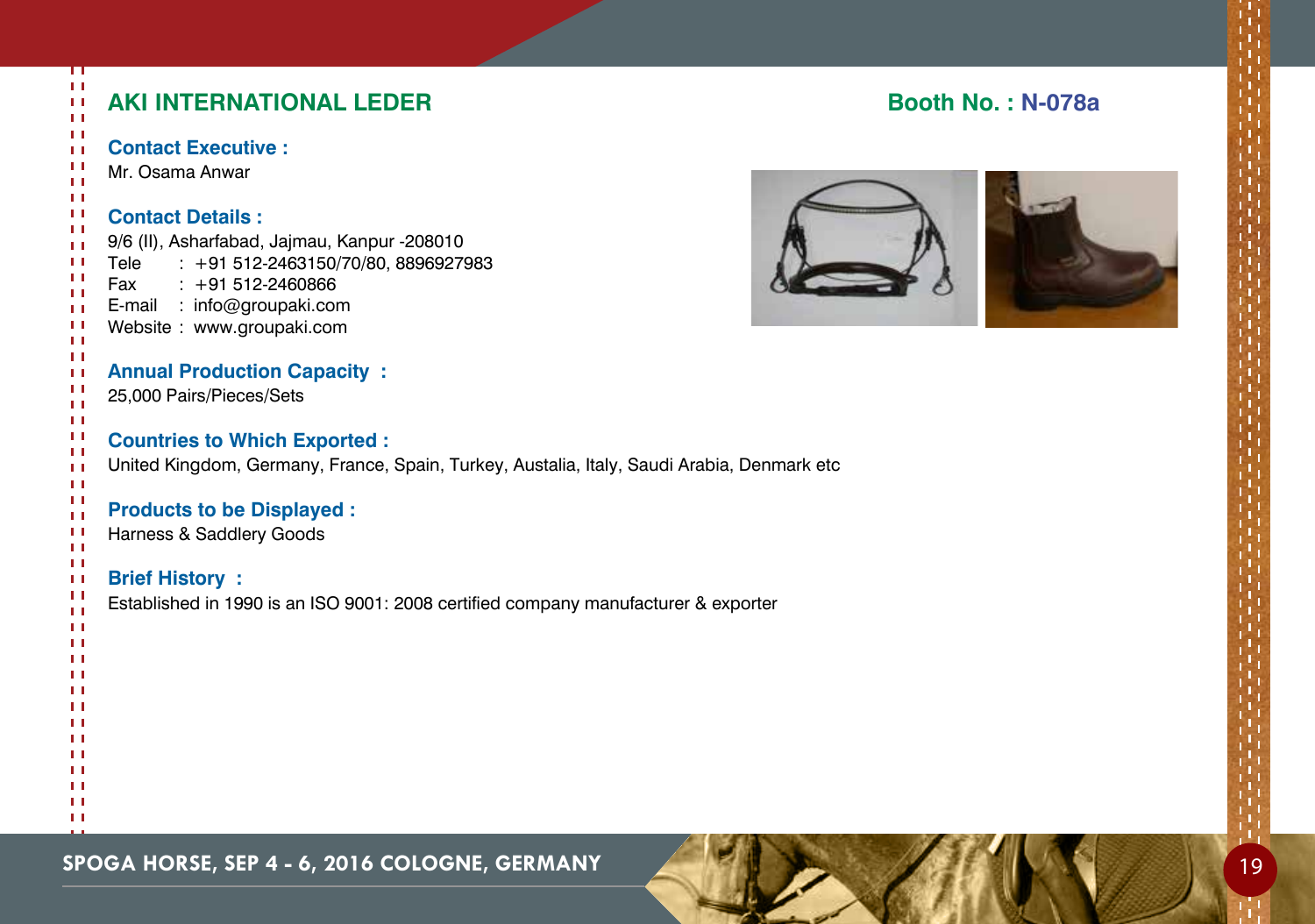## **AL – RAHMAN TACKS Booth No. : T-129**

**Contact Executive :** Mr. Shariq Mehfooz

## **Contact Details :**

89/209, Babis Compound, Bansmandi, Kanpur. Tele : +91 91-9335360480, 9919143711 E-mail : alrehmantacks@gmail.com Website : www.alrahmantacks.com

## **Annual Production Capacity :**

25000 Pieces and 10000 Pairs

#### **Countries to Which Exported :**

Denmark, Germany, Netherlands, Australia, United Kingdom, USA, Belgium, Sweden, Finland, Norway.

#### **Products to be Displayed :**

Harness & Saddlery Goods

## **Brief History :**

AL – Rahman Tacks is Directed & Controlled by the master craftsmen and pioneer in the field of leather & Textile equestrian Goods and Pet Products. we have been Exporting High Quality Equestrian Goods, Pet Products fashion accessories. We assure all our Customers that we will be able to satisfy all our customers and once given a chance we will not let down our customers.

The promises which we make are

- Our timely shipment
- Our quality will never be down
- Competitive rates
- New products all the time
- Products will be made according to the buyer's requirement

We look forward to a chance to serve you once in order to prove our point.



П  $11$  $11$  $\mathbf{L}$  $\overline{1}$  $\mathbf{1}$  $\mathbf{1}$  $\mathbf{1}$  $\mathbf{L}$  $\mathbf{1}$  $\mathbf{H}$  $\mathbf{H}$  $11$  $11$  $11$  $1.1$  $\mathbf{L}$  $\mathbf{1}$  $\mathbf{L}$  $\mathbf{1}$  $\mathbf{L}$  $\mathbf{1}$  $\mathbf{H}$  $\mathbf{1}$  $\mathbf{L}$  $\mathbf{L}$  $\mathbf{L}$  $\mathbf{1}$  $\mathbf{L}$  $\overline{1}$  $11$  $\mathbf{H}$  $1.1$  $\overline{1}$  $\mathbf{L}$  $1.1$  $11$  $\mathbf{1}$  $\mathbf{L}$  $\mathbf{L}$  $\mathbf{1}$  $\mathbf{1}$  $\mathbf{1}$  $\mathbf{1}$  $11$  $\mathbf{H}$  $11$  $\mathbf{H}$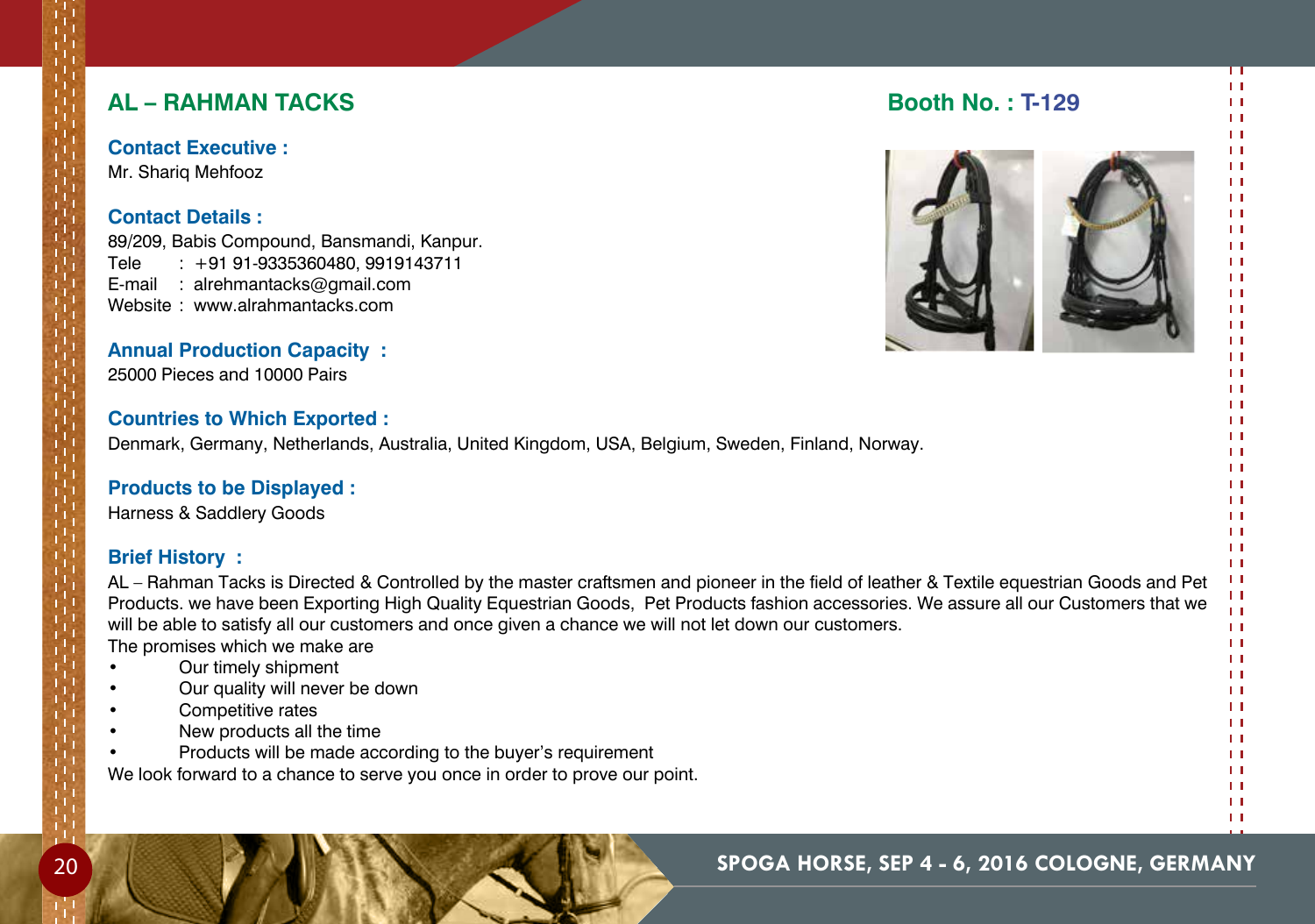| Π<br>$\mathbf{L}$<br>$\mathbf{L}$<br>$\mathbf{L}$                                                                                                             | <b>ARIBA OVERSEAS</b>                                                                                                                                                                                                                                                                                                                                     | <b>Booth No.: N-060</b> |
|---------------------------------------------------------------------------------------------------------------------------------------------------------------|-----------------------------------------------------------------------------------------------------------------------------------------------------------------------------------------------------------------------------------------------------------------------------------------------------------------------------------------------------------|-------------------------|
| -11<br>$\mathbf{L}$<br>$\mathbf{L}$<br>$\mathbf{L}$<br>$\pm 1$<br>-11<br>$\mathbf{H}$<br>$\mathbf{L}$<br>-11<br>H<br>H<br>$\mathbf{L}$<br>-11<br>$\mathbf{L}$ | <b>Contact Executive:</b><br>Mr. Inamul Haque Siddiqui<br><b>Contact Details:</b><br>84/91-D, Sakera Estate, G. T. Road, Kanpur - 208 003, U.P. India<br>$: +91512-2651019/09415126132$<br>Tele<br>$: +91512-2653396$<br>Fax<br>E-mail : inam@zeetasaddlery.com<br>Website: www.zeetasaddlery.com                                                         |                         |
| $\mathbf{L}$<br>$\mathbf{L}$<br>ТI<br>$\mathbf{L}$                                                                                                            | <b>Annual Production Capacity:</b><br>1,00,000 Pieces                                                                                                                                                                                                                                                                                                     |                         |
| $\mathbf{L}$<br>H<br>$\mathbf{L}$<br>$\mathbf{L}$<br>$\mathbf{L}$<br>Ħ                                                                                        | <b>Countries to Which Exported:</b><br>Germany, Denmark, Sweden, Poland, Netherland, Italy, Belgium,<br>United Kingdom, Canada, Usa, Brazil, Australia And New Zealand etc                                                                                                                                                                                |                         |
| $\pm 1$<br>ТT<br>$\mathbf{L}$<br>$\mathbf{L}$                                                                                                                 | <b>Products to be Displayed:</b><br>Horse Rugs, Nylon Halter and Lead Ropes                                                                                                                                                                                                                                                                               |                         |
| $\pm 1$<br>-14<br>$\mathbf{L}$<br>$\pm 1$<br>$\pm$<br>ТI<br>$\mathbf{L}$                                                                                      | <b>Brief History:</b><br>Ariba Overseas is nearly two decades old company in the field of exports of equestrian products. Our products have been highly admired<br>and acknowledged globally by overseas customers. We are constantly engaged in improving standards of our produce to match the<br>changing taste of our customers all around the world. |                         |
| $\mathbf{H}$<br>$\mathbf{L}$<br>$\mathbf{L}$<br>Ħ<br>$\mathbf{L}$<br>Ħ                                                                                        |                                                                                                                                                                                                                                                                                                                                                           |                         |
| H<br>$\mathbf{L}$<br>$\mathbf{L}$                                                                                                                             |                                                                                                                                                                                                                                                                                                                                                           |                         |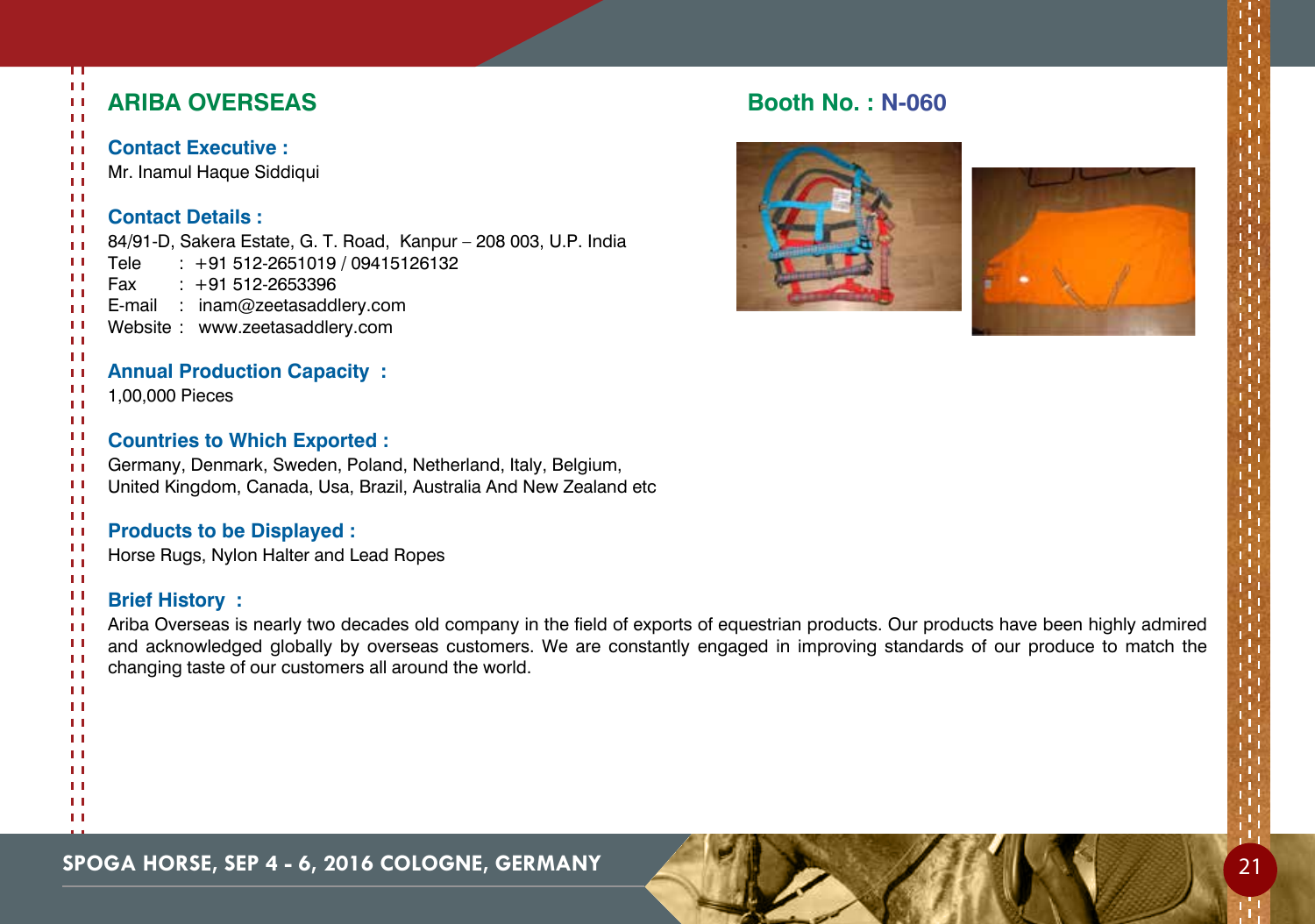| <b>ARUN INTERNATIONAL</b>                                                                                                                                                                                                                                                                                                                                                                                                                           | <b>Booth No.: M-120</b> |
|-----------------------------------------------------------------------------------------------------------------------------------------------------------------------------------------------------------------------------------------------------------------------------------------------------------------------------------------------------------------------------------------------------------------------------------------------------|-------------------------|
| <b>Contact Executive:</b><br>Mr. Arun Srivastava<br><b>Contact Details:</b><br>104/307, Sisamau Bada Chauraha, Kanpur 208012.<br>$: +91512 - 2540388, 9415128891$<br>Tele<br>$: +915122556705$<br>Fax<br>: mail@arunintl.com<br>E-mail<br>Website: www.arunintl.com                                                                                                                                                                                 |                         |
| <b>Annual Production Capacity:</b><br>79600 Pieces                                                                                                                                                                                                                                                                                                                                                                                                  |                         |
| <b>Countries to Which Exported:</b><br>Sweden, France, Germany, Netherland, U.S.A., Ireland, Spain, Denmark, Hungary etc                                                                                                                                                                                                                                                                                                                            |                         |
| <b>Products to be Displayed:</b><br>Saddlery & Harness Goods, Riding Breeches, Horse Rugs, Riding Accessories etc                                                                                                                                                                                                                                                                                                                                   |                         |
| <b>Brief History:</b><br>Since its inception in the year 1992, Arun International has always remained in the forefront in providing its customers with absolutely<br>the latest designs in Equestrian and Pet Products. In continuation to this tradition, we present our range for the 2nd half of 2016 and a<br>very comprehensive display of these developments and a wide range of mere than 500 products at the CDOCA Fair between 4th and 6th |                         |

very comprehensive display of these developments and a wide range of more than 500 products at the SPOGA Fair between 4th and 6th September 2016. As is evident from our designs, our creations are an amalgamation of traditional and trendy designs and cater to a wide spectrum of customers from every part of the world. Our products include: English Saddlery & Riding Accessories, Western Saddlery & Riding Accessories, European Saddlery & Riding Accessories, Australian Saddlery & Riding Accessories, Horse Clothing and Nylon Accessories Rider's Accessories and Shoes,

We also cater to our customers in a wide range of leathers from all over the world. We create leather products in: Indian Leather, English Leather, American Leather, Argentinean Leather

## 22 **Spoga horse, Sep 4 - 6, 2016 cologne, Germany**

 $\mathbf{H}$  $\mathbf{1}$  $11$  $1.1$  $\mathbf{H}$  $11$  $\pm 1$  $11$  $\mathbf{H}$  $11$  $11$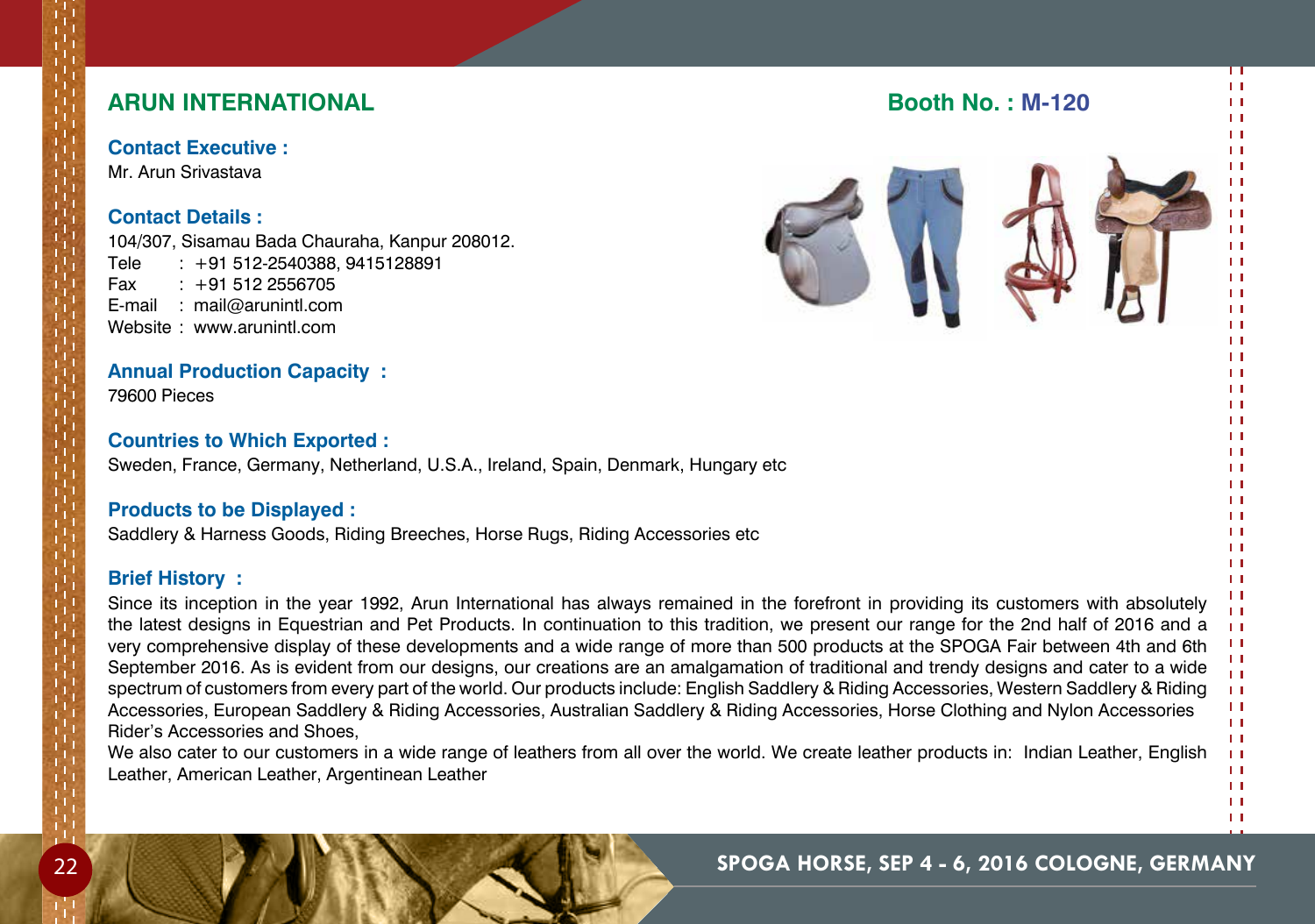| <b>CLOUD EXPORTS PVT. LTD.</b>                                                                                                            | <b>Booth No.: L-061</b> |
|-------------------------------------------------------------------------------------------------------------------------------------------|-------------------------|
| <b>Contact Executive:</b>                                                                                                                 |                         |
| Mr. Mohit Agarwal                                                                                                                         |                         |
| <b>Contact Details:</b>                                                                                                                   |                         |
| 63-A, Dadanagar, Co-operative Industrial Estate, Kanpur.                                                                                  |                         |
| $: +91512-2233477 / 9839029893$<br>Tele                                                                                                   |                         |
| E-mail : cloudexports@yahoo.co.in<br>Website: www.cloudexports.in                                                                         |                         |
|                                                                                                                                           |                         |
| <b>Annual Production Capacity:</b>                                                                                                        |                         |
| Horse Rugs 1,20,000                                                                                                                       |                         |
| Saddle Pads 2,00,000                                                                                                                      |                         |
| <b>Countries to Which Exported:</b>                                                                                                       |                         |
| Australia, UK, Germany, France, USA etc                                                                                                   |                         |
|                                                                                                                                           |                         |
| <b>Products to be Displayed:</b>                                                                                                          |                         |
| Saddle Pads, Horse Rugs, Halters, Lead Ropes etc                                                                                          |                         |
| <b>Brief History:</b>                                                                                                                     |                         |
| Established in the year 2003, Cloud Exports Pvt. Ltd., is India's leading manufacturer - exporter of all kinds of Horse Equestrian Goods. |                         |
| Winner of Export Excellence Award we have established a very big manufacturing unit equipped with all high-tech machines. We offer a      |                         |
| very wide range of products mainly Saddle Pads and Horse Rugs right from the very basic quality to the highest possible quality. We also  |                         |
| specialize & offer many technical products of saddle pads and horse rugs. Our strength is our high quality products and timely delivery.  |                         |
|                                                                                                                                           |                         |
|                                                                                                                                           |                         |
|                                                                                                                                           |                         |
|                                                                                                                                           |                         |
|                                                                                                                                           |                         |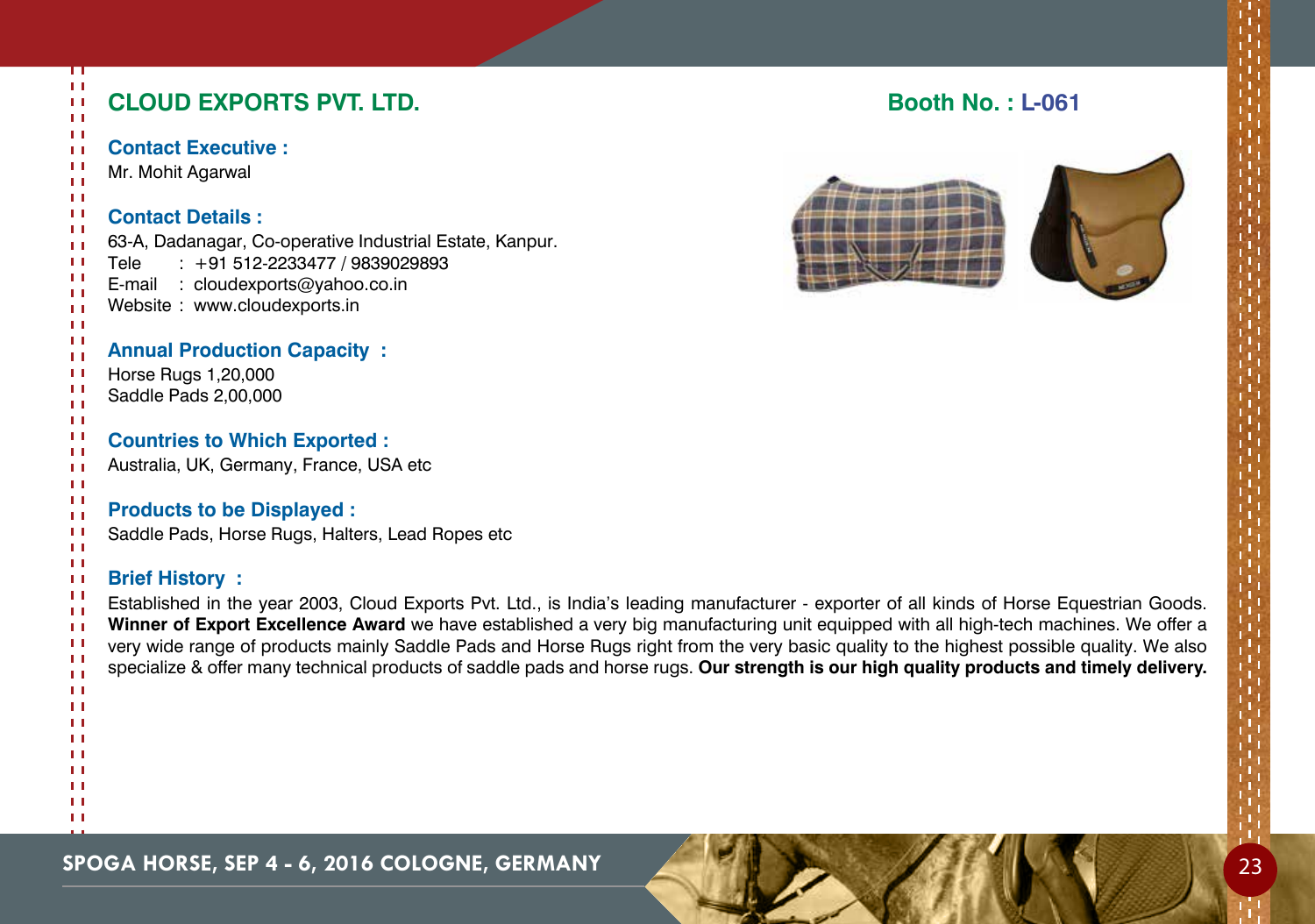## **EQUESTRIAN POLO CREATION Booth No. : L-108**

**Contact Executive :** Mr. Manoj Kumar Sharma

#### **Contact Details :**

No. 123/43 Saresh Bag, Kanpur - 208012. Tele : +91 512-2220776 / 9935280010 E-mail : info@breechesindia.com Website : www.breechesindia.com

#### **Annual Production Capacity :**

150000-200000 pieces breeches per years 7000-9000 pieces bridle.

#### **Countries to Which Exported :**

U.S.A, Europe & Australia

#### **Products to be Displayed :**

Breeches, Eczema Rugs, Textile Equestrian goods, Halter, Bridle, Saddle and other leather saddlery goods.

#### **Brief History :**

We deal with all kinds of high quality Equestrian Clothing like Breeches, Saddle Pad and leather Saddlery goods manufactured with the best quality of raw material using high grade computerized machines and exercise control over the quality adopting the most modern and sophisticated methods of R & D and Quality control. We are looking forward towards the International requirement of Equestrian Products. We are having huge collection of designs for Equestrian Product. We feel that we can serve our International consumers to their best satisfaction.



 $\mathbf{H}$  $11$  $\mathbf{H}$ 

П  $11$  $11$  $\mathbf{L}$  $\overline{1}$  $\mathbf{1}$  $\mathbf{1}$  $\mathbf{1}$  $\mathbf{L}$  $\mathbf{1}$  $\mathbf{H}$  $\mathbf{H}$  $\mathbf{L}$  $\mathbf{1}$  $\mathbf{1}$  $\mathbf{1}$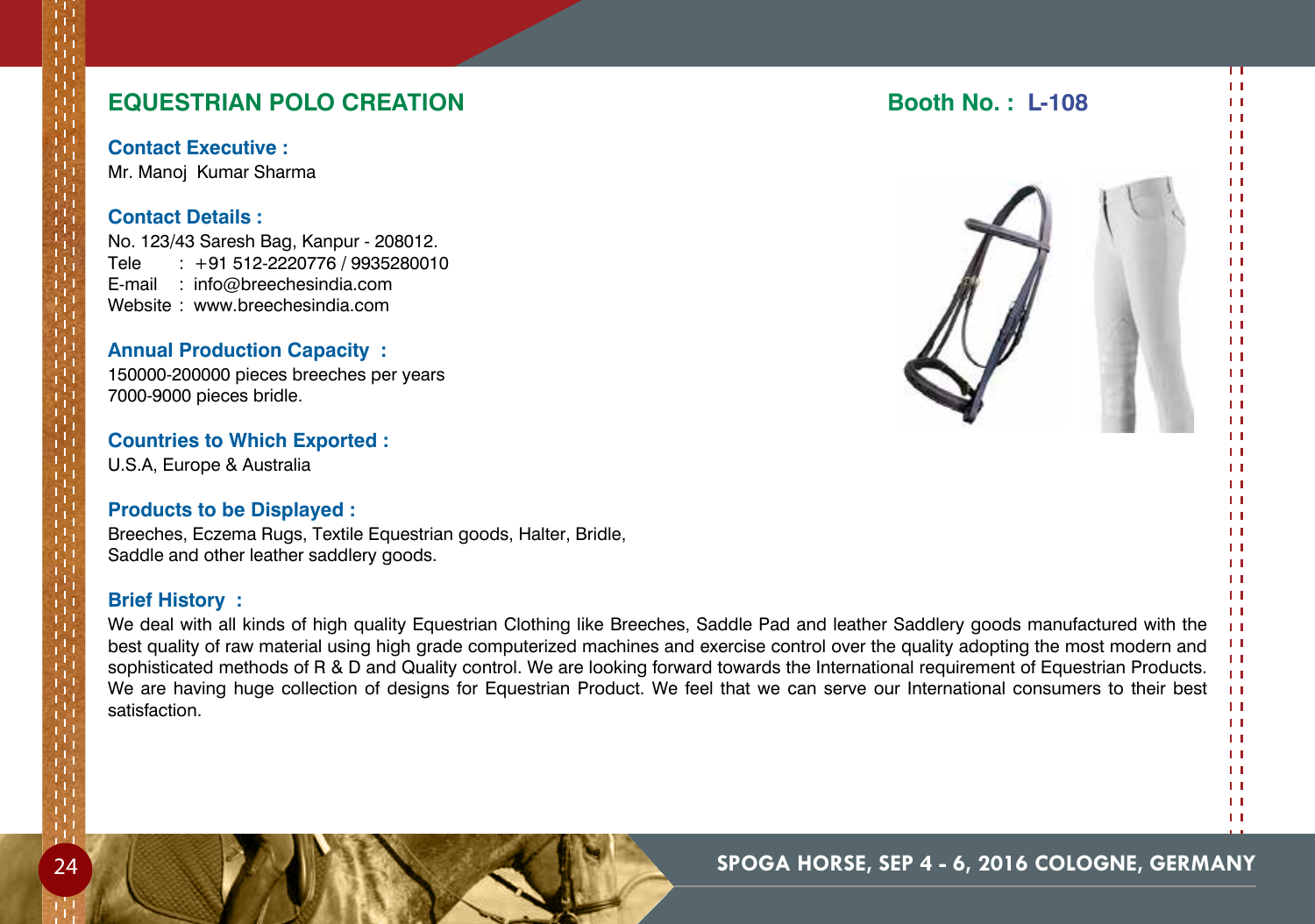| ┯<br>$\mathbf{H}$<br>$\mathbf{L}$<br>11 | <b>ESSEL INTERNATIONAL</b>                                                                                                            | <b>Booth No.: L-099</b> |
|-----------------------------------------|---------------------------------------------------------------------------------------------------------------------------------------|-------------------------|
| -11<br>$\mathbf{L}$                     | <b>Contact Executive:</b>                                                                                                             |                         |
| -11                                     | Mr. Khalid Anwar                                                                                                                      |                         |
| $\mathbf{H}$<br>$\mathbf{L}$            |                                                                                                                                       |                         |
| H                                       | <b>Contact Details:</b>                                                                                                               |                         |
| $\mathbf{L}$<br>$\mathbf{L}$            | 41/121, Nai Sarak, Kanpur.                                                                                                            |                         |
| -11                                     | $: +915126553954 / 9935102034$<br>Tele                                                                                                |                         |
| ТI<br>$\mathbf{H}$                      | E-mail : hamraztraders1970@gmail.com                                                                                                  |                         |
| -11                                     |                                                                                                                                       |                         |
| $\mathbf{L}$<br>$\mathbf{H}$            | <b>Annual Production Capacity:</b>                                                                                                    |                         |
| $\mathbf{L}$                            | 6000 Pieces                                                                                                                           |                         |
| -11<br>H                                |                                                                                                                                       |                         |
| $\mathbf{L}$<br>$\mathbf{L}$            | <b>Countries to Which Exported:</b>                                                                                                   |                         |
| $\mathbf{L}$                            | Europe, USA etc.                                                                                                                      |                         |
| $\mathbf{L}$<br>$\mathbf{H}$            | <b>Products to be Displayed:</b>                                                                                                      |                         |
| $\mathbf{L}$                            | Harness & Saddlery Goods                                                                                                              |                         |
| $\mathbf{H}$<br>$\mathbf{L}$            |                                                                                                                                       |                         |
| -11                                     | <b>Brief History:</b>                                                                                                                 |                         |
| $\mathbf{L}$<br>$\pm$                   | Established 2015 Exhibiting in Spoga Horse Fair first time. My sister concern Hamraz Traders, Riding House, Leather House, Euro Plus. |                         |
| $\mathbf{L}$                            |                                                                                                                                       |                         |
| -11<br>-11                              |                                                                                                                                       |                         |
| -11<br>-11                              |                                                                                                                                       |                         |
| -11                                     |                                                                                                                                       |                         |
| -11<br>$\mathbf{H}$                     |                                                                                                                                       |                         |
| $\mathbf{L}$                            |                                                                                                                                       |                         |
| $\blacksquare$<br>$\mathbf{L}$          |                                                                                                                                       |                         |
| $\blacksquare$                          |                                                                                                                                       |                         |
| $\mathbf{L}$<br>$\mathbf{H}$            |                                                                                                                                       |                         |
| $\mathbf{L}$                            |                                                                                                                                       |                         |
| $\mathbf{L}$                            |                                                                                                                                       |                         |

## **SPOGA HORSE, SEP 4 - 6, 2016 COLOGNE, GERMANY** 25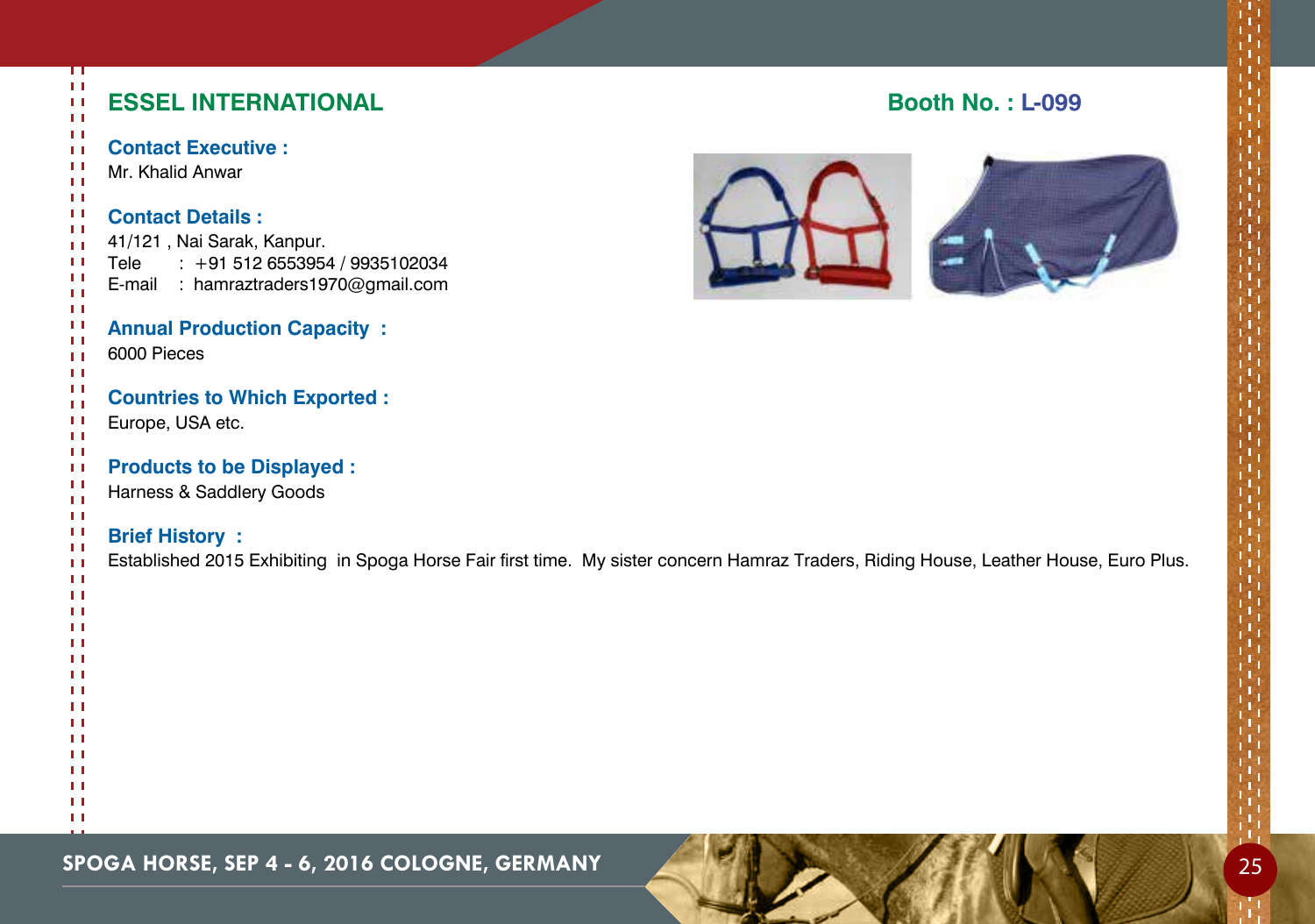## **FHS INTERNATIONAL Booth No. : N-101**

**Contact Executive :** Mr. Feroz Khan

#### **Contact Details :**

98/1-A, Becon Gunj, Kanpur-208001, Uttar Pradesh, India Tele : +91-9336468910 / 9839744341 E-mail : info@fhsinternational.in Website : www.fhsinternational.in

#### **Annual Production Capacity :** 10000 Pairs

### **Countries to Which Exported :** Germany, Canada, Uk etc

## **Products to be Displayed :**

Harness & Saddlery Goods

## **Brief History :**

FHS International is the name of quality products in Leather Saddlery and Horse Clothing. We introduce ourselves as a professional organization which manufacture and export high quality equestrian product since 10 years. We have skilled the trained workman to make such finest quality products.



П  $11$  $\mathbf{H}$  $1.1$  $\mathbf{1}$  $11$  $\mathbf{L}$  $1.1$  $\mathbf{H}$  $11$  $\mathbf{L}$  $1.1$  $11$  $11$  $\mathbf{L}$  $1.1$  $\mathbf{L}$  $11$  $11$  $\mathbf{H}$  $\mathbf{L}$  $\mathbf{1}$  $\mathbf{L}$  $1.1$  $\mathbf{H}$  $\mathbf{H}$  $11$  $\mathbf{H}$  $11$  $\mathbf{L}$  $11$  $\mathbf{H}$  $1.1$  $11$  $\mathbf{L}$  $11$  $11$  $\mathbf{H}$  $11$  $11$  $11$  $\mathbf{H}$  $11$  $\mathbf{L}$  $11$  $\mathbf{H}$  $11$ 

# $\mathbf{L}$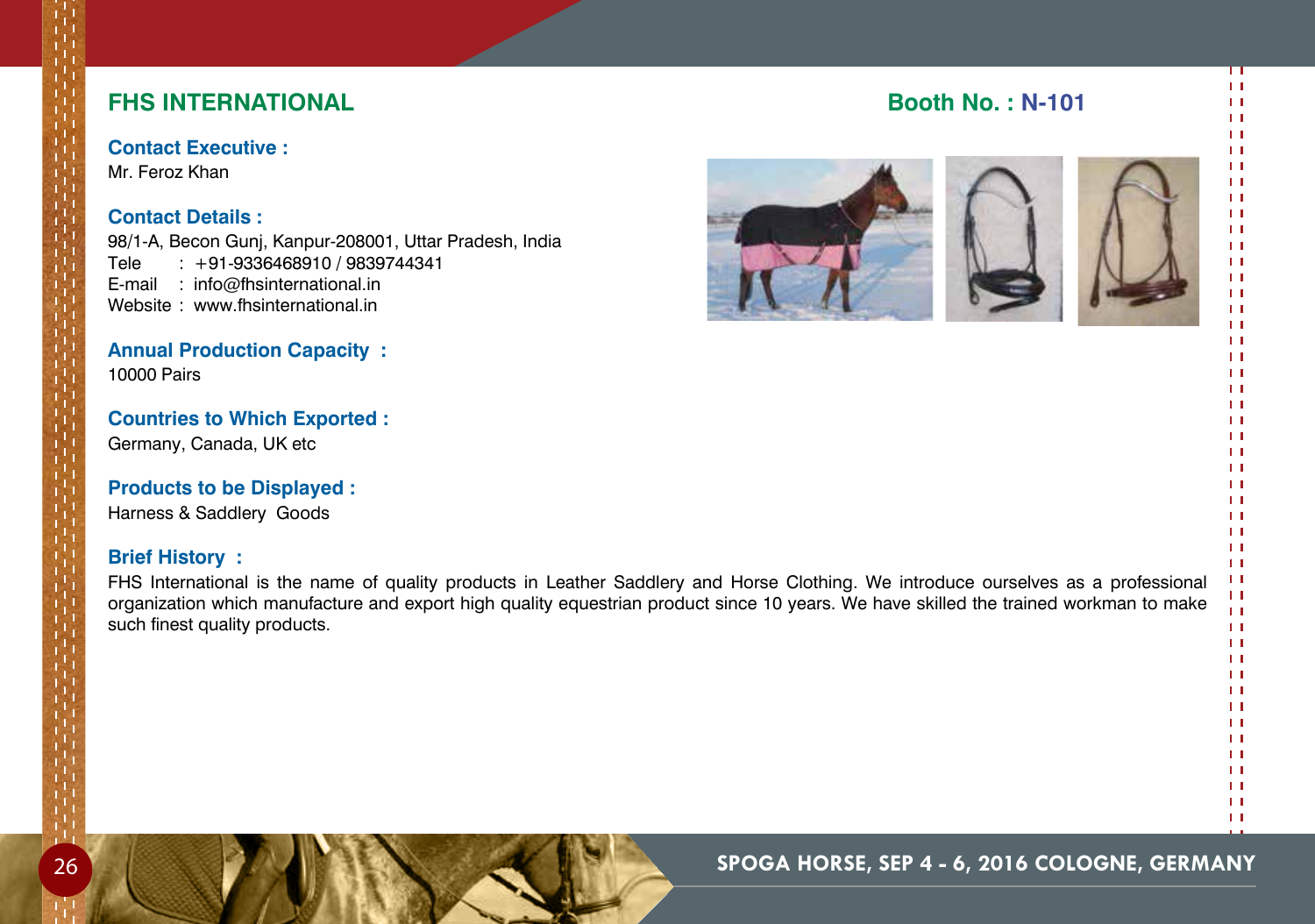| Π<br>$\mathbf{L}$<br>$\mathbf{L}$<br>$\mathbf{L}$                 | <b>G.B. EXPORTS</b>                                                                                                                                                                                                                                                                                                                                                                              | <b>Booth No.: S-088</b> |
|-------------------------------------------------------------------|--------------------------------------------------------------------------------------------------------------------------------------------------------------------------------------------------------------------------------------------------------------------------------------------------------------------------------------------------------------------------------------------------|-------------------------|
| -1<br>$\mathbf{L}$<br>п<br>$\mathbf{L}$                           | <b>Contact Executive:</b><br>Mr. Irshad Samad                                                                                                                                                                                                                                                                                                                                                    |                         |
| 11<br>H<br>11<br>$\mathbf{L}$<br>-1<br>H<br>$\mathbf{L}$          | <b>Contact Details:</b><br>94/115, Pech Bagh, Kanpur-208001.<br>$: +91512-237502 / 9839030289$<br>Tele<br>E-mail<br>: irshad_gb@yahoo.com                                                                                                                                                                                                                                                        |                         |
| $\mathbf{L}$<br>п<br>Ħ<br>$\mathbf{L}$<br>Ħ                       | <b>Annual Production Capacity:</b><br>35000 Pairs                                                                                                                                                                                                                                                                                                                                                |                         |
| $\mathbf{L}$<br>$\mathbf{L}$<br>п<br>Ħ                            | <b>Countries to Which Exported:</b><br>U.K., Ireland etc.                                                                                                                                                                                                                                                                                                                                        |                         |
| $\mathbf{L}$<br>п<br>п<br>$\mathbf{L}$<br>$\mathbf{L}$            | <b>Products to be Displayed:</b><br>Saddlery & Harness Goods                                                                                                                                                                                                                                                                                                                                     |                         |
| п<br>$\mathbf{L}$<br>$\mathbf{L}$<br>Ħ<br>п<br>$\mathbf{L}$<br>ТI | <b>Brief History:</b><br>Gb exports are exporting leather harness goods from the year 1996. Uk is the main market. Skilled labour are preparing the goods. Harness<br>leather wholesale monopoly in tanning. No purchase from the other tannery. The quality of our goods is so better from the other exporters.<br>Our sister concern gb tanners also exporting the harness and saddlery goods. |                         |
| п<br>ш<br>$\mathbf{L}$<br>п<br>п                                  |                                                                                                                                                                                                                                                                                                                                                                                                  |                         |
| п<br>п<br>ш<br>п<br>ш                                             |                                                                                                                                                                                                                                                                                                                                                                                                  |                         |
| $\mathbf{L}$<br>H                                                 |                                                                                                                                                                                                                                                                                                                                                                                                  |                         |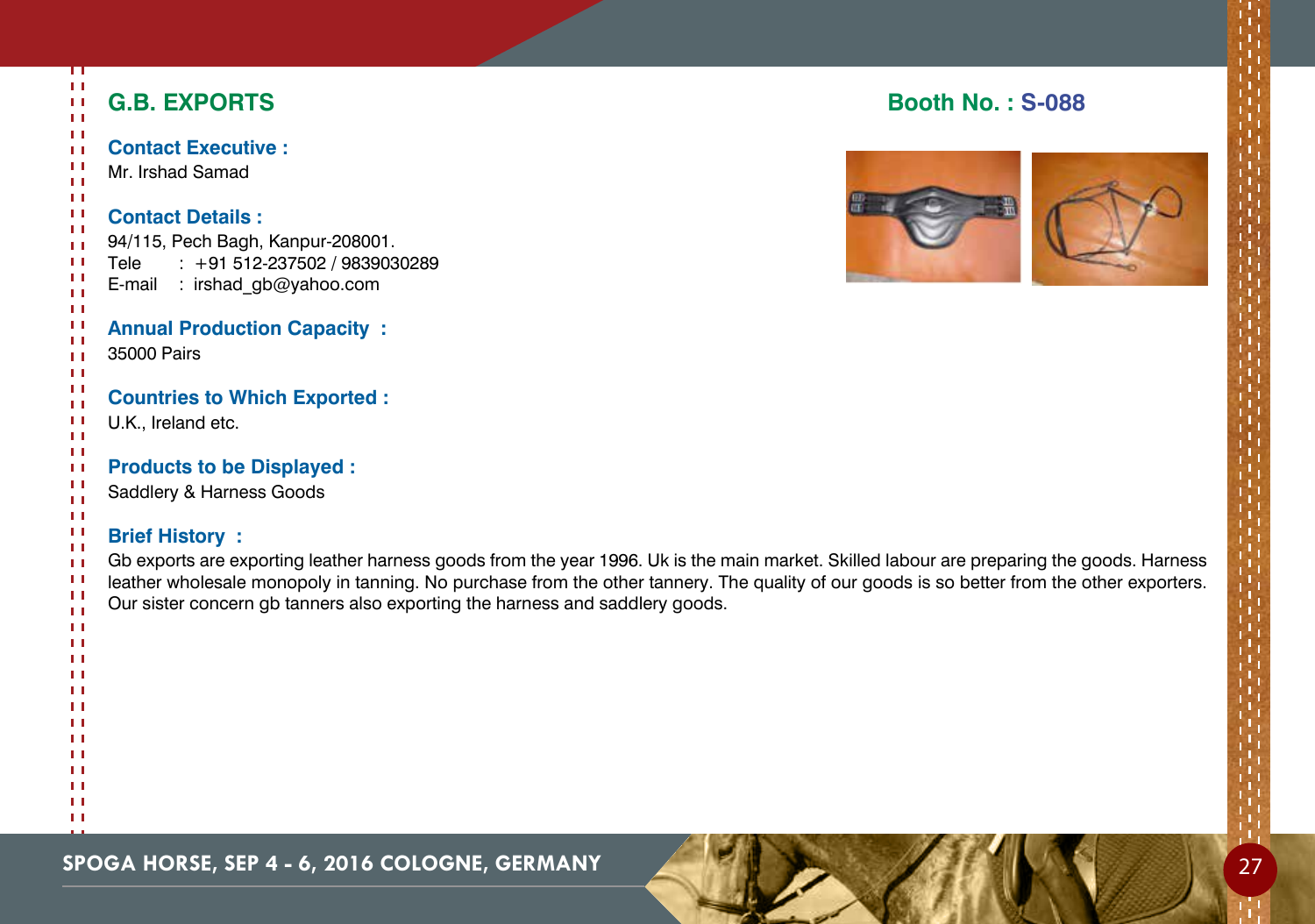## **GLOBAL EXPORT Booth No. : P-130**

**Contact Executive :** Mr. Shitej Dhawan

## **Contact Details :**

84/20, J K Iron Mill Compound, Fazal Ganj, Kanpur 208 012 (INDIA) Tele : +91 512-2240186, 9839032819 E-mail : dhawan@globalexport.net.in

### **Annual Production Capacity :**

Saddlery Goods 210000 Pieces approx. Shoes 200000 Pairs. approx

**Countries to Which Exported :** Germany, Sweden, U.K., USA, Italy, Australia, Canada etc.

## **Products to be Displayed :**

Bridles, Saddles and Shoes

## **Brief History :**

Global Export is in the business of Saddlery and Harness Goods and Shoes for the last more than 3 decade. It is 100% export oriented unit. The company has won the Best Exporters Award for the last five consecutive years from Council of Leather Export, India.

In addition to Harness and Saddlery Goods of all kinds, the company also produced the Textile range of articles for the Horses which include, Halter, Synthetic Saddles and Horse Leads of all kinds.



П  $11$  $\mathbf{H}$  $\mathbf{L}$  $11$  $11$  $\mathbf{H}$  $\mathbf{1}$  $\mathbf{H}$  $\mathbf{1}$  $\mathbf{H}$  $\mathbf{H}$  $\overline{1}$  $\mathbf{1}$  $\mathbf{L}$  $1.1$  $1.1$  $11$  $11$  $\mathbf{H}$  $\mathbf{L}$  $\mathbf{1}$  $\mathbf{L}$  $1.1$  $\mathbf{L}$  $\mathbf{1}$  $\mathbf{L}$  $\mathbf{H}$  $11$  $\mathbf{H}$  $11$  $\mathbf{H}$  $1.1$  $\mathbf{H}$  $\mathbf{H}$  $\mathbf{H}$  $11$  $\mathbf{H}$  $11$  $\mathbf{H}$  $1.1$  $\mathbf{H}$  $\mathbf{1}$  $\mathbf{H}$  $11$  $\mathbf{H}$  $11$  $\mathbf{H}$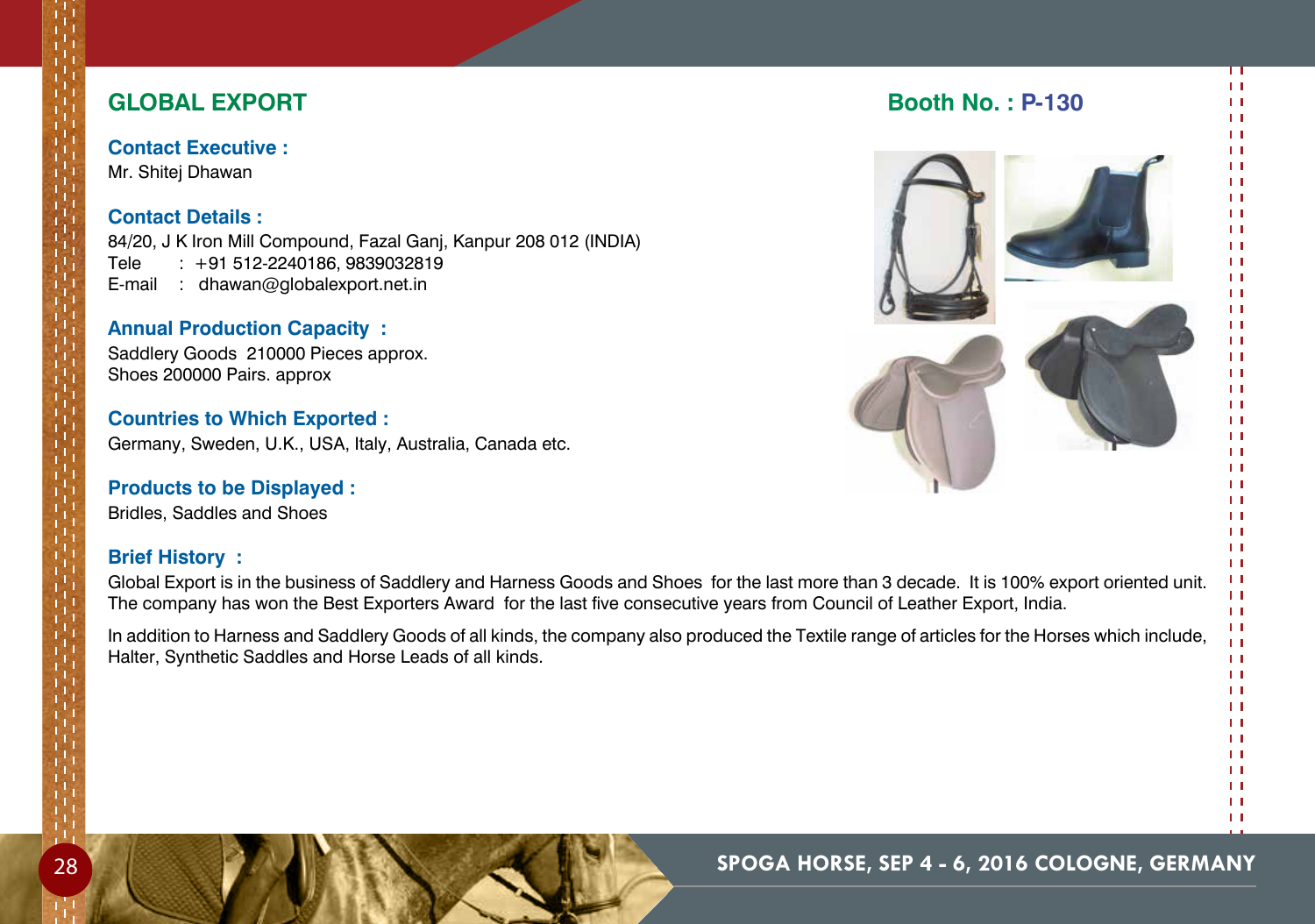| ㅠ<br>$\mathbf{L}$<br>$\mathbf{H}$<br>11                                                                                           | <b>H &amp; G SADDLERY</b>                                                                                                                                                                                                                                                                                                                                           | <b>Booth No.: L-100</b> |
|-----------------------------------------------------------------------------------------------------------------------------------|---------------------------------------------------------------------------------------------------------------------------------------------------------------------------------------------------------------------------------------------------------------------------------------------------------------------------------------------------------------------|-------------------------|
| -11<br>$\mathbf{L}$<br>п<br>Ħ                                                                                                     | <b>Contact Executive:</b><br>Mr. Harpreet Singh Sandhu                                                                                                                                                                                                                                                                                                              |                         |
| $\mathbf{H}$<br>$\mathbf{L}$<br>$\mathbf{L}$<br>$\mathbf{H}$<br>$\mathbf{H}$<br>Ħ<br>$\mathbf{L}$<br>$\mathbf{L}$<br>$\mathbf{H}$ | <b>Contact Details:</b><br>117/ L / 370 Navin Nagar, Kakadeo - 208025<br>$: +919984890084$<br>Tele<br>E-mail<br>: hngsaddlery@hotmail.com<br>Website: www.hngsaddlery.com                                                                                                                                                                                           |                         |
| Ħ<br>$\mathbf{H}$<br>$\mathbf{H}$<br>11                                                                                           | <b>Annual Production Capacity:</b><br>20000 Pieces                                                                                                                                                                                                                                                                                                                  |                         |
| $\mathbf{L}$<br>$\mathbf{L}$<br>п<br>$\mathbf{L}$<br>$\mathbf{L}$                                                                 | <b>Countries to Which Exported:</b><br>Germany                                                                                                                                                                                                                                                                                                                      |                         |
| $\mathbf{L}$<br>Ħ<br>$\mathbf{H}$<br>$\mathbf{L}$                                                                                 | <b>Products to be Displayed:</b><br>Harness & Saddlery Items                                                                                                                                                                                                                                                                                                        |                         |
| 11<br>$\mathbf{H}$<br>- 1<br>Ħ<br>$\mathbf{L}$<br>$\mathbf{H}$                                                                    | <b>Brief History:</b><br>We established our name as a Specialized Manufacturer of Driving Harness and Saddlery goods. We have embarked our presence in this<br>competitive market as a reliable manufacturer and supplier of Equestrian products. We constantly strive to add new products to our range<br>so that our customers have the newest and best products. |                         |
| $\mathbf{L}$<br>$\mathbf{L}$<br>$\mathbf{L}$<br>$\mathbf{H}$<br>$\mathbf{H}$<br>$\mathbf{H}$                                      |                                                                                                                                                                                                                                                                                                                                                                     |                         |
| $\mathbf{H}$<br>$\mathbf{L}$<br>$\mathbf{H}$<br>$\mathbf{L}$<br>$\mathbf{H}$                                                      |                                                                                                                                                                                                                                                                                                                                                                     |                         |
| $\mathbf{L}$                                                                                                                      |                                                                                                                                                                                                                                                                                                                                                                     |                         |

**SPOGA HORSE, SEP 4 - 6, 2016 COLOGNE, GERMANY 29**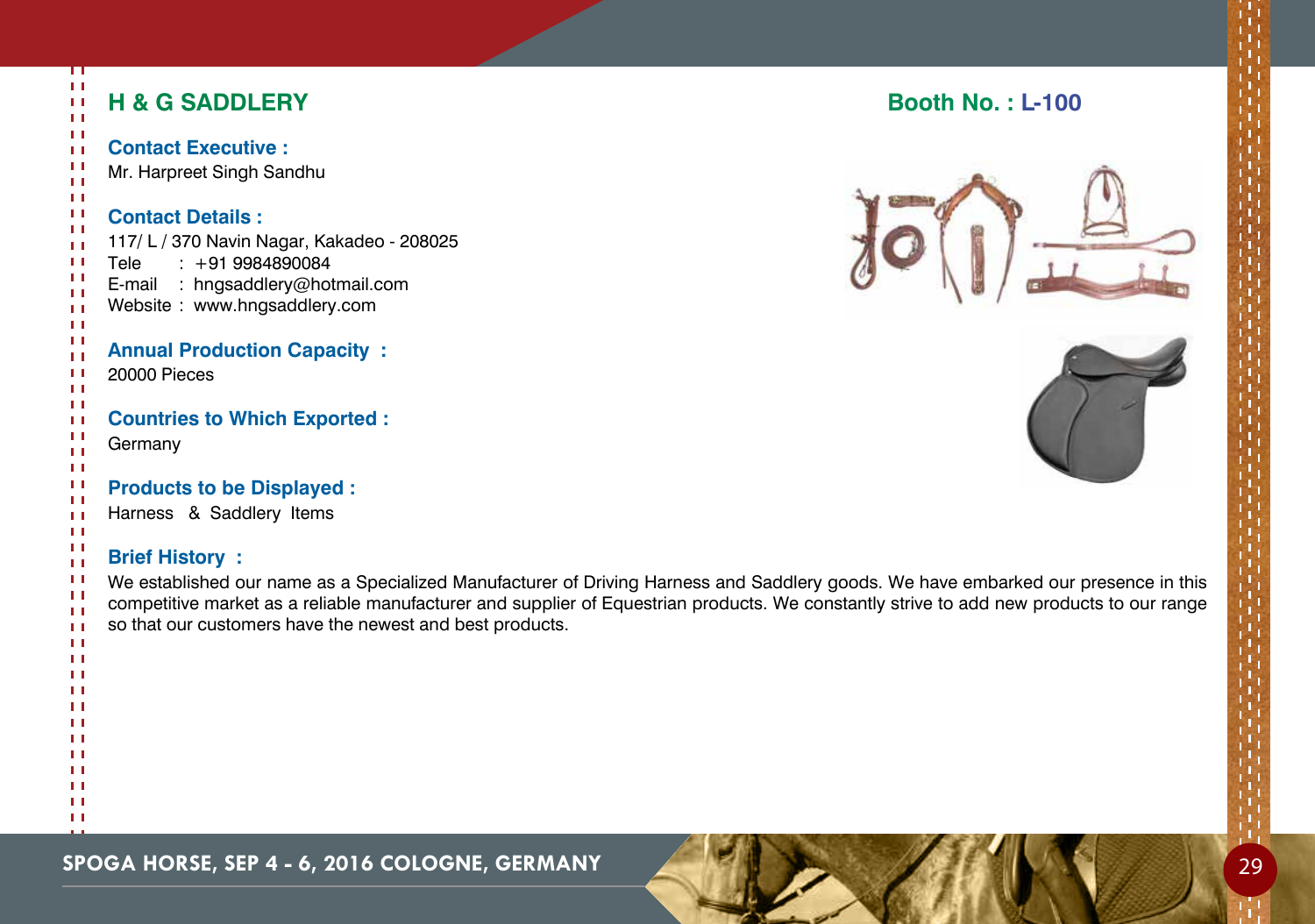## **KARTIKEYA INTERNATIONAL Booth No. : T-111**

**Contact Executive :**

Mr. Vimal Tiwari

### **Contact Details :**

113/105 Swaroop Nagar, Kanpur 208001 Tele : +91 512-546817 / 9839097280 E-mail : kartikeya@karti.co.in Website : www.kartikeyainternational.com

**Annual Production Capacity :** 600000 Pieces

**Countries to Which Exported :** U.K., U.S.A. & European Countries

## **Products to be Displayed :**

Saddlery like Bridle, Halters, Horse Rugs, Saddle Pads, Cotton Breeches etc.

### **Brief History :**

100% production of firm since its incorporation is being exported and not a single item has been sold as yet in the Indian market. The firm was granted Export House status by the Central Government in the year 2004. The U.P. Government also awarded in the year 2004-05 for export performance in the section of Small Scale Industry.Our firm is also member of U.P. Export Promotion Bureau since 2004 and our 2 Partner namely Mr. Hitendra Gupta and Mr Vimal Tewari were allotted GOLD CARD looking the export performance by the Export promotion Bereau (Govt. of U.P.).





 $11$  $\mathbf{H}$ 

П  $11$  $\mathbf{H}$  $\mathbf{H}$  $\overline{1}$  $\mathbf{1}$  $\mathbf{1}$  $\mathbf{1}$  $\mathbf{H}$  $11$  $\mathbf{H}$  $\mathbf{1}$  $\mathbf{L}$  $\mathbf{L}$  $\overline{1}$  $\mathbf{H}$  $\overline{1}$  $\mathbf{1}$  $\mathbf{L}$  $\mathbf{1}$  $\mathbf{L}$  $\mathbf{1}$  $\mathbf{H}$  $\mathbf{1}$  $\overline{1}$  $\mathbf{L}$  $\mathbf{L}$  $\mathbf{1}$  $\mathbf{L}$  $\overline{1}$  $\mathbf{L}$  $\mathbf{H}$  $1.1$  $\overline{1}$  $\mathbf{L}$  $11$  $11$  $\mathbf{H}$  $1.1$  $\mathbf{H}$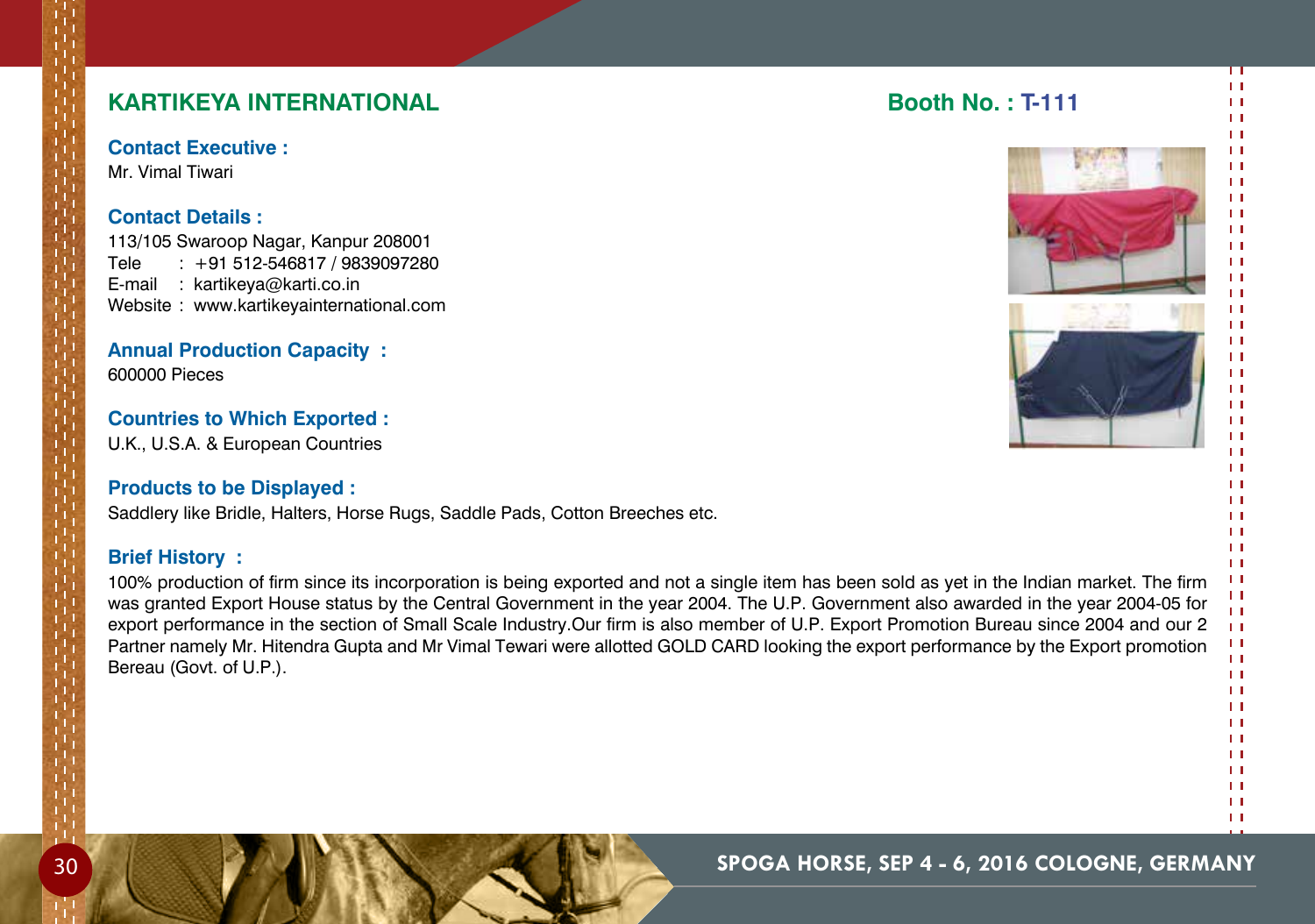| π<br>$\mathbf{L}$<br>$\pm$<br>$\mathbf{H}$                                                             | <b>LEDERWARES (INDIA)</b>                                                                                                                                                                                                                                                                           | <b>Booth No.: R-068</b> |
|--------------------------------------------------------------------------------------------------------|-----------------------------------------------------------------------------------------------------------------------------------------------------------------------------------------------------------------------------------------------------------------------------------------------------|-------------------------|
| -11<br>$\mathbf{L}$<br>-11<br>$\mathbf{L}$                                                             | <b>Contact Executive:</b><br>Mr. Asif Anwar & Mr. Saif Anwar                                                                                                                                                                                                                                        |                         |
| 11<br>$\mathbf{L}$<br>$\mathbf{H}$<br>$\mathbf{L}$<br>-11<br>- 1<br>ТI<br>$\mathbf{L}$<br>$\mathbf{L}$ | <b>Contact Details:</b><br>89/193-194, Sohanlal Compound, Bansmandi, Kanpur - 208001, India.<br>$: +91512 - 2342194, 9839035411, 9839037045$<br>Tele<br>E-mail : lederwares@gmail.com<br>Website: www.lederwares.com                                                                                | W 120                   |
| ТI<br>$\mathbf{L}$<br>ТI<br>$\mathbf{L}$                                                               | <b>Annual Production Capacity:</b><br>26694 Pieces.                                                                                                                                                                                                                                                 |                         |
| -11<br>$\mathbf{L}$<br>-11<br>$\mathbf{L}$<br>Ħ                                                        | <b>Countries to Which Exported:</b><br>U.S.A., Canada, China, France, Spain, Italy, Greece, Slovenia, Turkey etc.                                                                                                                                                                                   |                         |
| -11<br>$\mathbf{L}$<br>$\mathbf{L}$<br>11                                                              | <b>Products to be Displayed:</b><br>Harness & Saddlery Goods                                                                                                                                                                                                                                        |                         |
| $\mathbf{L}$<br>$\mathbf{L}$<br>-11<br>ТI<br>$\mathbf{L}$<br>$\mathbf{L}$                              | <b>Brief History:</b><br>Lederwares (India) was established in 1990 and is engage in manufacturing of high quality riding equipments. The company has gain<br>reputation in the global market for its quality products and catering a number of leading importers in U.S.A., Europe & Pacific Asia. |                         |
| TТ<br>H<br>$\mathbf{L}$<br>TТ<br>п.                                                                    |                                                                                                                                                                                                                                                                                                     |                         |
| - 1<br>1 I<br>ы<br>п<br>TТ                                                                             |                                                                                                                                                                                                                                                                                                     |                         |
| $\mathbf{L}$<br>H                                                                                      |                                                                                                                                                                                                                                                                                                     |                         |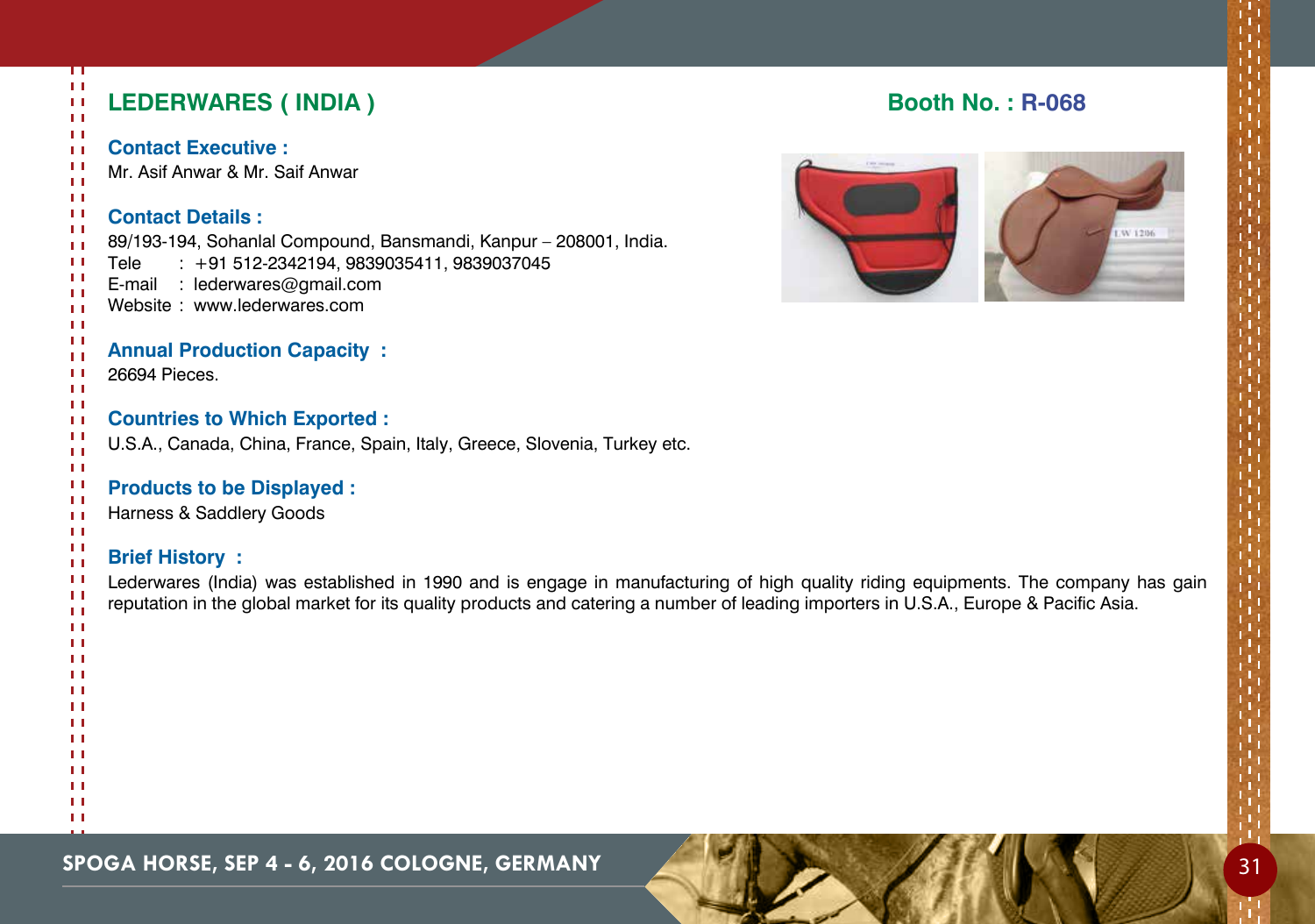## **MADINA OVERSEAS** Booth No. : T-121

## **Contact Executive :**

Mr. Syed Shahzeb

## **Contact Details :**

89/193 F-1 Sohan Lal Compound, Bansmandi, Kanpur – 208001 Tele : +91-9415127395 E-mail : syedshahzeb@gmail.com

#### **Annual Production Capacity :**

Saddles 2500 Tack 20000

## **Countries to Which Exported :**

United States of America

#### **Products to be Displayed :**

Bridles, Saddles and Shoes

## **Brief History :**

We Madina Overseas are manufacturer and exporters of saddles, equestrian accessories, harness sets, horse clothing & pet items. we are in this business from last two decades, as we understand the needs of horse and rider, we design and manufacture of our saddles and other products, combinig the very best of modern technology with traditional methods and materials.

 $11$  $\mathbf{L}$  $1.1$  $11$  $\mathbf{H}$  $11$  $\mathbf{H}$  $1.1$  $\overline{1}$  $\mathbf{1}$  $11$  $11$  $\mathbf{H}$  $11$ 

 $\mathbf{H}$ 

П  $11$  $\mathbf{H}$  $1.1$  $11$  $11$  $\mathbf{L}$  $\mathbf{1}$  $\mathbf{H}$  $11$  $\mathbf{H}$  $\mathbf{1}$  $11$  $\mathbf{1}$  $\mathbf{H}$  $1.1$  $\mathbf{L}$  $11$  $11$  $\mathbf{H}$  $\mathbf{L}$  $\mathbf{1}$  $\mathbf{L}$  $1.1$  $\mathbf{L}$  $\mathbf{L}$  $11$  $\mathbf{H}$  $11$  $\mathbf{H}$  $11$  $\mathbf{H}$  $1.1$ 

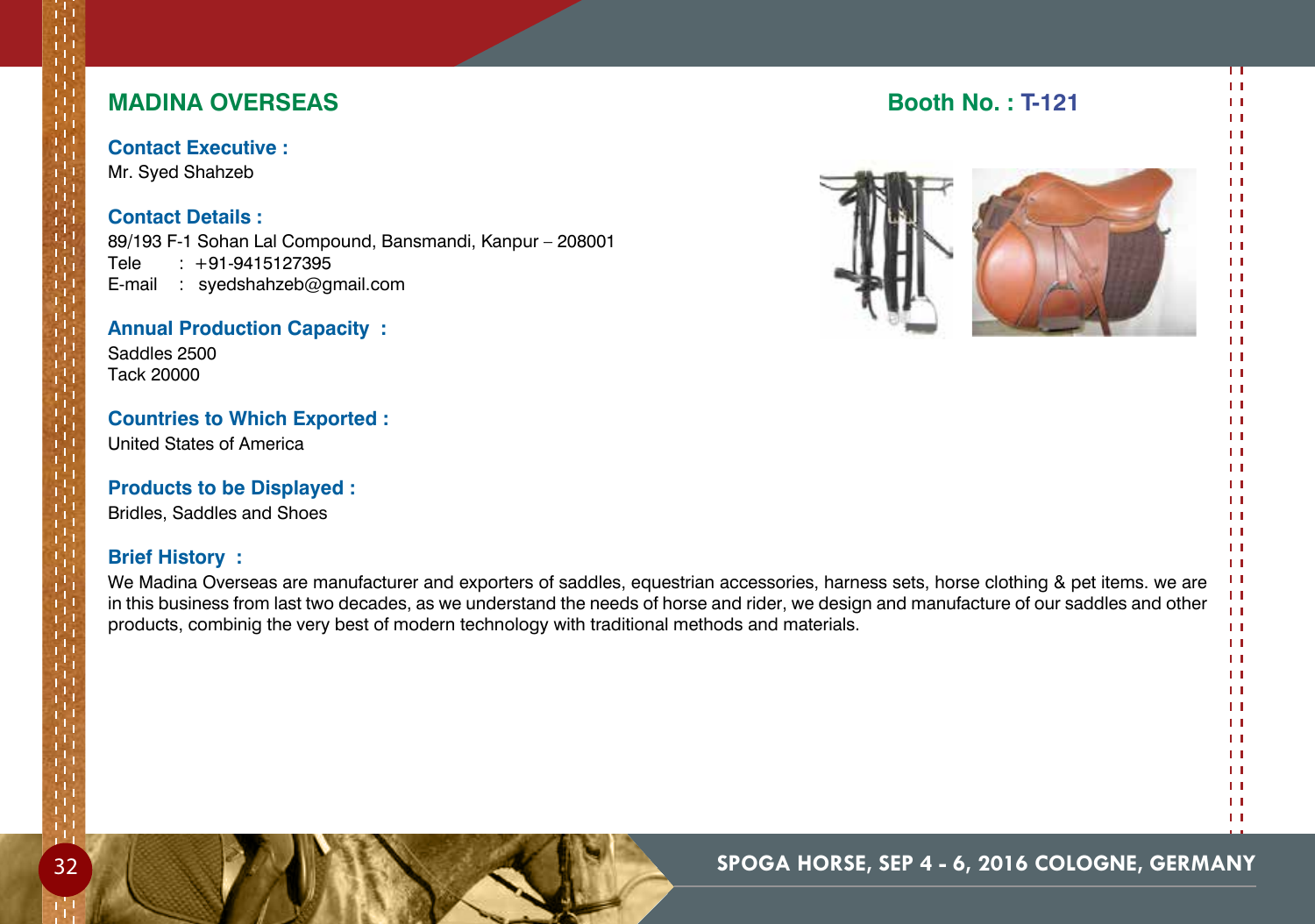| ш<br>$\mathbf{L}$<br>$\pm$<br>$\mathbf{L}$  | <b>MALIKS TRADERS</b>                                                                                                                                              | <b>Booth No.: N-104</b> |
|---------------------------------------------|--------------------------------------------------------------------------------------------------------------------------------------------------------------------|-------------------------|
| $\mathbf{L}$<br>$\mathbf{L}$<br>-11         | <b>Contact Executive:</b>                                                                                                                                          |                         |
| $\mathbf{H}$                                | Mr. H.R Malik                                                                                                                                                      |                         |
| $\mathbf{L}$<br>-1<br>-11<br>-1<br>-11<br>H | <b>Contact Details:</b><br>62 Jolly Maker Chambers No.2, Nariman Point, Mumbai: 400021<br>Tele<br>: +91 22020459 / 22020467 / 9820044182<br>$: +9122029944$<br>Fax |                         |
| $\mathbf{L}$<br>$\mathbf{H}$                | : maliks@bom5.vsnl.net.in<br>E-mail                                                                                                                                |                         |
| $\mathbf{L}$                                |                                                                                                                                                                    |                         |
| ТI<br>$\mathbf{L}$                          | <b>Factory Address:</b>                                                                                                                                            |                         |
| ТI                                          | 123/185, Pratap Ganj, Factory Area, Kanpur-208012                                                                                                                  |                         |
| $\mathbf{H}$<br>-11                         |                                                                                                                                                                    |                         |
| $\mathbf{H}$                                | <b>Annual Production Capacity:</b>                                                                                                                                 |                         |
| -1<br>$\mathbf{L}$                          | 3,00,000 Pairs (in Kanpur Factory)                                                                                                                                 |                         |
| -11                                         |                                                                                                                                                                    |                         |
| $\mathbf{L}$<br>$\mathbf{L}$                | <b>Countries to Which Exported:</b>                                                                                                                                |                         |
| $\mathbf{L}$                                | Europe                                                                                                                                                             |                         |
| $\mathbf{L}$<br>-11                         |                                                                                                                                                                    |                         |
| ТT                                          | <b>Products to be Displayed:</b>                                                                                                                                   |                         |
| Ħ<br>$\mathbf{H}$                           | <b>Riding Boots</b>                                                                                                                                                |                         |
| $\mathbf{L}$                                |                                                                                                                                                                    |                         |
| $\mathbf{H}$<br>-11                         | <b>Brief History:</b>                                                                                                                                              |                         |
| $\mathbf{H}$                                | Our Kanpur factory was established in 1954. We are producer of Ladies, Men Shoes & Boots including Riding Boots. We have very satisfied                            |                         |
| $\mathbf{L}$<br>ТT                          | customers all over.                                                                                                                                                |                         |
| $\mathbf{L}$                                |                                                                                                                                                                    |                         |
| -11<br>$\mathbf{L}$                         |                                                                                                                                                                    |                         |
| -11                                         |                                                                                                                                                                    |                         |
| $\mathbf{L}$                                |                                                                                                                                                                    |                         |
| -11<br>-11                                  |                                                                                                                                                                    |                         |
| $\mathbf{L}$                                |                                                                                                                                                                    |                         |

## **b.** : N-104



**SPOGA HORSE, SEP 4 - 6, 2016 COLOGNE, GERMANY AND A SEP 14 - 6, 2016 COLOGNE, GERMANY**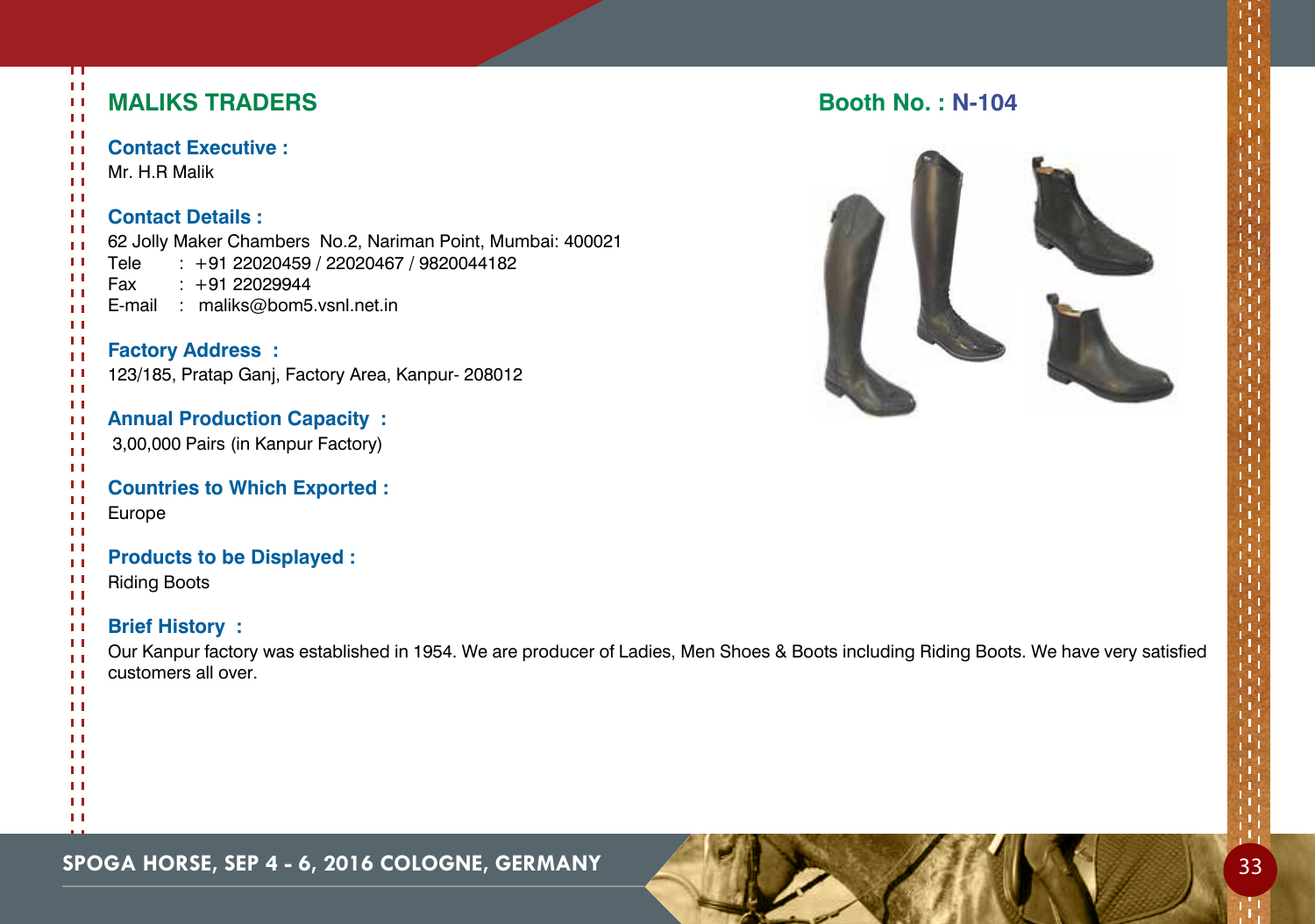**Contact Executive :** Mr. Rahul Agrawal

## **Contact Details :**

Plot no.110/Aaraji No.335 Majhara, Peepar Kheda, Kanpur-Lucknow By Pass Highway, Near Baba Kuti, Shukla Ganj, Distt-Unnao Pin- 209861. Tele : +91 8052003993 E-mail : info@maxbreeches.com Website : www.maxbreeches.com

**Annual Production Capacity :** 144000 Pairs

**Countries to Which Exported :** Europe, US, Australia etc.,

## **Products to be Displayed :**

Horse Riding Breeches

## **Brief History :**

Max Breeches is one of the leading manufacturer of horse riding Breeches in India, We are fully dedicated to make the excellent breeches as per customer need. Customer satisfaction is only one motive for our company, we hiring and worked through only skilled worker to raise the product quality for the customer end.

#### $11$  $\mathbf{L}$

#### $\mathbf{H}$  $11$  $\mathbf{H}$

 $1.1$  $11$  $1.1$  $\mathbf{H}$  $\mathbf{1}$  $\mathbf{H}$  $1.1$ 

П  $1.1$  $\mathbf{H}$  $11$  $\mathbf{1}$ 

 $11$  $\mathbf{1}$  $\mathbf{H}$  $\mathbf{1}$  $\mathbf{L}$  $\mathbf{L}$  $11$  $\mathbf{H}$  $\mathbf{1}$  $\overline{1}$  $\mathbf{L}$  $\mathbf{H}$  $11$  $1.1$  $\mathbf{H}$  $1.1$ 



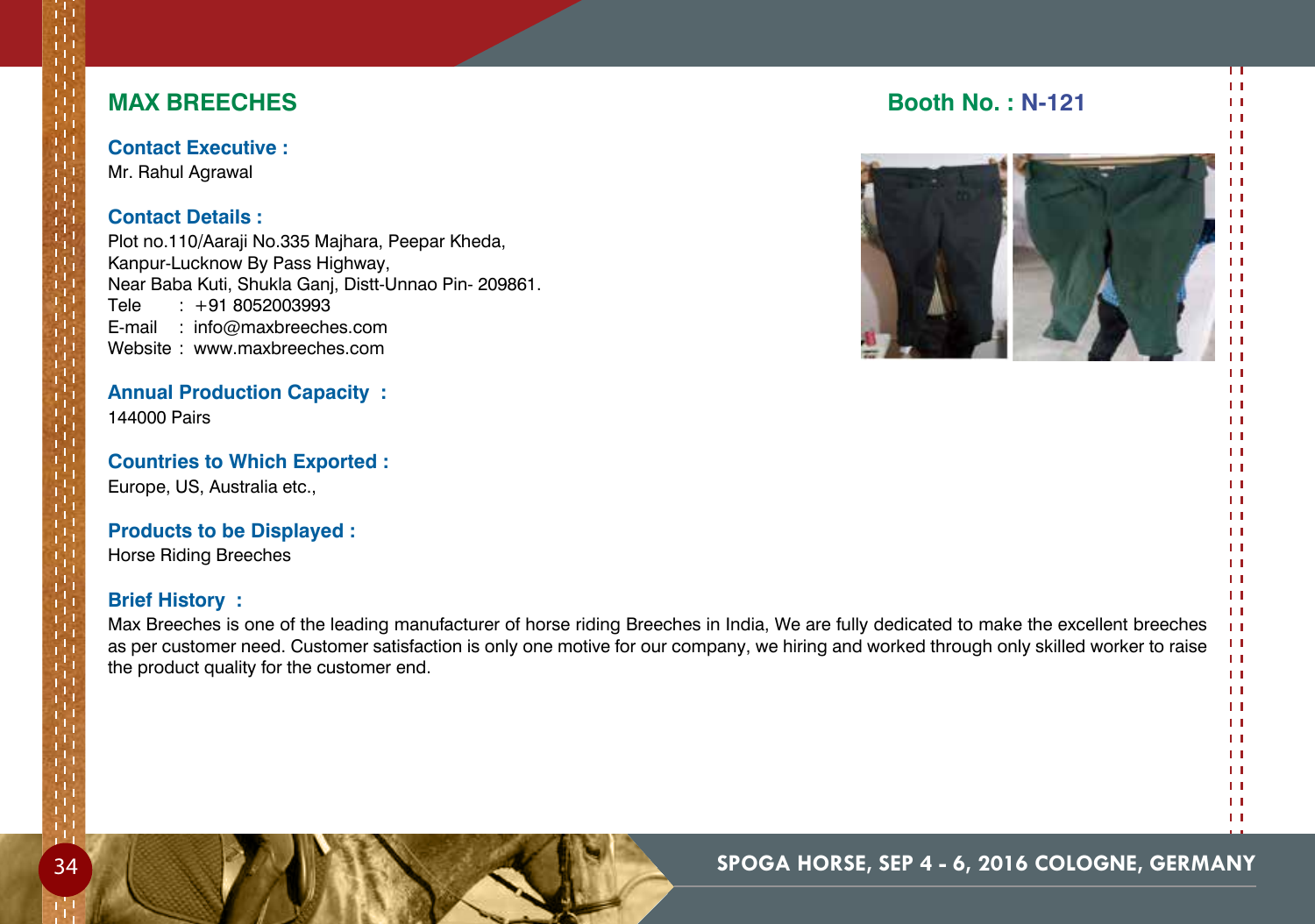| π<br>$\mathbf{L}$            |                                                                                                                                          |                          |
|------------------------------|------------------------------------------------------------------------------------------------------------------------------------------|--------------------------|
| $\mathbf{L}$<br>$\mathbf{H}$ | <b>MEHBOOB EXPORT</b>                                                                                                                    | <b>Booth No.: L-100a</b> |
| $\mathbf{L}$                 | <b>Contact Executive:</b>                                                                                                                |                          |
| $\mathbf{L}$                 | Mr. Narinder Pal Singh                                                                                                                   |                          |
| $\mathbf{H}$<br>$\mathbf{H}$ |                                                                                                                                          |                          |
| $\mathbf{H}$                 | <b>Contact Details:</b>                                                                                                                  |                          |
| $\mathbf{L}$<br>$\mathbf{H}$ | 117/ L / 370 Navin Nagar Kakadeo - 208025                                                                                                |                          |
| $\mathbf{L}$                 | $: +91-9415131304$<br>Tele                                                                                                               |                          |
| $\mathbf{H}$                 | : exportmehboob@gmail.com<br>E-mail                                                                                                      |                          |
| $\mathbf{L}$<br>$\mathbf{H}$ |                                                                                                                                          |                          |
| $\mathbf{L}$                 | <b>Annual Production Capacity:</b>                                                                                                       |                          |
| $\mathbf{H}$<br>$\mathbf{H}$ | 15000 Pieces                                                                                                                             |                          |
| $\mathbf{H}$                 |                                                                                                                                          |                          |
| $\mathbf{L}$                 | <b>Countries to Which Exported:</b>                                                                                                      |                          |
| $\mathbf{H}$<br>$\mathbf{L}$ | Germany                                                                                                                                  |                          |
| $\mathbf{H}$                 |                                                                                                                                          |                          |
| $\mathbf{L}$<br>$\mathbf{L}$ | <b>Products to be Displayed:</b>                                                                                                         |                          |
| $\mathbf{L}$                 | Harness & Saddlery Items                                                                                                                 |                          |
| $\mathbf{H}$                 |                                                                                                                                          |                          |
| -11<br>$\mathbf{L}$          | <b>Brief History:</b>                                                                                                                    |                          |
| $\mathbf{H}$                 | We established our name as a Specialized Manufacturer of Driving Harness and Saddlery goods. We have embarked our presence in this       |                          |
| $\mathbf{H}$<br>$\mathbf{H}$ | competitive market as a reliable manufacturer and supplier of Equestrian products. We constantly strive to add new products to our range |                          |
| $\mathbf{H}$                 | so that our customers have the newest and best products.                                                                                 |                          |
| $\mathbf{L}$                 |                                                                                                                                          |                          |
| $\mathbf{L}$<br>Ħ            |                                                                                                                                          |                          |
| $\mathbf{L}$                 |                                                                                                                                          |                          |
| $\mathbf{L}$<br>$\mathbf{H}$ |                                                                                                                                          |                          |
| Ħ                            |                                                                                                                                          |                          |
| $\mathbf{L}$                 |                                                                                                                                          |                          |
| $\mathbf{H}$<br>$\mathbf{L}$ |                                                                                                                                          |                          |
| $\mathbf{L}$                 |                                                                                                                                          |                          |
| $\mathbf{L}$<br>$\mathbf{L}$ |                                                                                                                                          |                          |
| $\mathbf{L}$                 |                                                                                                                                          |                          |
| $\mathbf{L}$                 |                                                                                                                                          |                          |

## **SPOGA HORSE, SEP 4 - 6, 2016 COLOGNE, GERMANY 35**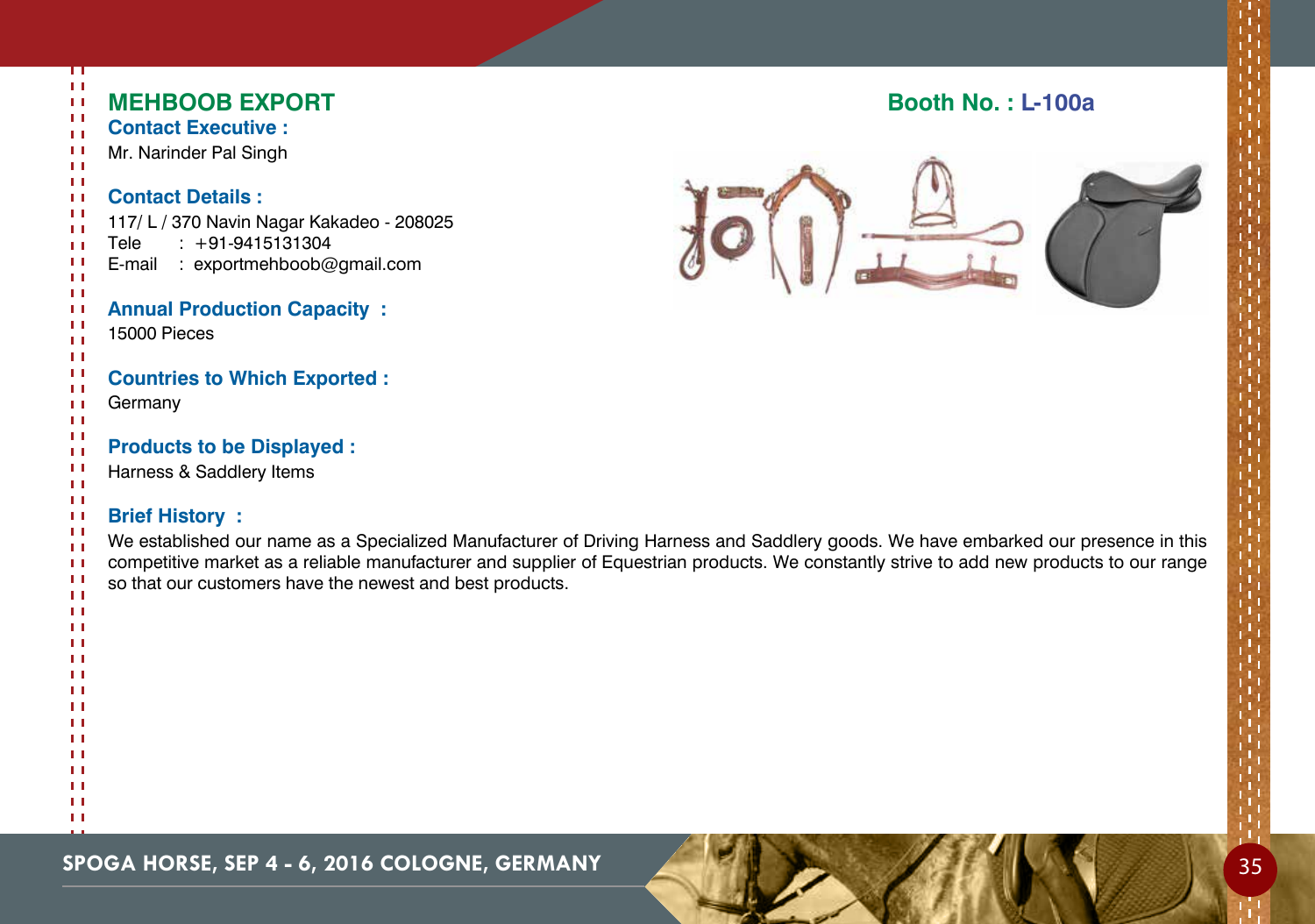## **Minimax Engineers Booth No. : S-100**

**Contact Executive :**

Mr. Gaurav Dhawan

## **Contact Details :**

D-56, Site-2, Panki Industrial Area, Kanpur-208022. Tele : +91 512-2692679, 9839081224 E-mail : gaurav.dhawan@yahoo.co.in Website : www.saddleindia.com

**Annual Production Capacity :** 50000 Pieces of Saddle Trees

**Countries to Which Exported :** UK, Australia, Germany, Spain etc.,

## **Products to be Displayed :**

Saddle Tree & Accessories

## **Brief History :**

We are a manufacturer Saddle Tree, Polymer Stirrups & Accessories. Our USP is that we manufacture all the Moulds required for these products in-house. Being a team of Engineers we provide an Engineering Support to the Saddlery Industry in India and Overseas. As we have the capacity to for Reverse Engineering, we can start from a Sample and do the SCAN – CAD Model – Prototype – CNC Machine the MOULD and provide the Manufactured product as per the sample or a modified product as per requirement of customer.







 $\mathbf{L}$  $\mathbf{H}$  $\mathbf{1}$  $\mathbf{H}$  $\mathbf{1}$  $\mathbf{1}$  $1.1$  $\mathbf{H}$  $11$  $\mathbf{H}$ 

П  $1.1$  $\mathbf{H}$  $\mathbf{H}$  $\overline{1}$  $\mathbf{1}$  $\mathbf{1}$  $\mathbf{1}$  $\mathbf{L}$  $\mathbf{1}$  $\mathbf{H}$  $\mathbf{H}$  $\mathbf{L}$  $\mathbf{1}$  $\mathbf{L}$  $\mathbf{1}$  $\mathbf{L}$  $\mathbf{1}$  $\mathbf{L}$  $\mathbf{1}$  $\mathbf{L}$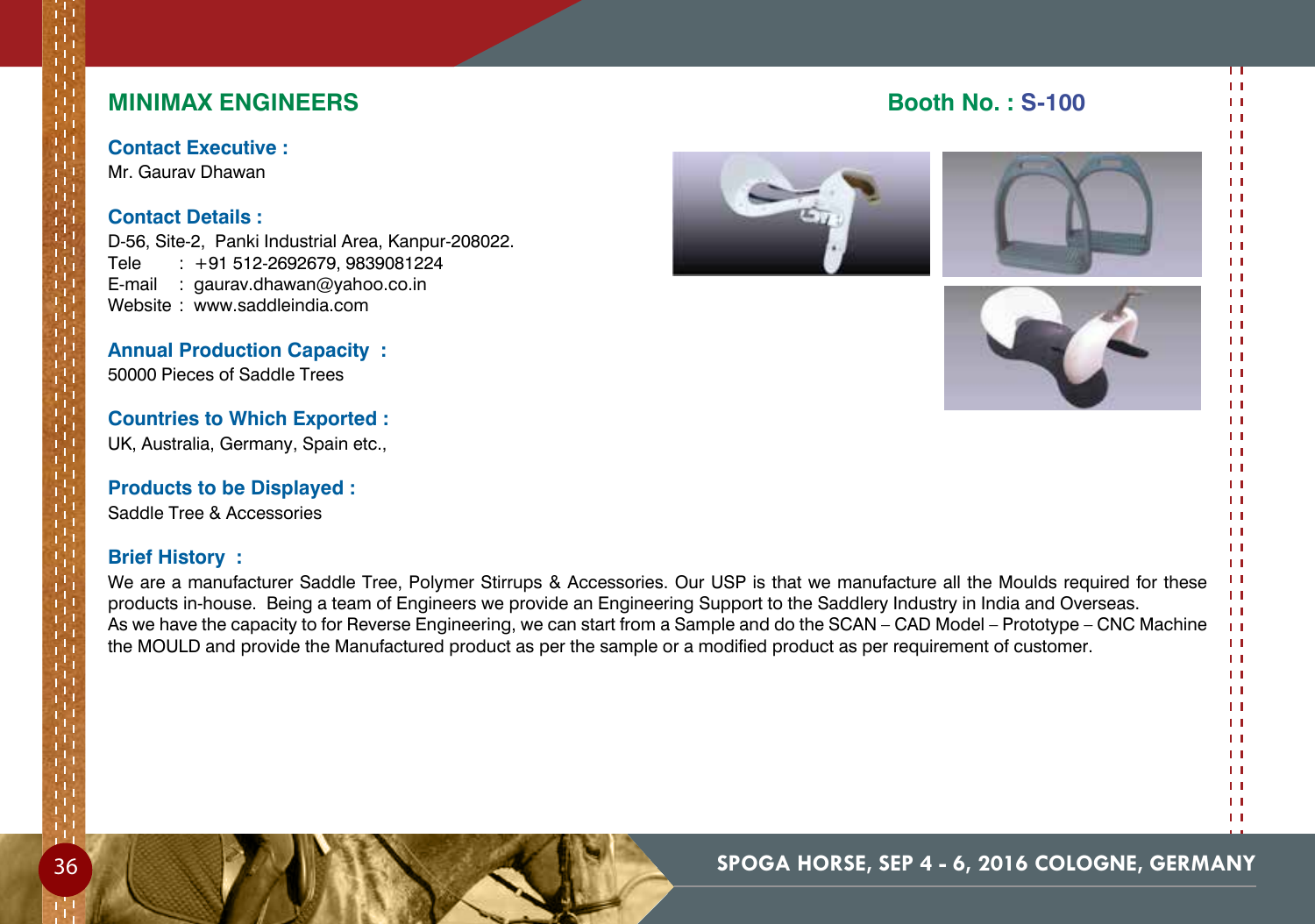| $\pm$<br>$\mathbf{H}$                                                                                                                                                      | Π<br>Ħ<br><b>NORTHERN EXPORTS</b>                                                                                                                                                                                                                                                                                                                                       | <b>Booth No.: O/P 90/91</b> |
|----------------------------------------------------------------------------------------------------------------------------------------------------------------------------|-------------------------------------------------------------------------------------------------------------------------------------------------------------------------------------------------------------------------------------------------------------------------------------------------------------------------------------------------------------------------|-----------------------------|
| $\mathbf{H}$<br>$\mathbf{L}$                                                                                                                                               | <b>Contact Executive:</b>                                                                                                                                                                                                                                                                                                                                               |                             |
| -11<br>$\mathbf{L}$                                                                                                                                                        | Mr. Mohd. Junaid                                                                                                                                                                                                                                                                                                                                                        |                             |
| $\mathbf{H}$<br>-11<br>$\mathbf{L}$<br>$\mathbf{L}$<br>-11<br>$\mathbf{H}$<br>$\mathbf{L}$<br>$\mathbf{L}$<br>-11<br>$\pm$<br>$\mathbf{L}$<br>$\pm$<br>-11<br>$\mathbf{H}$ | <b>Contact Details:</b><br>88/74, Hindustan Tannery Compund, Jajmau, Kanpur-208 010<br>: 0512-2303606 / 9839036440<br>Tele<br>Fax<br>: 0512-2354054<br>E-mail : northexp2007@yahoo.co.in<br>Website: www.northern-exports.com<br><b>Annual Production Capacity:</b><br>25,000 pairs                                                                                     |                             |
| $\mathbf{L}$<br>$\mathbf{L}$<br>$\mathbf{H}$<br>$\mathbf{L}$<br>$\mathbf{L}$                                                                                               | <b>Countries to Which Exported:</b><br>Germany, France, Spain, Sweden, Italy, Netherlands etc.                                                                                                                                                                                                                                                                          |                             |
| $\mathbf{H}$<br>$\mathbf{L}$                                                                                                                                               | <b>Products to be Displayed:</b>                                                                                                                                                                                                                                                                                                                                        |                             |
| $\pm$                                                                                                                                                                      | Harness & Saddlery Goods                                                                                                                                                                                                                                                                                                                                                |                             |
| $\mathbf{H}$<br>-11<br>$\mathbf{L}$<br>$\mathbf{L}$<br>$\mathbf{L}$<br>-11<br>$\perp$                                                                                      | <b>Brief History:</b><br>Brief History Of Company: Our Company Was Establish In Year 1998. In Partnership With Mr Mohd Moin & Family ((Northern Tannery). In<br>Year 2005, Mr Mohd Moin & Family Retires And The Undersigned Became The Prop. Of The Company. Now, My Son Mohammd Shazad<br>, Who Is Approx 22-23 Years Old, Helping Me In Production / Touring Europe. |                             |
| $\mathbf{H}$                                                                                                                                                               | H                                                                                                                                                                                                                                                                                                                                                                       |                             |
| п                                                                                                                                                                          |                                                                                                                                                                                                                                                                                                                                                                         |                             |
| п<br>п                                                                                                                                                                     |                                                                                                                                                                                                                                                                                                                                                                         |                             |
|                                                                                                                                                                            | H                                                                                                                                                                                                                                                                                                                                                                       |                             |
|                                                                                                                                                                            | LТ<br>Ħ                                                                                                                                                                                                                                                                                                                                                                 |                             |
| $\mathbf{L}$<br>$\mathbf{H}$                                                                                                                                               |                                                                                                                                                                                                                                                                                                                                                                         |                             |
|                                                                                                                                                                            |                                                                                                                                                                                                                                                                                                                                                                         |                             |

**Spoga horse, Sep 4 - 6, 2016 cologne, Germany** 37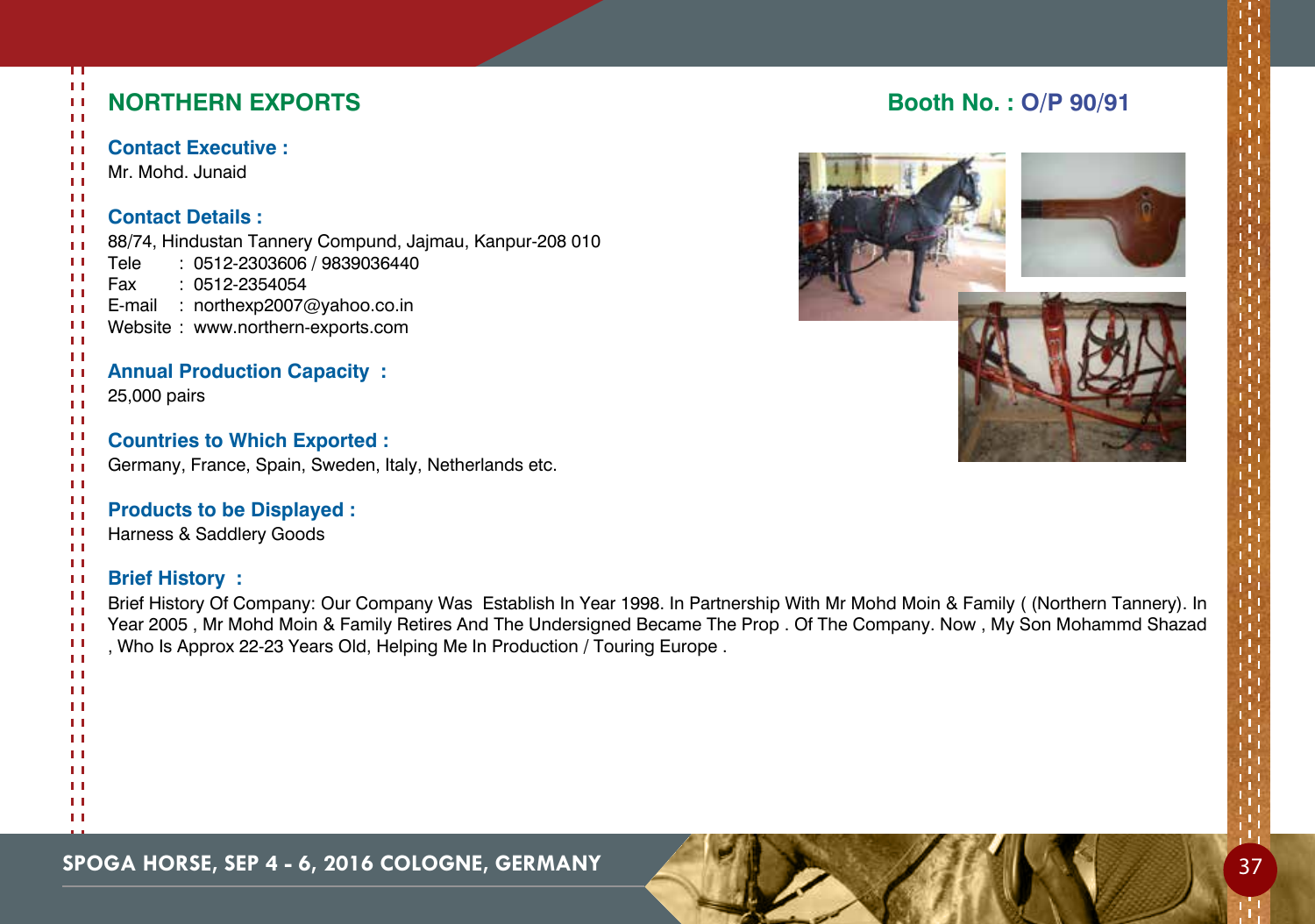## **ORION EXPORTS** Booth No. : M-110

**Contact Executive :** Mr. Sameer Alam

## **Contact Details :**

88/569, Chaman Ganj, Kanpur. Tele : +91-512-2464008, 9839344666 Fax : +91-512-2460023 E-mail : orion.exports@hotmail.com Website : www.orionleathers.com

**Annual Production Capacity :** Saddles 2000 Pairs Bridles and Accessories 10000 Pairs

**Countries to Which Exported :** Italy, China, Hongkong, Usa

## **Products to be Displayed :**

Harness & Saddlery Goods

## **Brief History :**

Our company establised in 2004 and our focus is to sell good quality of products all over the world and also we get a good response from our byers.





П  $11$  $\mathbf{H}$  $1.1$  $\mathbf{1}$  $11$  $\mathbf{L}$  $11$  $\mathbf{H}$  $11$  $\mathbf{L}$  $1.1$  $11$  $11$  $\mathbf{L}$  $1.1$  $1.1$  $11$  $11$  $\mathbf{H}$  $\mathbf{L}$  $\mathbf{1}$  $\mathbf{L}$  $1.1$  $\mathbf{H}$  $\mathbf{H}$  $11$  $\mathbf{H}$  $11$  $\mathbf{L}$  $11$  $\mathbf{H}$  $11$  $\mathbf{H}$  $\mathbf{H}$  $11$  $11$  $\mathbf{L}$  $\mathbf{H}$  $11$  $1.1$  $\mathbf{H}$  $11$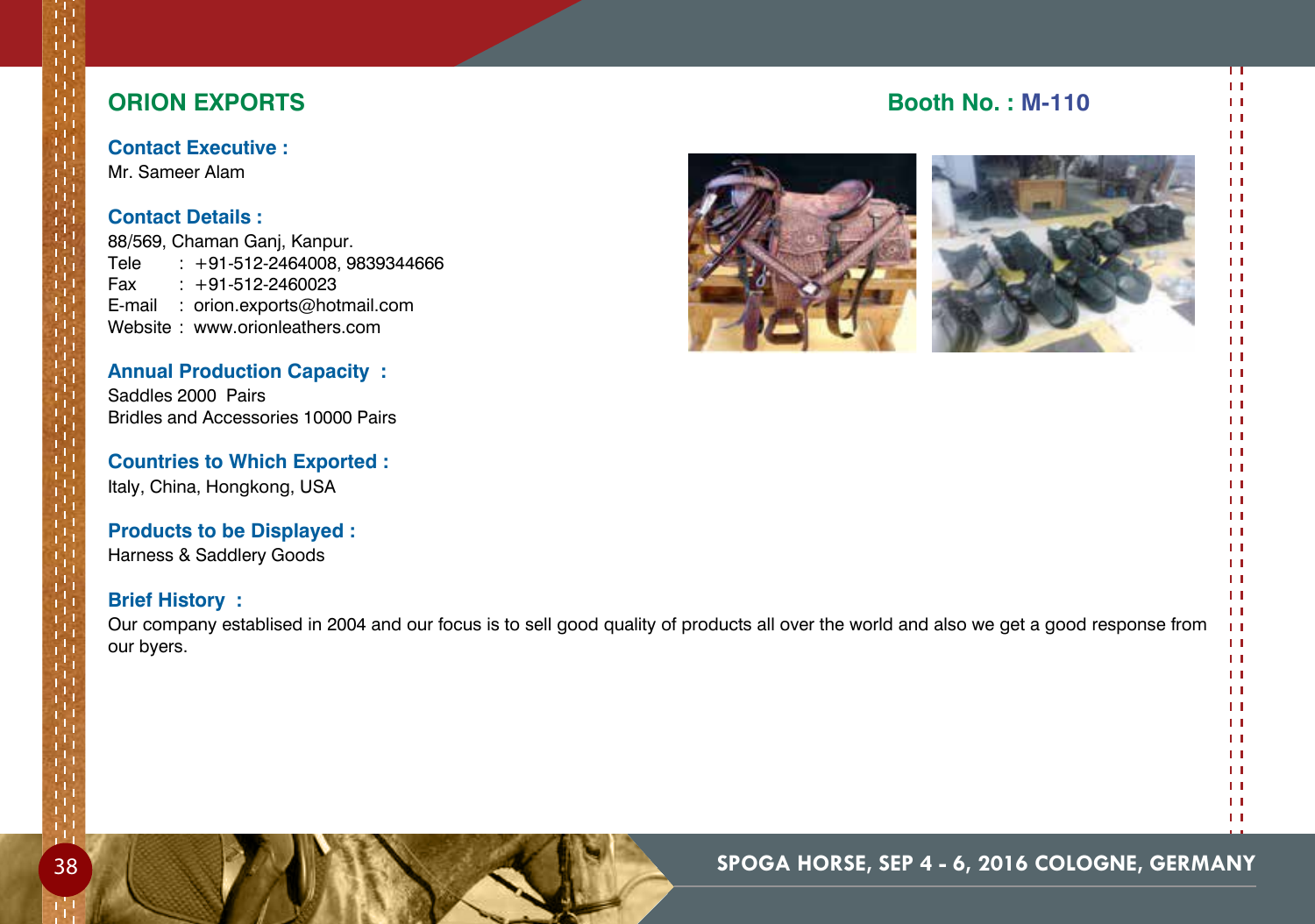| $\mathbf{L}$<br>$\pm$<br>$\mathbf{L}$ | Π       | <b>PANACHE EXPORTS</b>                                                                                                                          | <b>Booth No.: 0-101</b> |
|---------------------------------------|---------|-------------------------------------------------------------------------------------------------------------------------------------------------|-------------------------|
| $\mathbf{L}$<br>$\mathbf{L}$          |         | <b>Contact Executive:</b>                                                                                                                       |                         |
| $\mathbf{L}$<br>$\mathbf{L}$          |         | Ms. Jasmeet Kaur                                                                                                                                |                         |
| $\mathbf{L}$                          |         |                                                                                                                                                 |                         |
| -11<br>$\mathbf{H}$                   |         | <b>Contact Details:</b>                                                                                                                         |                         |
| $\mathbf{L}$                          |         | 240, M-Block, Yashoda Nagar, Kanpur                                                                                                             |                         |
| $\mathbf{H}$<br>-11                   | Tele    | $: +91512 - 2233900 / 9838017436$<br>E-mail : office@panacheexports.in                                                                          |                         |
| H<br>$\mathbf{L}$                     |         | Website: www.panacheexports.in                                                                                                                  |                         |
| $\mathbf{H}$                          |         |                                                                                                                                                 |                         |
| $\mathbf{L}$<br>$\mathbf{L}$          |         | <b>Annual Production Capacity:</b>                                                                                                              |                         |
| -11                                   |         | 2,00,000 Pieces                                                                                                                                 |                         |
| $\mathbf{L}$<br>$\mathbf{L}$          |         |                                                                                                                                                 |                         |
| $\mathbf{H}$<br>$\pm$                 |         | <b>Countries to Which Exported:</b>                                                                                                             |                         |
| $\mathbf{L}$                          |         | France, Sweden, Holland, U.K., Denmark, Germany, Canada etc                                                                                     |                         |
| $\mathbf{H}$<br>-11                   |         | <b>Products to be Displayed:</b>                                                                                                                |                         |
| $\mathbf{L}$                          |         | Horse Rugs & Blankets, Nylon Halters, Lead ropes, Saddle pads, Leather Halters & Bridles & Accessories.                                         |                         |
| $\mathbf{L}$<br>$\mathbf{L}$          |         |                                                                                                                                                 |                         |
| -11<br>$\pm$                          |         | <b>Brief History:</b>                                                                                                                           |                         |
| $\mathbf{L}$                          |         | We are manufacturer and exporter of Leather Harness & saddler Goods since 2009 having our business around the globe, we are committed           |                         |
| $\mathbf{L}$<br>$\mathbf{L}$          |         | to satisfying our customers need for quality products by Leading our industries in product innovations, providing the fastest delivery offering |                         |
| $\mathbf{L}$                          |         | the capability of modifying products to meet customers demands.                                                                                 |                         |
| $\mathbf{L}$                          | H       |                                                                                                                                                 |                         |
|                                       | LТ<br>п |                                                                                                                                                 |                         |
| п                                     |         |                                                                                                                                                 |                         |
| п                                     | п       |                                                                                                                                                 |                         |
|                                       | H       |                                                                                                                                                 |                         |
| п<br>п                                |         |                                                                                                                                                 |                         |
| -11                                   |         |                                                                                                                                                 |                         |
|                                       | H       |                                                                                                                                                 |                         |

**SPOGA HORSE, SEP 4 - 6, 2016 COLOGNE, GERMANY AND A SEP 14 - 6, 2016 COLOGNE, GERMANY**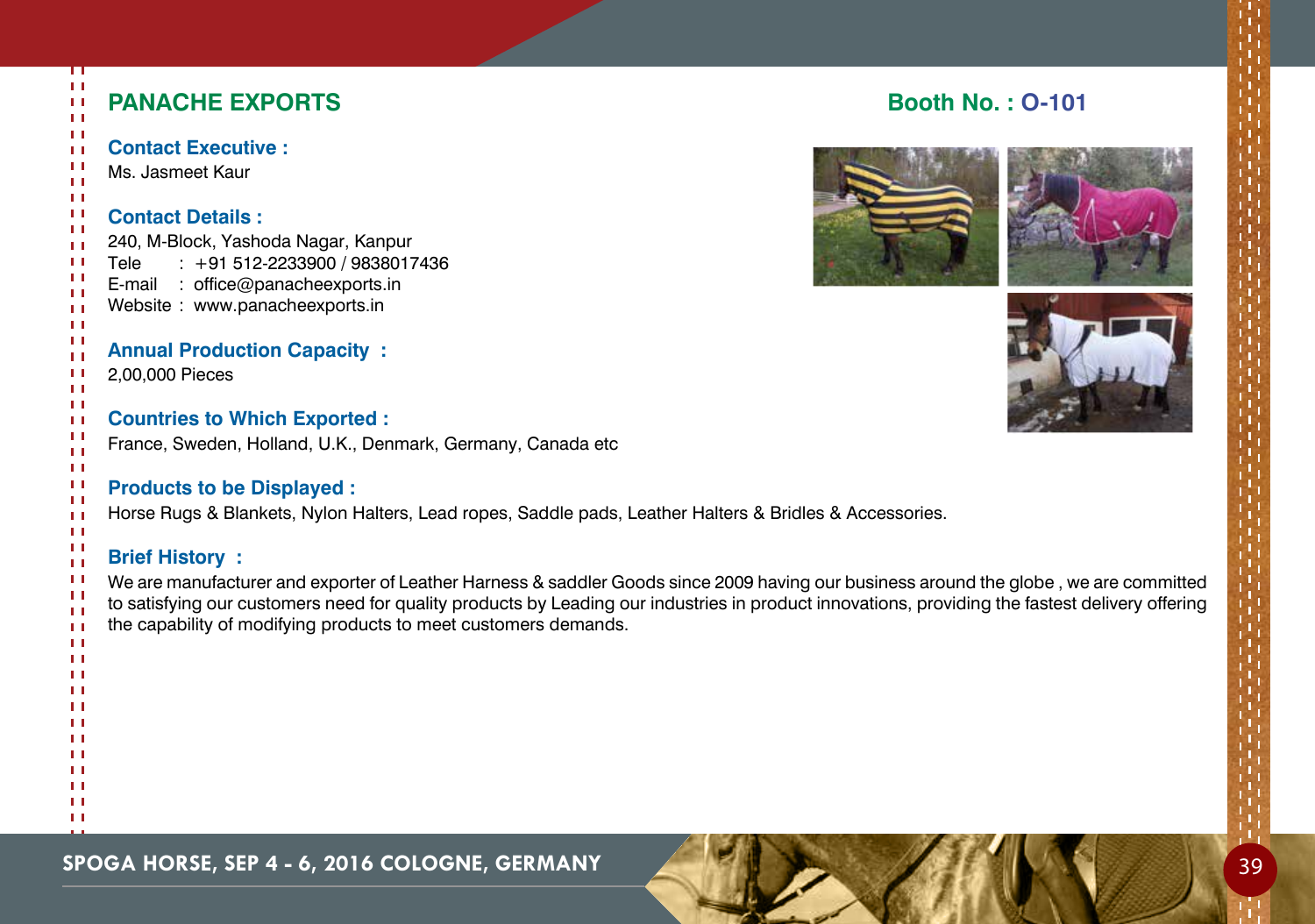## **PIONEER EQUESTRIANS BOOTH AND RESIDENT RESIDENCE ASSESSED ASSOCIATES**

**Contact Executive :** Mr. Sajeev Thulaseedharan

## **Contact Details :**

49B, Dada Nagar, Kanpur – 208 022. Tele : +91-9305301300 E-mail : sales@pioneerpolymers.in

## **Annual Production Capacity :** 35000 Pairs

**Countries to Which Exported :** UK, Germany, USA, Italy etc.

**Products to be Displayed :** Leather Saddlery Goods & Rubber Products.

### **Brief History :**

We are Manufacturers and Exporters of Leather Saddlery Goods and Rubber Products for Equestrian Line. Presently we are exporting our goods to UK, USA, Italy & South Africa.





П  $11$  $\mathbf{H}$  $1.1$  $\mathbf{1}$  $11$  $\mathbf{L}$  $1.1$  $\mathbf{H}$  $11$  $\mathbf{L}$  $1.1$  $11$  $11$  $\mathbf{L}$  $1.1$  $1.1$  $11$  $\mathbf{L}$  $\mathbf{H}$  $\mathbf{L}$  $\mathbf{1}$  $\mathbf{L}$  $1.1$  $\mathbf{H}$  $\mathbf{H}$  $11$  $\mathbf{H}$  $11$  $\mathbf{H}$  $\mathbf{H}$  $11$  $11$  $\mathbf{H}$  $\mathbf{H}$  $\mathbf{H}$  $\mathbf{H}$  $\mathbf{H}$  $\mathbf{H}$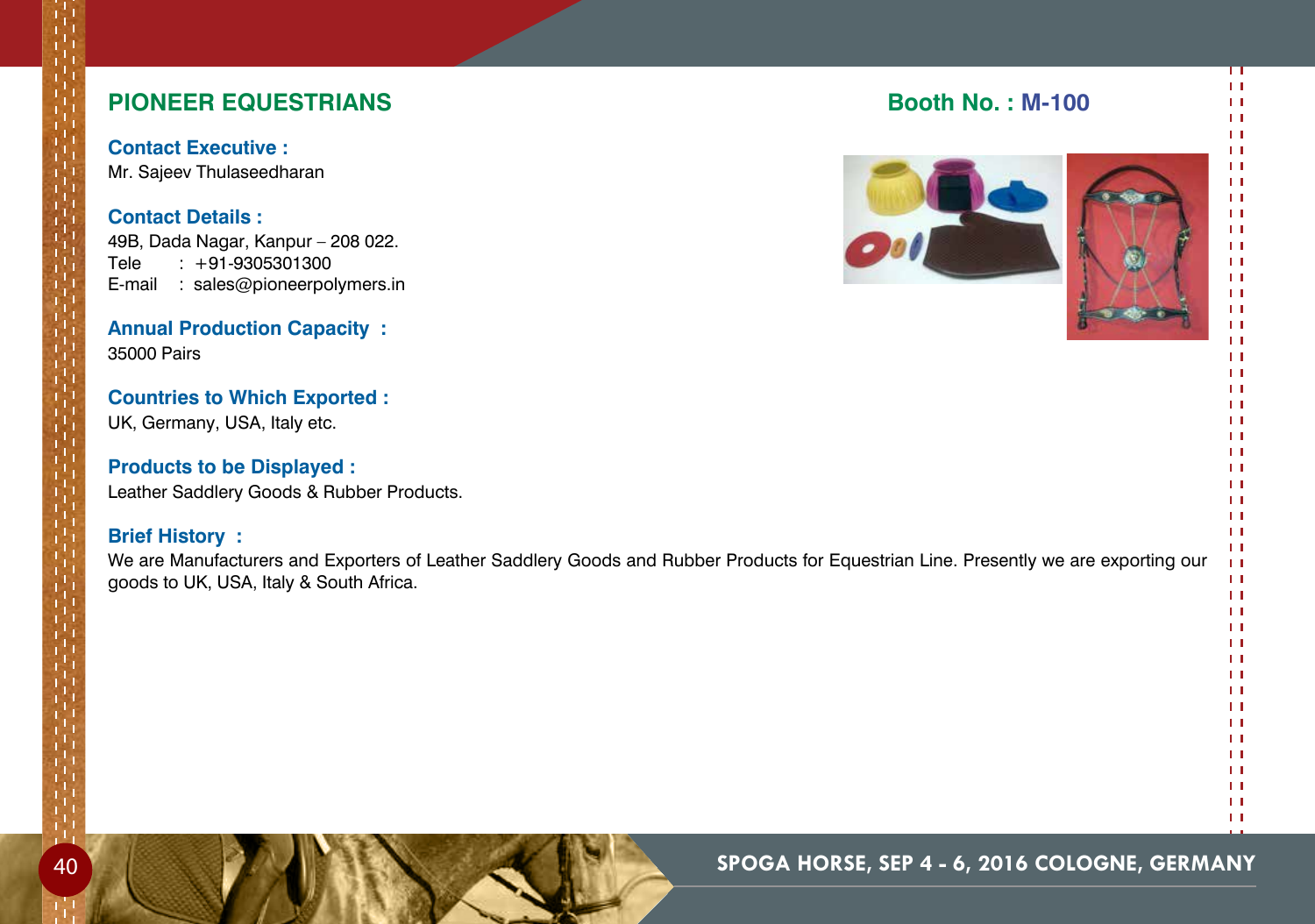| п<br>LΙ<br>LΙ | <b>REHMAN INTERNATIONAL</b>                                                                                                                                                                                                    | <b>Booth No.: L-128</b> |
|---------------|--------------------------------------------------------------------------------------------------------------------------------------------------------------------------------------------------------------------------------|-------------------------|
| LΙ<br>Ĥ       | <b>Contact Executive:</b>                                                                                                                                                                                                      |                         |
| п             | Mr. Faisal Rehman                                                                                                                                                                                                              |                         |
| Ĥ<br>H        |                                                                                                                                                                                                                                |                         |
| H             | <b>Contact Details:</b>                                                                                                                                                                                                        |                         |
| H<br>LΙ       | 569, C-1, Defence Colony Jajmau, Kanpur-208010.                                                                                                                                                                                |                         |
| Ħ             | $: +91512-2460090$<br>Tele                                                                                                                                                                                                     |                         |
| H<br>H        | $: +91512-2460090$<br>Fax                                                                                                                                                                                                      |                         |
| Ĥ             | E-mail : postyoung_007@rediffmail.com                                                                                                                                                                                          |                         |
| Ĥ<br>п        |                                                                                                                                                                                                                                |                         |
| Ĥ<br>П        | <b>Annual Production Capacity:</b>                                                                                                                                                                                             |                         |
| LΙ            | 15000 to 45000 Pairs.                                                                                                                                                                                                          |                         |
| Ħ<br>Ĥ        | <b>Countries to Which Exported:</b>                                                                                                                                                                                            |                         |
| Ĥ             | <b>USA</b>                                                                                                                                                                                                                     |                         |
| ΓT<br>H       |                                                                                                                                                                                                                                |                         |
| П             | <b>Products to be Displayed:</b>                                                                                                                                                                                               |                         |
| Ĥ<br>Ĥ        | Riding Boots & Saddles & Accessories                                                                                                                                                                                           |                         |
| H             |                                                                                                                                                                                                                                |                         |
| П<br>Ĥ        | <b>Brief History:</b>                                                                                                                                                                                                          |                         |
| П             | Rehman International was established in 2010 and producing equestrian products of uncompromising quality and innovation. The company                                                                                           |                         |
| H<br>ÊΤ       | has a major input in developing new ideas, and works closely with innovative designers and up to date technology, using the best of today's                                                                                    |                         |
| ΓT.           | resources. Our main products are, Western & English Equestrian, Riding & Safety Boots, English Bridles, Halters, Nose Bands, spur straps                                                                                       |                         |
| Ĥ.<br>Ĥ       | etc. & Rugs for all seasons, Saddle Pads, Saddle Blankets, and all Saddlery Accessories. Our production capacity per month for particulars                                                                                     |                         |
| ÊΤ            | is 3000-5,000 Pieces We are equipped with all modern machinery required for the production of these products. Our Mission is to become                                                                                         |                         |
| Ĥ<br>H        | the premier innovator, Supplier and brand of high value tack and equipment to the equine industry and motto of our company is to satisfy<br>our customers with the quality products, timely deliveries and competitive prices. |                         |
| LΙ            |                                                                                                                                                                                                                                |                         |
| п             |                                                                                                                                                                                                                                |                         |
|               |                                                                                                                                                                                                                                |                         |
|               |                                                                                                                                                                                                                                |                         |
|               |                                                                                                                                                                                                                                |                         |
|               |                                                                                                                                                                                                                                |                         |

**SPOGA HORSE, SEP 4 - 6, 2016 COLOGNE, GERMANY 41 AND AND ALL AND AND ALL AND AND AND AND AND AND AND AND AND A**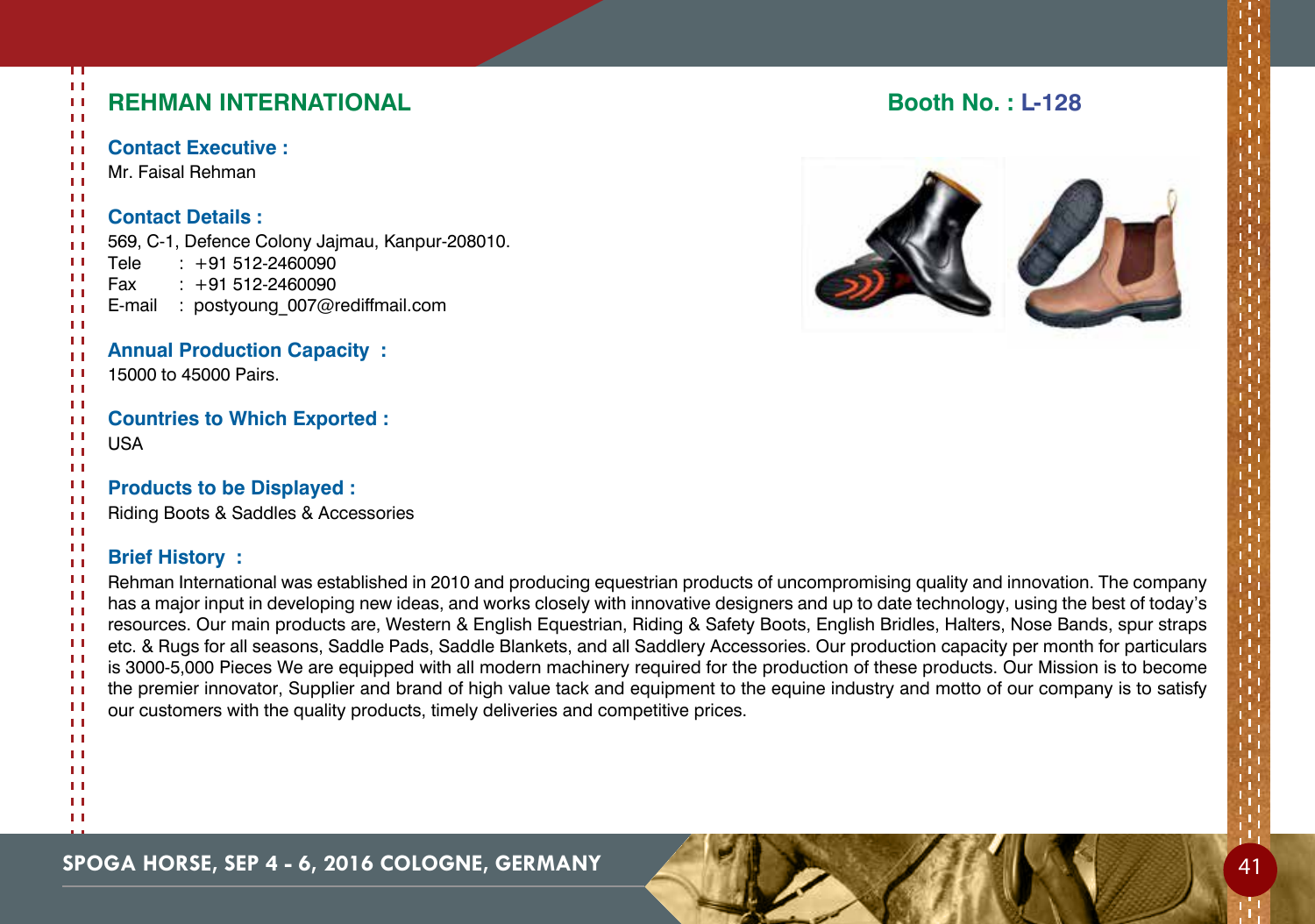## **RUKSH GARMENTS PVT. LTD. Booth No. : S-123**

**Contact Executive :**

Mr. Mohammad Iftekhar

### **Contact Details :**

50-A, 150 Feet Road, Jajmau, Kanpur-208010 (India) Tele : +91 512-2460224 / 9839035340 Fax : +91 512-2460220 E-mail : iftekhar@ruksh.com & logistics@ruksh.com Website : www.ruksh.com

## **Annual Production Capacity :**

3,50,000 Pairs.

## **Countries to Which Exported :**

Russia, U.S.A., Lithuania, UAE etc.

## **Products to be Displayed :**

Riding Breeches, Work Garments etc.

## **Brief History :**

We Ruksh Garments Pvt. Ltd. would like to introduce our self as a reputed manufacturer and exporter of safety workwear garments from India. we are supplying our quality work wear to the customer in several countries. We have available the facility of all type of customization if needed required by the customers. The products are manufactured under strict supervision in accordance with international quality control.



#### $11$  $\mathbf{H}$  $11$

П  $11$  $\mathbf{H}$  $1.1$  $11$  $11$  $\mathbf{H}$  $\mathbf{1}$  $\mathbf{H}$  $11$  $\mathbf{H}$  $1.1$  $11$  $11$  $1.1$  $1.1$  $\mathbf{L}$  $11$  $\mathbf{L}$  $\mathbf{H}$  $\mathbf{L}$  $\mathbf{1}$  $\mathbf{H}$  $\overline{1}$  $\mathbf{L}$  $\mathbf{L}$  $\mathbf{L}$  $\mathbf{H}$  $\mathbf{1}$  $\overline{1}$  $\mathbf{L}$  $\mathbf{H}$  $11$  $\mathbf{H}$  $\mathbf{L}$  $1.1$  $11$  $\mathbf{L}$  $1.1$  $11$  $1.1$  $\overline{1}$  $\mathbf{1}$  $\mathbf{H}$ 

 $\mathbf{H}$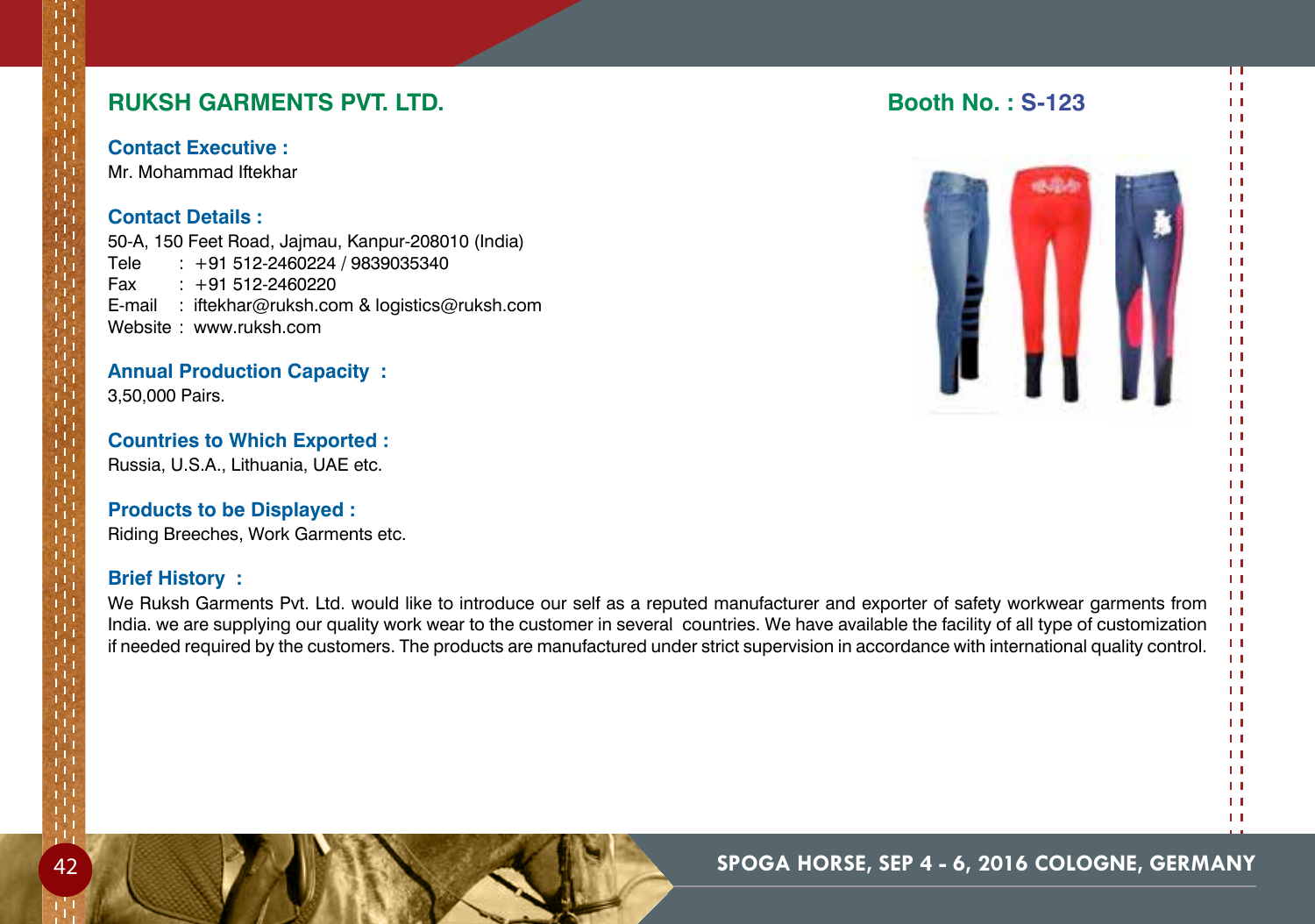|                              | Π            |                                                                                                                                               |                          |
|------------------------------|--------------|-----------------------------------------------------------------------------------------------------------------------------------------------|--------------------------|
| $\pm$<br>$\pm 1$<br>$\pm$    |              | RYDERS EQUESTRIAN PRODUCTS PVT. LTD.                                                                                                          | <b>Booth No.: S-123a</b> |
| $\mathbf{H}$<br>$\pm 1$      |              | <b>Contact Executive:</b>                                                                                                                     |                          |
| $\mathbf{L}$                 |              | Mr. Mohammad Iftekhar                                                                                                                         |                          |
| $\pm$<br>$\pm 1$             |              |                                                                                                                                               |                          |
| $\pm 1$                      |              | <b>Contact Details:</b>                                                                                                                       |                          |
| $\mathbf{H}$<br>$\mathbf{H}$ |              | 50-A,150 Feet Road, Jajmau, Kanpur-208010 (India)                                                                                             |                          |
| $\mathbf{H}$                 |              | $: +91512-2460224, 9839035340$<br>Tele                                                                                                        |                          |
| $\mathbf{L}$<br>$\mathbf{L}$ |              | Fax<br>$: +91512-2460220$                                                                                                                     |                          |
| $\mathbf{H}$                 |              | E-mail : iftekhar@ruksh.com & logistics@ruksh.com                                                                                             |                          |
| $\pm$<br>$\pm$               |              | Website: www.ruksh.com                                                                                                                        |                          |
| $\pm 1$                      |              |                                                                                                                                               |                          |
| $\pm$<br>$\mathbf{H}$        |              | <b>Annual Production Capacity:</b>                                                                                                            |                          |
| $\mathbf{H}$                 |              | 1,00,000 Pieces                                                                                                                               |                          |
| $\mathbf{L}$<br>$\pm$        |              |                                                                                                                                               |                          |
| $\mathbf{H}$                 |              | <b>Countries to Which Exported:</b>                                                                                                           |                          |
| $\pm$<br>$\mathbf{H}$        |              | Germany, Denmark, Italy, U.K. Sweden etc.                                                                                                     |                          |
| $\mathbf{L}$                 |              | <b>Products to be Displayed:</b>                                                                                                              |                          |
| $\mathbf{1}$<br>$\mathbf{H}$ |              | Work Wear Garments, Horse Rugs etc.                                                                                                           |                          |
| $\mathbf{H}$                 |              |                                                                                                                                               |                          |
| $\pm$<br>$\pm 1$             |              | <b>Brief History:</b>                                                                                                                         |                          |
| $\perp$                      |              | We are manufacturer and exporter of Work Wear Garments and Clothing for Horses and Rider. There is no second thought for the quality          |                          |
| $\mathbf{H}$<br>$\mathbf{H}$ |              | and quality is our priority in our business. We along with our team of industries best professional worker under the supervision of qualified |                          |
| $\mathbf{H}$                 |              | technical Directors do the hard work for obtaining the highest quality all the times in our products by following international norms. The    |                          |
| $\mathbf{H}$<br>$\mathbf{L}$ |              | products are manufactured under strict supervision in accordance with international quality control methods. Our products are giving value    |                          |
| $\mathbf{L}$                 |              | for money to customers.                                                                                                                       |                          |
| $\mathbf{L}$                 | $\mathbf{H}$ |                                                                                                                                               |                          |
|                              | $\mathbf{L}$ |                                                                                                                                               |                          |
| TТ                           | LТ           |                                                                                                                                               |                          |
|                              | $\mathbf{L}$ |                                                                                                                                               |                          |
|                              | ΗI<br>Ħ      |                                                                                                                                               |                          |
|                              |              |                                                                                                                                               |                          |

**SPOGA HORSE, SEP 4 - 6, 2016 COLOGNE, GERMANY 43**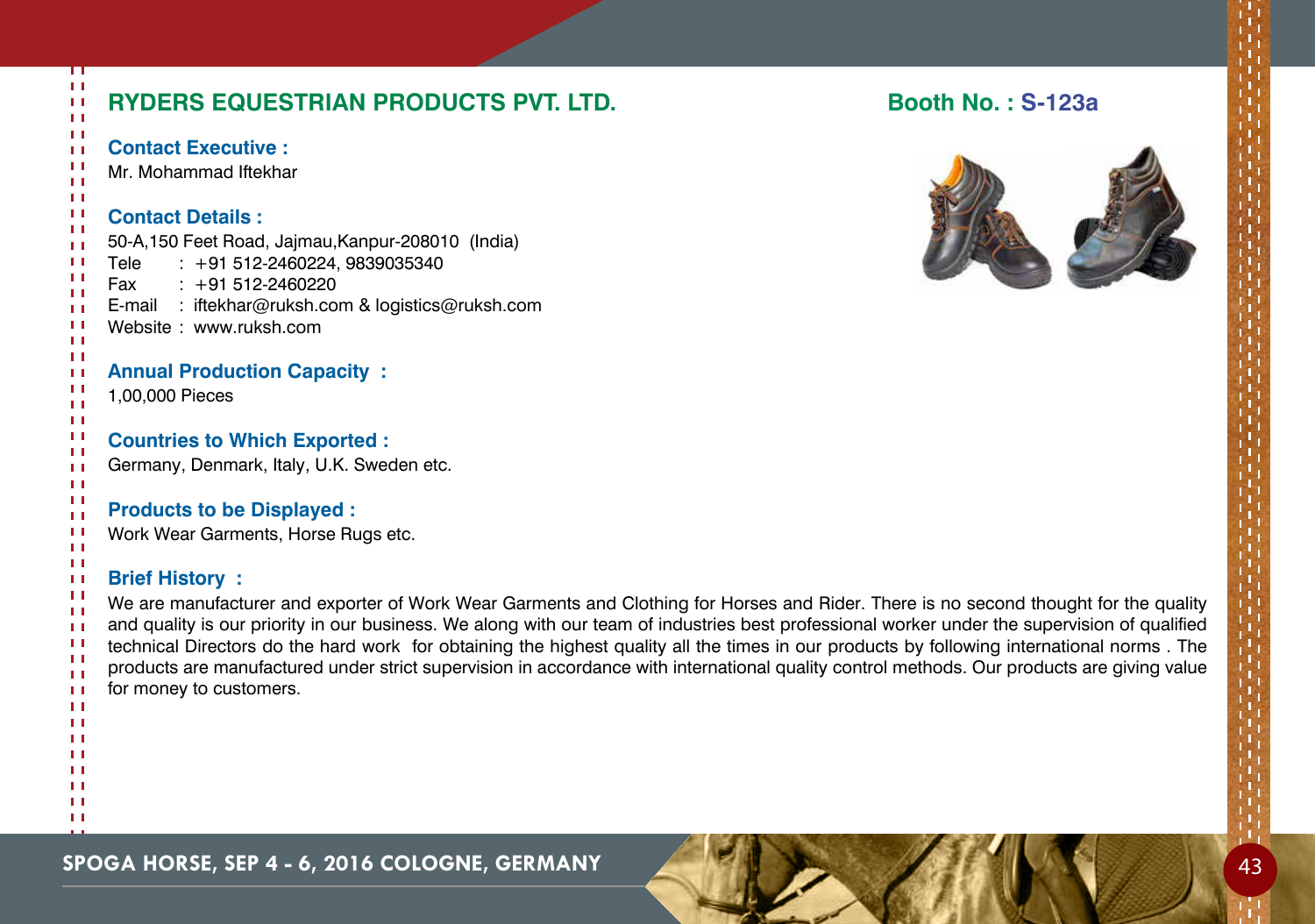## **S R Global Booth No. : K-080**

**Contact Executive :** Mr. Mohammad Nadeem Sharif

## **Contact Details :**

113, Pokharpur, Jajmau, Kanpur - 208010, U.P., INDIA Tele : +91-9839107177, 9369282959 Fax : +91-512-2450350 E-mail : contact@saddlerymasters.com Website : www.saddlerymasters.com

## **Annual Production Capacity :**

2000000 Pieces

### **Countries to Which Exported :**

Germany, Italy, Netherlands, Sweden, Denmark, Australia, New Zealand and USA

## **Products to be Displayed :**

Highest Quality English Bridles, Browbands, Breast Plates, Halters, Girths, Western Bridles, Leather Belts, Saddle Pads, Breeches and Jodhpurs.

## **Brief History :**

S.R. Global is a name of Quality Products and Symbol of Satisfaction, We make Quality Products for Horse and Riders. From last 15 years we are serving Quality Products.

Our Goal is to get through our attention services and to keep accessible prices.

We have Satisfied clients all over the Globe.

## 44 **Spoga horse, Sep 4 - 6, 2016 cologne, Germany**





П  $11$  $\mathbf{H}$  $\mathbf{L}$  $11$  $11$  $11$  $\mathbf{1}$  $\mathbf{H}$  $11$  $\mathbf{H}$  $\mathbf{H}$  $11$  $11$  $\mathbf{L}$  $1.1$  $\mathbf{L}$  $11$  $\mathbf{H}$  $\mathbf{H}$  $\mathbf{L}$  $\mathbf{1}$  $\mathbf{H}$  $\mathbf{H}$  $\mathbf{L}$  $\mathbf{H}$  $11$  $\mathbf{H}$  $11$  $\mathbf{H}$  $11$  $\mathbf{H}$  $11$  $\mathbf{H}$  $11$  $\mathbf{1}$  $\mathbf{H}$  $\mathbf{1}$  $\mathbf{1}$  $\mathbf{H}$  $1.1$  $\mathbf{1}$  $\mathbf{1}$  $\mathbf{H}$  $11$  $\mathbf{H}$  $11$  $\mathbf{L}$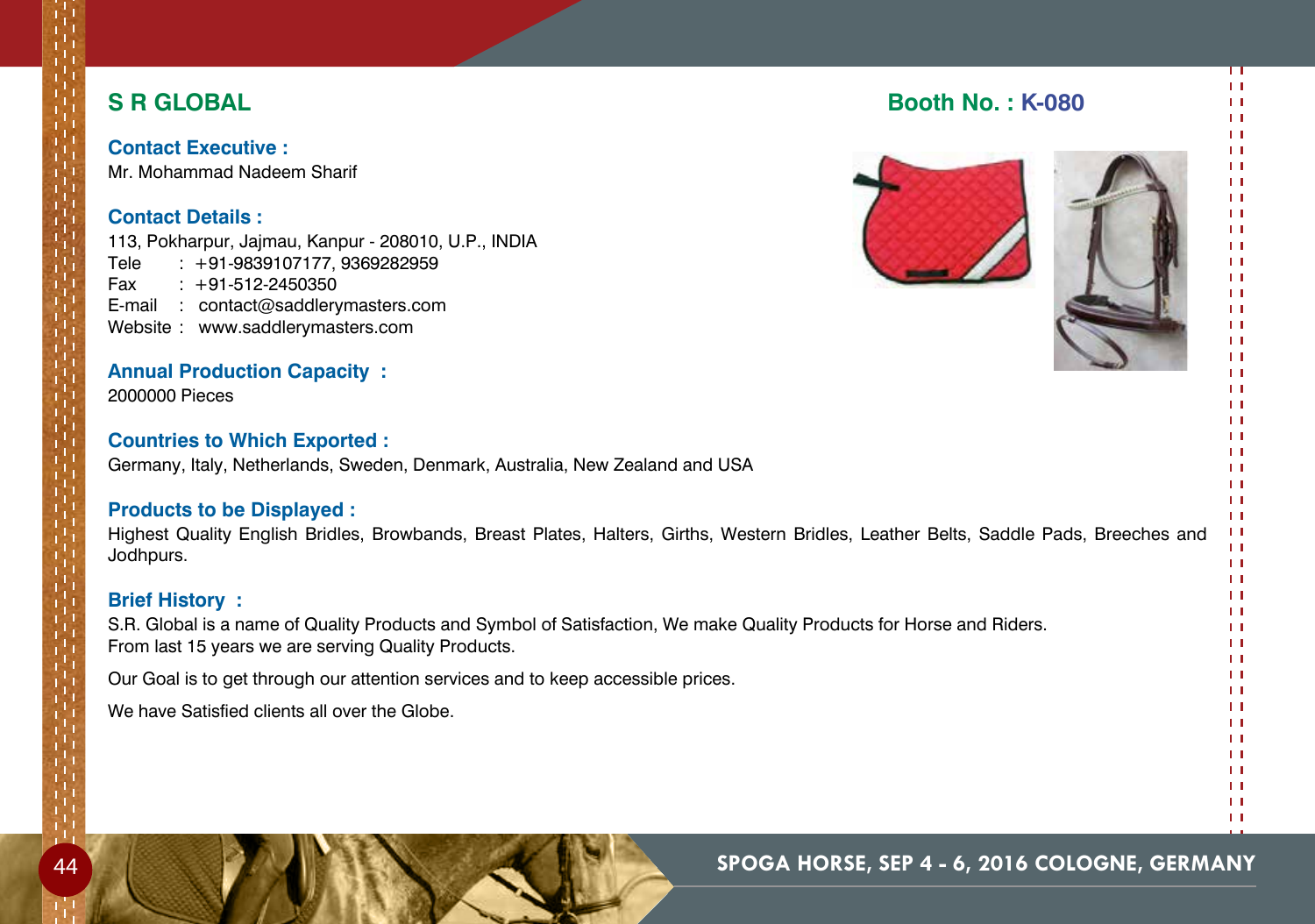| ान<br>$\pm 1$<br>$1\,1$<br>11                                                                      | SHRI VAIBHAV EQUESTRIAN PVT. LIMITED                                                                                                                                                                                                                                                                                                                                        | <b>Booth No.: L-091</b> |  |
|----------------------------------------------------------------------------------------------------|-----------------------------------------------------------------------------------------------------------------------------------------------------------------------------------------------------------------------------------------------------------------------------------------------------------------------------------------------------------------------------|-------------------------|--|
| $\pm 1$<br>$\pm 1$<br>$\pm 1$<br>$\mathbf{H}$                                                      | <b>Contact Executive:</b><br>Mr. Shivam Arora                                                                                                                                                                                                                                                                                                                               |                         |  |
| $\pm 1$<br>$\pm$<br>$\pm 1$<br>$\mathbf{H}$<br>$\mathbf{L}$<br>-1<br>$\pm 1$                       | <b>Contact Details:</b><br>H - 24, site 1, Panki industrial Area, Kanpur, Uttar Pradesh, INDIA.<br>$: +91-983-820-0341$<br>Tele<br>E-mail : shivam@shrivaibhavequestrian.com                                                                                                                                                                                                |                         |  |
| $\mathbf{L}$<br>$\mathbf{H}$<br>$\mathbf{L}$<br>$\pm 1$<br>$\mathbf{L}$                            | <b>Annual Production Capacity:</b><br>50000 Pieces / Pairs                                                                                                                                                                                                                                                                                                                  |                         |  |
| $\mathbf{H}$<br>$\mathbf{L}$<br>$\mathbf{H}$<br>$\pm 1$                                            | <b>Countries to Which Exported:</b><br>Germany, Australia, U.S.A, U.K. etc.,                                                                                                                                                                                                                                                                                                |                         |  |
| $\mathbf{L}$<br>$\mathbf{L}$<br>$\mathbf{H}$<br>$\mathbf{H}$<br>$\mathbf{H}$<br>-1<br>$\mathbf{H}$ | <b>Brief History:</b><br>Our company is a new young factory for synthetic equestrian products, we have sufficient space for handling big consignments and our<br>factory is made keeping all export standards in mind, we have good control on Rugs, Saddle pads & Halters, we can offer very competitive<br>prices with quality and with timely delivery to our customers. |                         |  |
| $\mathbf{H}$<br>$\mathbf{L}$<br>$\mathbf{L}$<br>$\mathbf{L}$<br>$\mathbf{L}$                       |                                                                                                                                                                                                                                                                                                                                                                             |                         |  |
| $\mathbf{L}$<br>11<br>$\mathbf{L}$<br>$\mathbf{L}$<br>$\mathbf{L}$                                 |                                                                                                                                                                                                                                                                                                                                                                             |                         |  |
| $\mathbf{L}$<br>$\mathbf{L}$<br>$\mathbf{L}$<br>$\mathbf{L}$<br>$\mathbf{H}$                       |                                                                                                                                                                                                                                                                                                                                                                             |                         |  |
| $\mathbf{L}$<br>$\mathbf{L}$                                                                       |                                                                                                                                                                                                                                                                                                                                                                             |                         |  |

## **SPOGA HORSE, SEP 4 - 6, 2016 COLOGNE, GERMANY 45**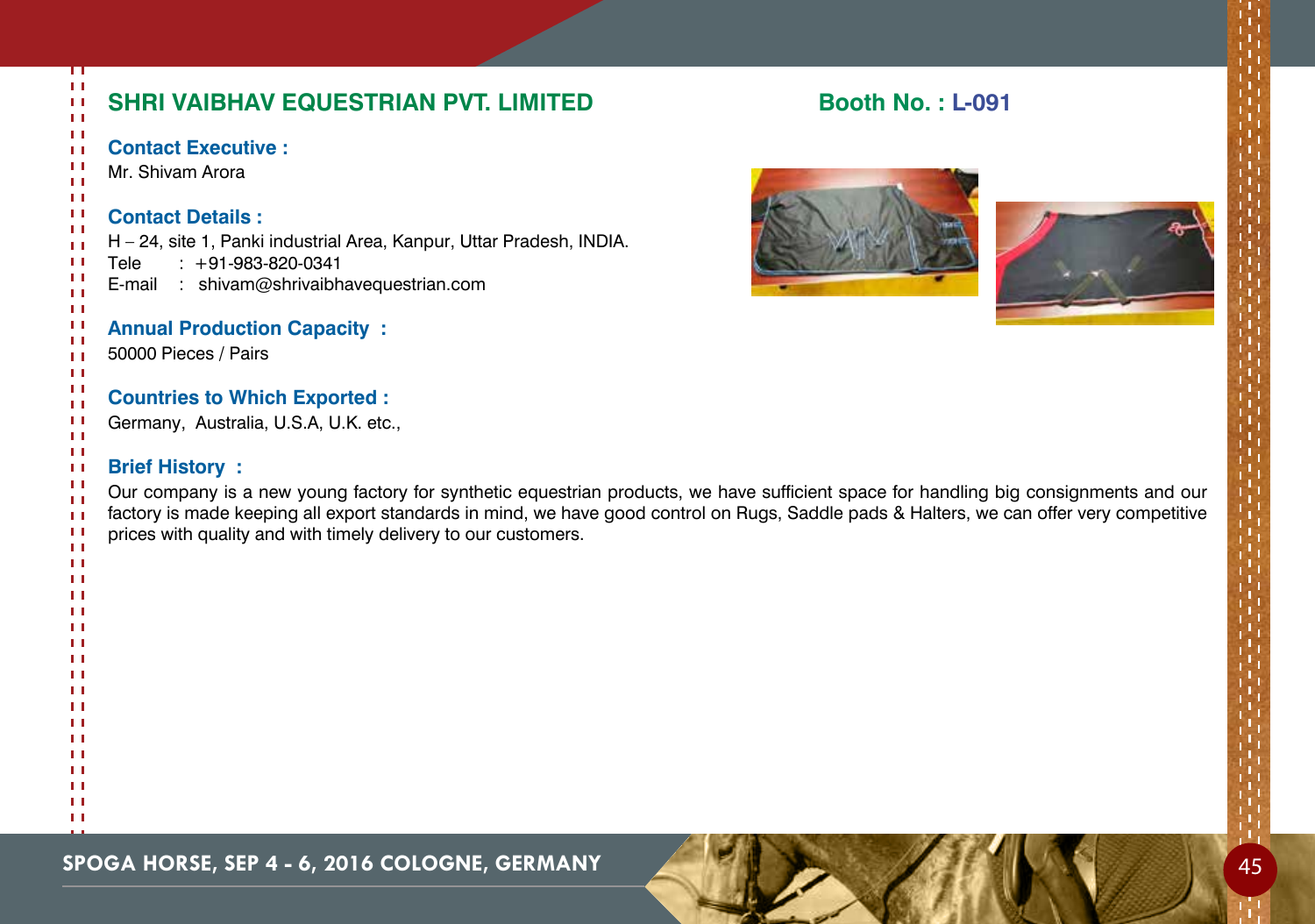## **SHRIYA INTERNATIONAL Booth No. : O-073**

**Contact Executive :** Mrs. Indu Chandhoke

**Contact Details :**

3/38 – A, Vishnu Puri, Kanpur - 208 002 Tele : +91 512 2531004, 9839068729 E-mail : shriyaintl@rediffmail.com

## **Annual Production Capacity :**

Leather / Syn. Harness 1000 Sets. Saddlery Goods (Horse Rugs etc.) -12000 Pieces

### **Countries to Which Exported :**

U.K. & Australia

## **Products to be Displayed :**

Horse Rug, Harness Set, Bridle, Halter, Lead Ropes, P.P. Halter, Leather Chaps etc.

## **Brief History :**

We are single owned company. The prop. Itself having good knowledge of the products produced in the factory. All the items are been produced in our own factory premises. The goods produced in our fty. Is thourly checked as per the specification and requirements of the overseas customer.



П  $11$  $\mathbf{H}$  $1.1$  $\mathbf{1}$  $11$  $\overline{1}$  $\mathbf{1}$  $\mathbf{L}$  $\mathbf{1}$  $\mathbf{H}$  $1.1$  $11$  $11$  $\mathbf{L}$  $1.1$  $\mathbf{L}$  $11$  $\mathbf{L}$  $\mathbf{H}$  $\mathbf{L}$  $\mathbf{1}$  $\mathbf{H}$  $\mathbf{1}$  $\mathbf{L}$  $\mathbf{H}$  $11$  $\mathbf{H}$  $11$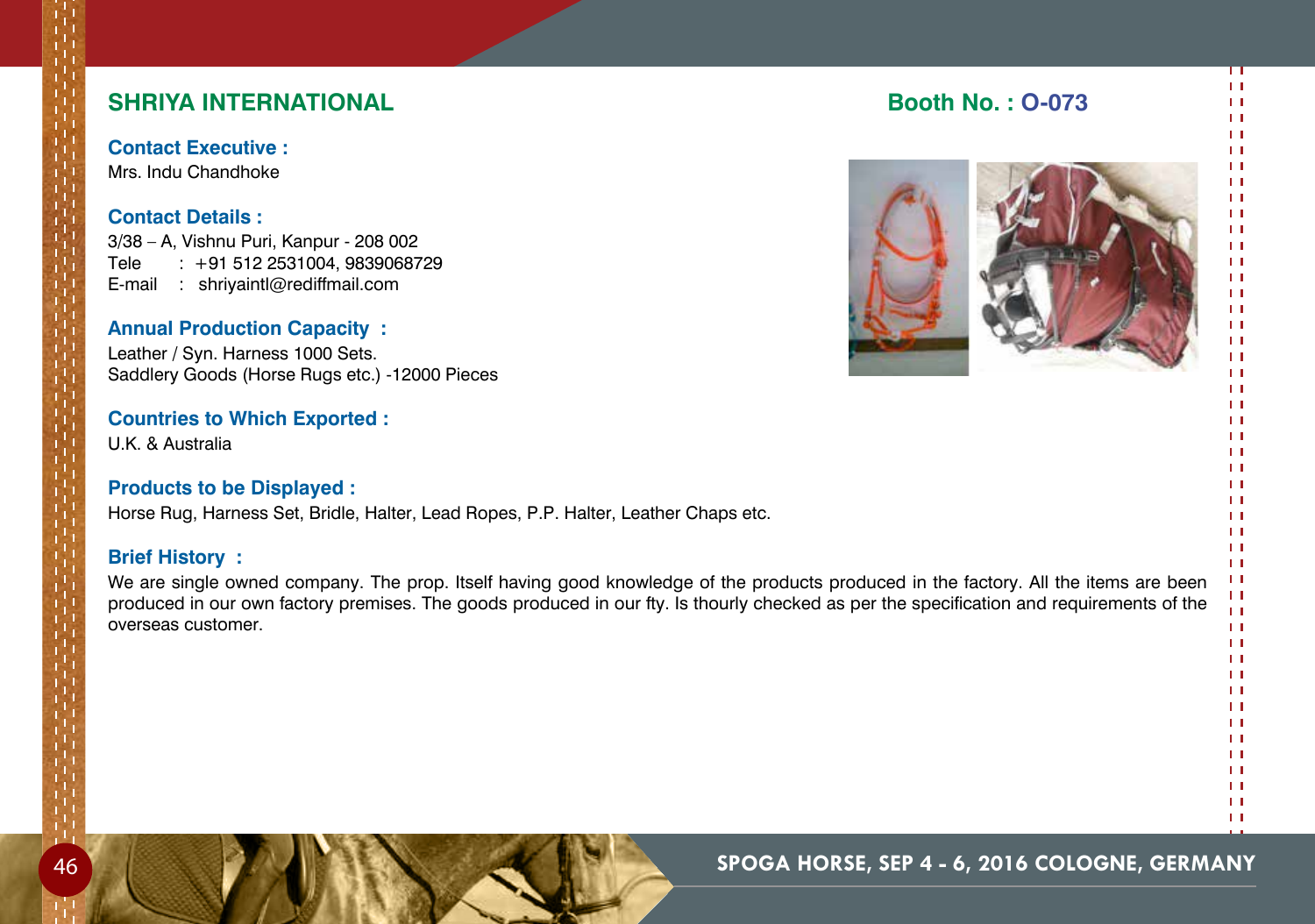| π<br>11<br><b>STAR TANNING INDUSTRIES</b><br>$\mathbf{L}$<br>Ħ                                                                                                                                                                                                     | <b>Booth No.: S-1</b> |
|--------------------------------------------------------------------------------------------------------------------------------------------------------------------------------------------------------------------------------------------------------------------|-----------------------|
| Ħ<br><b>Contact Executive:</b><br>LΙ<br>Ħ<br>Mr. Mohd Umair<br>Ħ                                                                                                                                                                                                   |                       |
| $\mathbf{L}$<br>п<br><b>Contact Details:</b><br>Ħ<br>19-B, Ram Rai Sarai, Jajmau, Kanpur<br>LΙ<br>$: +91512-2461039/9839023224$<br>$\mathbf{L}$<br>Tele<br>п<br>E-mail : starleather@yahoo.com<br>Ħ<br>Website: www.startanningindustries.com<br>Ħ<br>$\mathbf{L}$ |                       |
| Ħ<br><b>Annual Production Capacity:</b><br>LΙ<br>8000 Pieces<br>п<br>$\mathbf{L}$                                                                                                                                                                                  |                       |
| H<br><b>Countries to Which Exported:</b><br>$\mathbf{L}$<br>Ħ<br>Hong Kong, China & Germany etc.<br>H<br>$\mathbf{L}$                                                                                                                                              |                       |
| п<br><b>Products to be Displayed:</b><br>ΗI<br>Harness & Saddlery Goods<br>H<br>Ħ                                                                                                                                                                                  |                       |
| 11<br><b>Brief History:</b><br>$\mathbf{L}$<br>Ħ<br>We are manufacturer exporter since 2007. Our main products are Harness Leather, Saddlery as well as Belting Leather.<br>$\mathbf{L}$<br>H<br>п<br>п<br>п<br>LТ<br>п                                            |                       |
| 11<br>п<br>LТ<br>п<br>LТ<br>п<br>Ħ<br>Ħ                                                                                                                                                                                                                            |                       |

## **SPOGA HORSE, SEP 4 - 6, 2016 COLOGNE, GERMANY 47 AND A 200 A 200 A 200 A 200 A 200 A 200 A 200 A 200 A 200 A 20**

## **Star Tanning Industries Booth No. : S-124**

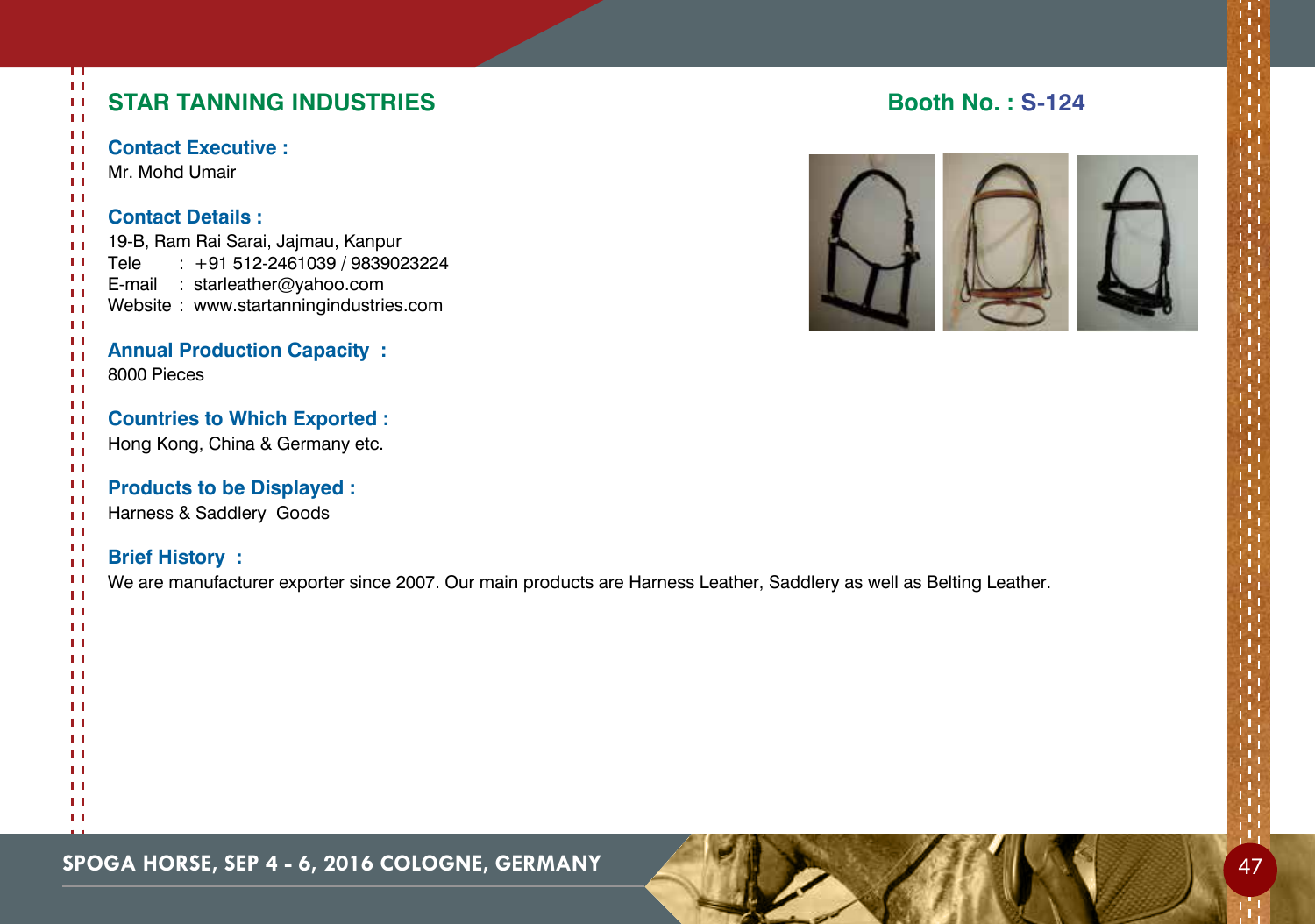## **STERLING INDIA Booth No.: S-131**

**Contact Executive :** Mr. Pradeep Khattri

### **Contact Details :**

180 A Block N Kidwai Nagar, Knapur-208011. Tele : +91 512-2520138 / 9839035540 E-mail : ucanbelievesterlingindia@gmail.com Website : www.sterlinggermanyek.eu

## **Annual Production Capacity :**

45000 Pieces & Pairs

## **Countries to Which Exported :**

Germany, Netherlands, Austria, Sweden, Australia, France, Italy, Paris, United Kingdom etc.

## **Products to be Displayed :**

Leather Halters, Leather Browbands, Leather Girths, Breastplate Martingles, Leather Belts, Armbands, Leather Bridles, Pp Halter, Rugs, Reins etc.,

## **Brief History :**

It has been more than 15 years and we are constantly bagging rich experience in the field of creating equistrean accessories. Since the inception of his company, our founder has always belived in providing the finest quality and service without friction. We have come a long way, and we truly realize thesignificance of comfort, care and love with which you look after your beatific pets. And we have to go a long way ahead, we promise to cater you with all our energy and determination, so that you remain a part of our family.



П  $1.1$  $11$  $\mathbf{H}$  $\overline{1}$  $\mathbf{1}$  $\mathbf{1}$  $\mathbf{1}$  $\mathbf{L}$  $\mathbf{1}$  $\mathbf{H}$  $\mathbf{1}$  $11$  $\mathbf{1}$  $\mathbf{H}$  $\mathbf{1}$  $\overline{1}$  $\mathbf{1}$  $\mathbf{H}$  $\mathbf{1}$  $11$  $\mathbf{1}$  $\mathbf{H}$  $\mathbf{1}$  $\mathbf{L}$  $\mathbf{L}$  $\mathbf{L}$  $\mathbf{1}$  $\mathbf{1}$  $\mathbf{H}$  $\mathbf{L}$  $\mathbf{1}$  $11$  $\mathbf{H}$  $\mathbf{H}$  $1.1$  $11$  $\mathbf{H}$  $\mathbf{L}$  $11$  $1.1$  $\mathbf{H}$  $\mathbf{1}$  $\mathbf{1}$  $1.1$  $\mathbf{H}$  $11$  $\mathbf{H}$ 



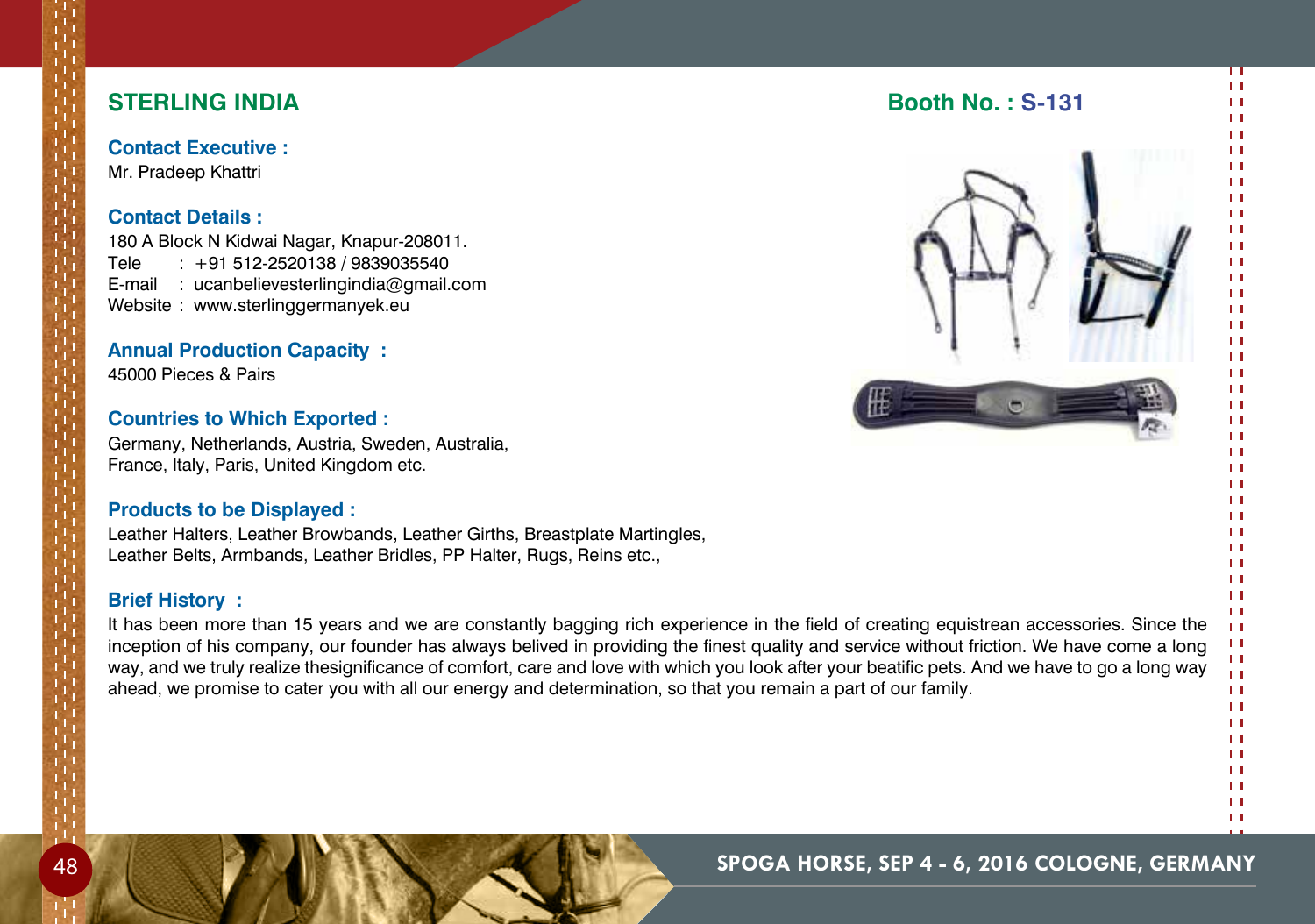## **YOUNG STALLIONS Booth No.: L-124**





## **Brief History :**

Young Stallions was established in 1999 and producing equestrian products of uncompromising quality and innovation. The company has a major input in developing new ideas, and works closely with innovative designers and up to date technology, using the best of today's resources. Our main products are, Western & English saddles, Western Headstall, English Bridles, Halters, Nose Bands, spur straps etc. & Rugs for all seasons, Saddle Pads, Saddle Blankets, and all Saddlery Accessories. Our production capacity per month for particulars is 7500-11,000 Pieces We are equipped with all modern machinery required for the production of these products. We work on the best quality Indian Buffalo leather as well as our high end range is made from leather imported from the renowned Tanneries of U.S.A & Mexico. We use the best quality hardware which is procured from the far east. Our Mission is to become the premier innovator, Supplier and brand of high value tack and equipment to the equine industry and motto of our company is to satisfy our customers with the quality products, timely deliveries and competitive prices.

 $\mathbf{H}$